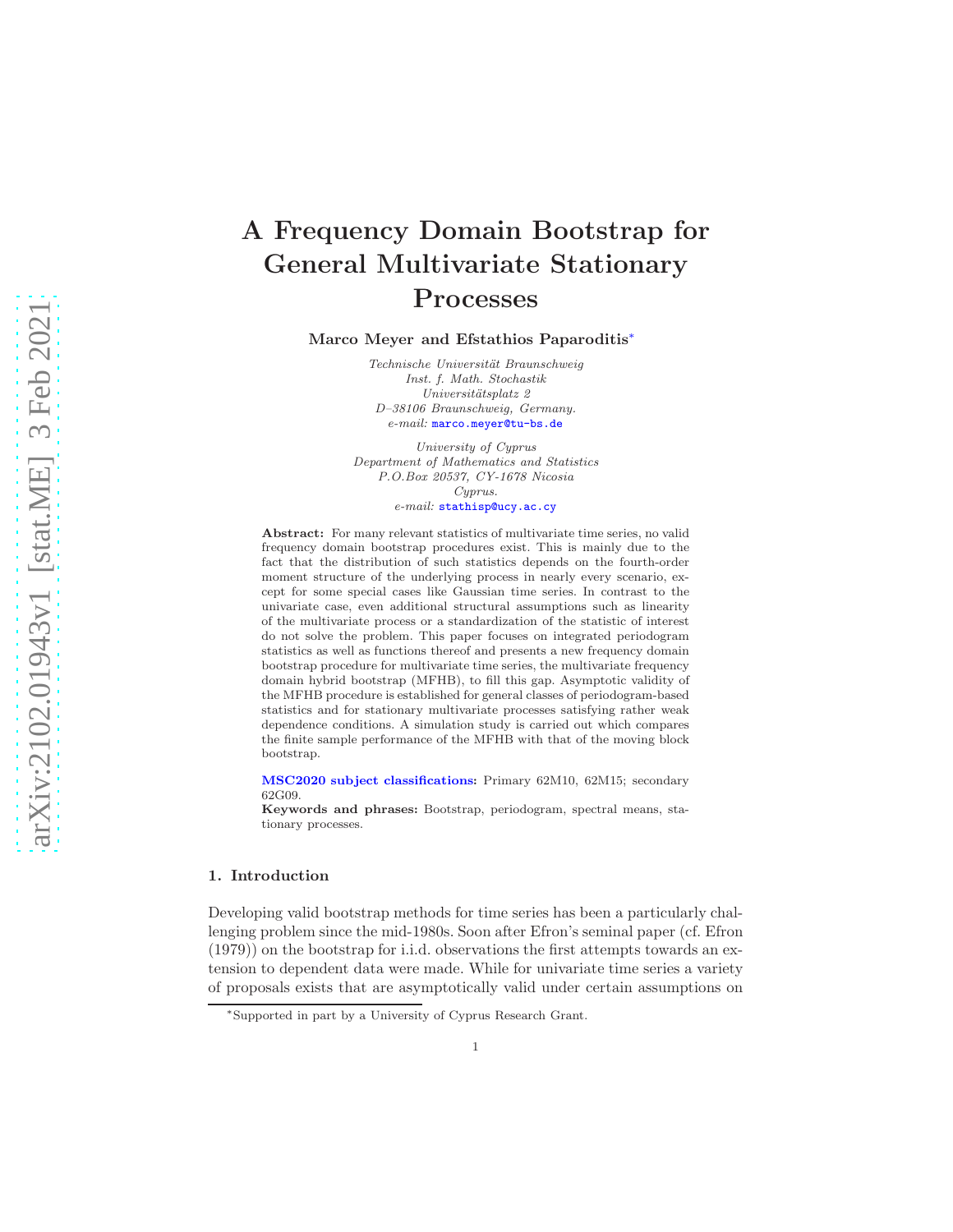the dependence structure of the underlying process and for certain types of statistics, very little progress has been made for multivariate time series. This is due to the fact that in the multivariate context the distribution of most relevant statistics depends on the fourth-order moment structure of the underlying process, which many bootstrap methods developed for univariate time series are not able to imitate. Even under the assumption of a linear time series, that is, an  $\mathbb{R}^m$ -valued, strictly stationary stochastic process  $(\mathbf{X}(t))_{t\in\mathbb{Z}}$  which fullfils

<span id="page-1-0"></span>
$$
\mathbf{X}(t) = \sum_{j=-\infty}^{\infty} \mathbf{B}_j \,\mathbf{e}(t-j), \quad t \in \mathbb{Z},
$$
 (1.1)

for certain  $m \times m$  real matrices  $\mathbf{B}_i$  and an i.i.d. white noise process  $(\mathbf{e}(t))_{t \in \mathbb{Z}}$ , the distribution of most statistics of interest depends on the fourth-order moment structure and many bootstrap methods fail. In contrast to this, for univariate linear time series – that is for processes  $(1.1)$  with dimension  $m = 1$  – there are a number of scenarios in which the distribution of some statistic of interest depends only on first and second-order moments and established univariate bootstrap methods are successful. It should be emphasized at this point that whenever we use the term *linear time series (or linear process)* in this work, we refer to a process as given by  $(1.1)$  *including* the i.i.d. assumption on the innovations  $e(t)$ , as it is done in many standard references for time series, cf. Brockwell and Davis (1991), among others. A subclass of [\(1.1\)](#page-1-0) is that of the causal and invertible linear processes. In this case a sequence  $\{A_j, j \in \mathbb{N}\}\$  of  $m \times m$  real matrices exists with  $\sum_{j=1}^{\infty} ||\mathbf{A}_j||_F < \infty$ , such that  $(1.1)$  also can be expressed as  $\mathbf{X}(t) = \sum_{j=1}^{\infty} \mathbf{A}_j \mathbf{X}(t-j) + \mathbf{e}(t)$ . { $\mathbf{X}(t), t \in \mathbb{Z}$ } is then called a linear VAR( $\infty$ ) process. Here  $\|\cdot\|_F$  refers to the Frobenius norm of a matrix. Notice that any process following expression [\(1.1\)](#page-1-0) but with non-i.i.d. white noise innovations, i.e. where the  $e_t$  are uncorrelated with zero mean but not independent, is nonlinear.

Bootstrap methods for time series are usually formulated either in the time domain or in the frequency domain, with a few hybrid methods that combine both approaches. In the following paragraphs we will give a short overview of existing methods for the univariate and the multivariate setup, and discuss their respective limitations. Prominent examples in the time domain are the block bootstrap and variants thereof, the AR sieve bootstrap and the linear process bootstrap, among others. Block bootstrap methods are rough tools which are valid for a wide class of processes but typically their performance heavily depends on the block size. For univariate time series, the AR sieve bootstrap is known to be valid exclusively in those situations where the distribution of interest depends on the first and second-order characteristics of the process only, cf. Kreiss, Paparoditis and Politis (2011). There are some relevant statistics for which this is the case, like the sample mean for general stationary processes or sample autocorrelations for linear processes while sample autocovariances (even for linear processes) are already outside the range of its validity. The same remarks also can be made for the linear process bootstrap. To overcome some of the aforementioned limitations for univariate time series, Frangeskou and Pa-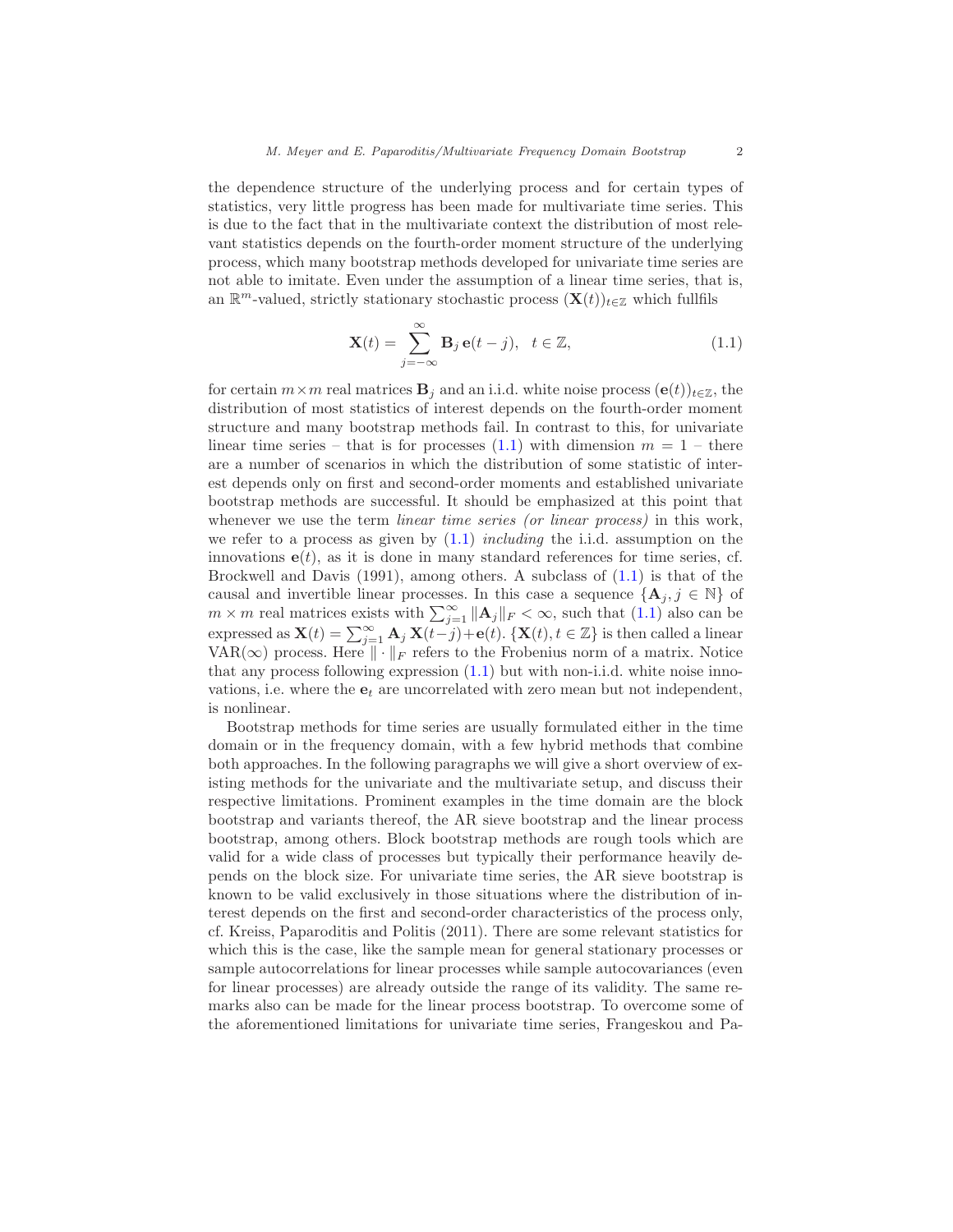paroditis (2019) proposed a procedure that involves a wild bootstrap scheme to generate pseudo innovations which asymptotically correctly imitate the first, the second and the fourth-order moment structure of the true innovations. This extends the validity of the AR sieve bootstrap beyond the class of linear, causal and invertible processes.

However, if one switches to multivariate processes the fourth-order moment structure shows up in the asymptotic distribution of almost any relevant statistic. This makes the bootstrap estimation problem much more involved. In particular, the AR sieve and the linear process bootstrap fail for multivariate noninvertible linear processes [\(1.1\)](#page-1-0) and for such basic statistics as sample crosscorrelations; see Jentsch and Kreiss (2010) and Meyer and Kreiss (2015) for more details. Thus, beyond causal and invertible linear processes, and apart from special cases like Gaussian time series, it seems that validity of the vector AR sieve bootstrap is essentially restricted to very elementary statistics like the sample mean. Even the aforementioned extension of the AR sieve via wild bootstrap-generated pseudo innovations is not available in the multivariate context. Consequently, for a wide class of stationary multivariate processes, including linear processes  $(1.1)$ , and for many interesting statistics, the only available bootstrap method is essentially the time domain block bootstrap and variants thereof.

Concerning frequency domain bootstrap methods for univariate time series, the situation is very similar. Interest is here focused on so-called integrated periodogram statistics. These are statistics which are obtained by integrating over all frequencies the periodogram multiplied with some function of interest. Many time domain statistics like autocorrelations or autocovariances have a frequency domain analogue, that is they can also be expressed as (functions of) integrated periodograms. Hurvich and Zeger (1987), Franke and Härdle (1992) and Dahlhaus and Janas (1996) developed for univariate time series a multiplicative bootstrap procedure for the periodogram. By construction, this scheme is capable of imitating the variance of periodogram ordinates at different frequencies but not their dependence structure across frequencies. Since for periodogrambased statistics, the fourth-order structure of the process is transmitted to their distribution through the weak dependence of the periodogram ordinates across different frequencies, the multiplicative periodogram bootstrap suffers from the same limitations as some of the time domain procedures discussed so far. More specifically, it is valid exclusively in those situations where the distribution of interest only depends on the spectral density, that is on the second-order structure of the process. Dahlhaus and Janas (1996) showed that a subclass of standardized integrated periodograms, the so-called ratio statistics, falls into this category, but only under the assumption that the underlying time series is linear. Kreiss and Paparoditis (2012) proposed a modification of the multiplicative periodogram bootstrap which extends its validity for integrated periodograms to the entire class of univariate linear time series. Recently, Meyer et al. (2020) proposed a hybrid method which is valid for a very general class of weakly dependent univariate processes and which goes far beyond the linear process class.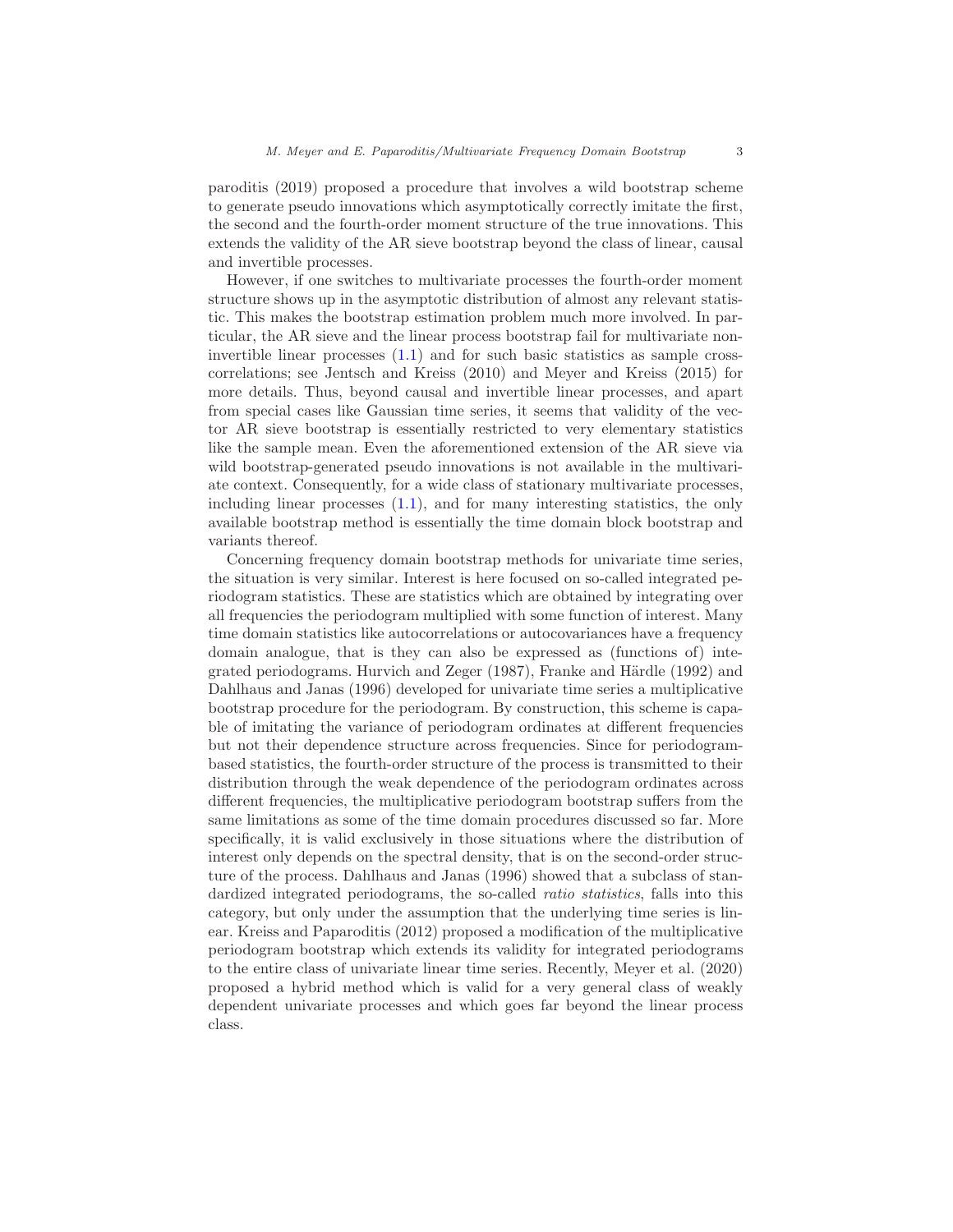However, for multivariate time series the related inference problems are much more involved and no valid frequency domain bootstrap method exists so far. In principle, an analogue of the univariate multiplicative approach (Franke and Härdle  $(1992)$  and Dahlhaus and Janas  $(1996)$ , can be formulated in the multivariate setup by using the fact that – for a wide class of stationary processes – the periodogram matrices at any fixed set of frequencies are asymptotically independent and have a Wishart distribution; see for instance Brillinger (1981). However, applying such a bootstrap approach alone will fail in imitating the dependence across periodogram ordinates since it only can capture the secondorder properties of the underlying multivariate process. Therefore, there seem to be no relevant statistics for multivariate time series for which such a procedure will be valid. This is true even for the linear process class [\(1.1\)](#page-1-0), for which the distribution of statistics like auto or cross-correlations depends on the fourth-order moment structure of the process. In other words, for multivariate time series, any frequency domain bootstrap scheme that ignores the weak dependence structure of the periodogram matrix across frequencies, would be systematically failing to properly capture the distribution of a large class of relevant statistics.

To summarize, a frequency domain bootstrap method that is capable of handling large classes of periodogram based statistics for general multivariate processes is not available so far. It is the purpose of the present paper to close this gap. Towards this end we introduce the concept of the multivariate frequency domain hybrid bootstrap (MFHB). This procedure is composed of two ingredients. The first is the multivariate analogue of the previously mentioned multiplicative bootstrap approach proposed for univariate processes. This ingredient is used to imitate features of the distribution of interest that depend on the second-order structure of the process. The second ingredient of our MFHB uses an adaptation of the convolved subsampling idea (cf. Tewes et al. (2019)) to the multivariate frequency domain context. It is used to capture those features of the same distribution that the first ingredient is systematically missing out on, and which are crucially determined by the fourth-order structure of the process. Notice that the MFHB procedure we propose is structurally related to the hybrid procedure that was proposed in Meyer et al. (2020) for univariate time series. However, the MFHB for multivariate time series has to take a number of obstacles into account that are not present in the univariate situation and that have to be solved in a novel way. In particular, the limiting distribution of multivariate integrated periodogram statistics – as well as of functions thereof – is a multivariate complex normal distribution where both covariance and relation matrix depend on the fourth-order moment structure of the underlying process. A valid frequency domain bootstrap procedure therefore has to imitate correctly not only the covariance but also the relation matrix of the corresponding distribution. Moreover, additional difficulties arise in the multivariate context from applying a frequency domain bootstrap to the class of smooth functions of integrated periodograms. Such an extension of the MFHB turns out to be important because it allows for applications to interesting classes of statistics, like for instance, to cross-correlations. In order to make such an extension possi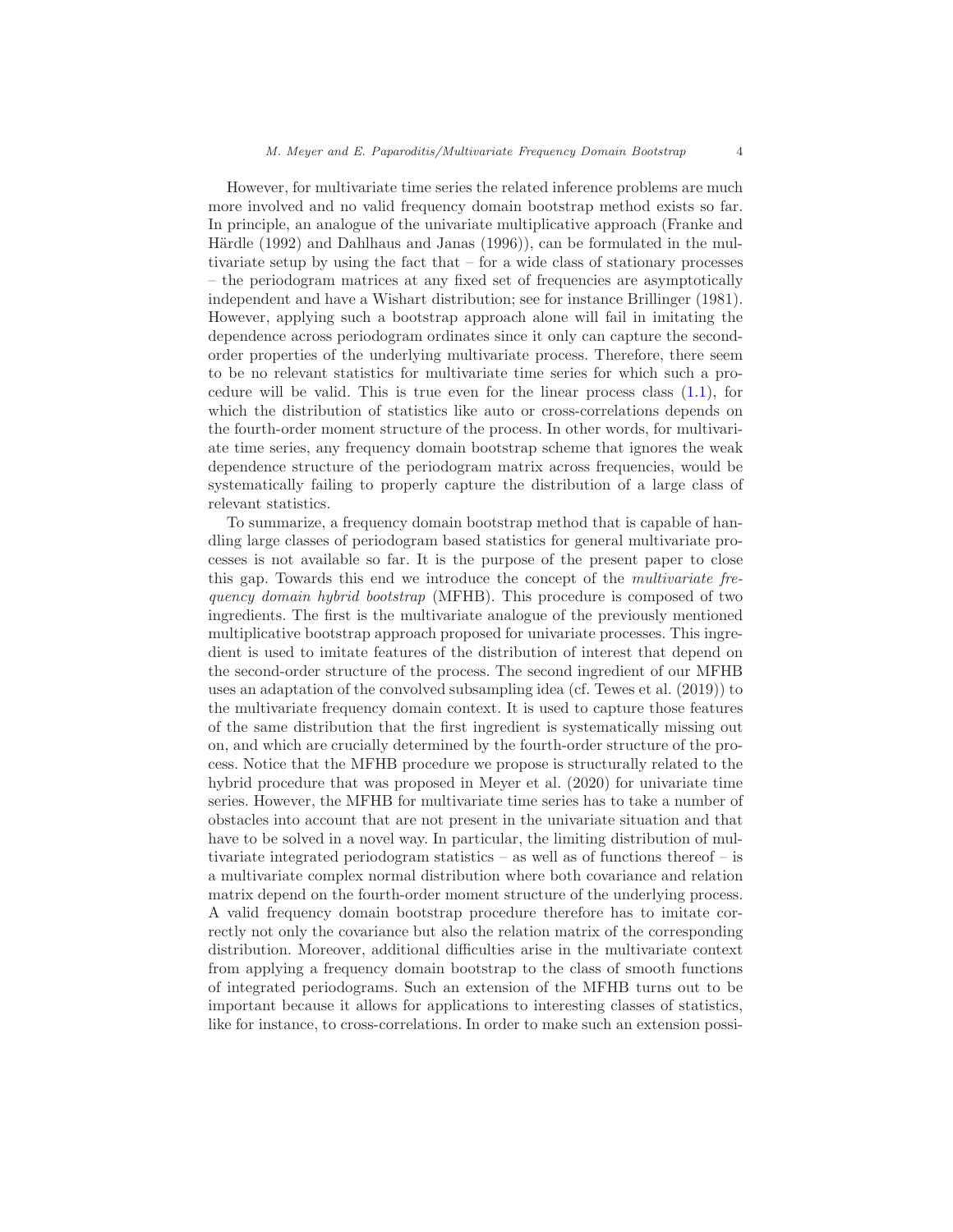ble, the second and the fourth-order characteristics of the covariance and of the relation matrix of the related smooth functions have to be separated and appropriately imitated by the two ingredients of the MFHB procedure. As we will see, in contrast to integrated periodograms, this separation can not be explicitly calculated and therefore the bootstrap scheme has to be appropriately modified. We show that the proposed MFHB procedure simultaneously establishes correct covariance and relation matrix estimation for both aforementioned classes of statistics. Moreover, the MFHB will be proven to be valid for integrated periodogram statistics as well as for smooth functions thereof and for a wide class of stochastic processes which includes many known linear and nonlinear multivariate time series models.

The remainder of this paper is organized as follows. Section 2 states the assumptions we impose on the multivariate process and recalls some definitions and limiting results for multivariate integrated periodogram statistics. Section 3 presents the MFHB procedure for integrated periodograms and for functions thereof, discusses some of its features and establishes its asymptotic validity. Section 4 presents simulations that investigate the finite sample performance of the MFHB and compares it with that of the moving block bootstrap. The proofs of our main results are presented in the Appendix of this paper while the proofs of some technical results are deferred to the Supplementary Material.

#### 2. Preliminaries and basic results

Consider an  $\mathbb{R}^m$ -valued, weakly stationary stochastic process  $(\mathbf{X}(t))_{t\in\mathbb{Z}}$  with mean zero and component processes  $(X_r(t))_{t\in\mathbb{Z}}$ ,  $r=1,\ldots,m$ . We denote the autocovariance matrix of the process by  $\mathbf{\Gamma}(h) = E(\mathbf{X}(t+h)\mathbf{X}(t)^{\top}) \in \mathbb{R}^{m \times m}$ , for  $h \in \mathbb{Z}$ , with entries  $\gamma_{rs}(h) = \text{Cov}(X_r(t+h), X_s(t)), r, s \in \{1, \ldots, m\}$ , which fulfill  $\gamma_{rs}(h) = \gamma_{sr}(-h)$ . Furthermore, the k-th order cumulant of  $(\mathbf{X}(t))_{t \in \mathbb{Z}}$  is denoted, for any  $r_1, \ldots, r_k \in \{1, \ldots, m\}$  and  $t, h_1, \ldots, h_{k-1} \in \mathbb{Z}$ , by

<span id="page-4-0"></span>
$$
\operatorname{cum}(X_{r_1}(t+h_1), X_{r_2}(t+h_2), \dots, X_{r_{k-1}}(t+h_{k-1}), X_{r_k}(t)). \tag{2.1}
$$

The following stationarity and weak dependence assumptions are imposed on the process under consideration.

<span id="page-4-1"></span>**Assumption 1.**  $(X(t))_{t\in\mathbb{Z}}$  is eighth-order stationary, i.e. for all  $r_j \in \{1,2,\ldots,m\}$ all joint cumulants of the process up to order eight do not depend on the time point t. We therefore write  $c_{r_1r_2...r_k}(h_1, h_2,..., h_{k-1})$  for  $(2.1)$ . Furthermore, it holds for all  $r_1, \ldots, r_8 \in \{1, \ldots, m\}$ 

- (i)  $\sum_{h \in \mathbb{Z}} (1 + |h|) |\gamma_{r_1 r_2}(h)| < \infty$ ,
- (ii)  $\sum_{h_1, h_2, h_3 \in \mathbb{Z}} (1 + |h_1| + |h_2| + |h_3|) |c_{r_1 r_2 r_3 r_4}(h_1, h_2, h_3)| < \infty$ ,
- (iii)  $\sum_{h_1,...,h_7 \in \mathbb{Z}} |c_{r_1...r_8}(h_1, h_2,..., h_7)| < \infty$ .

The above assumption is satisfied for a large class of stochastic processes which includes, for instance, the multivariate linear processes class  $(1.1)$  under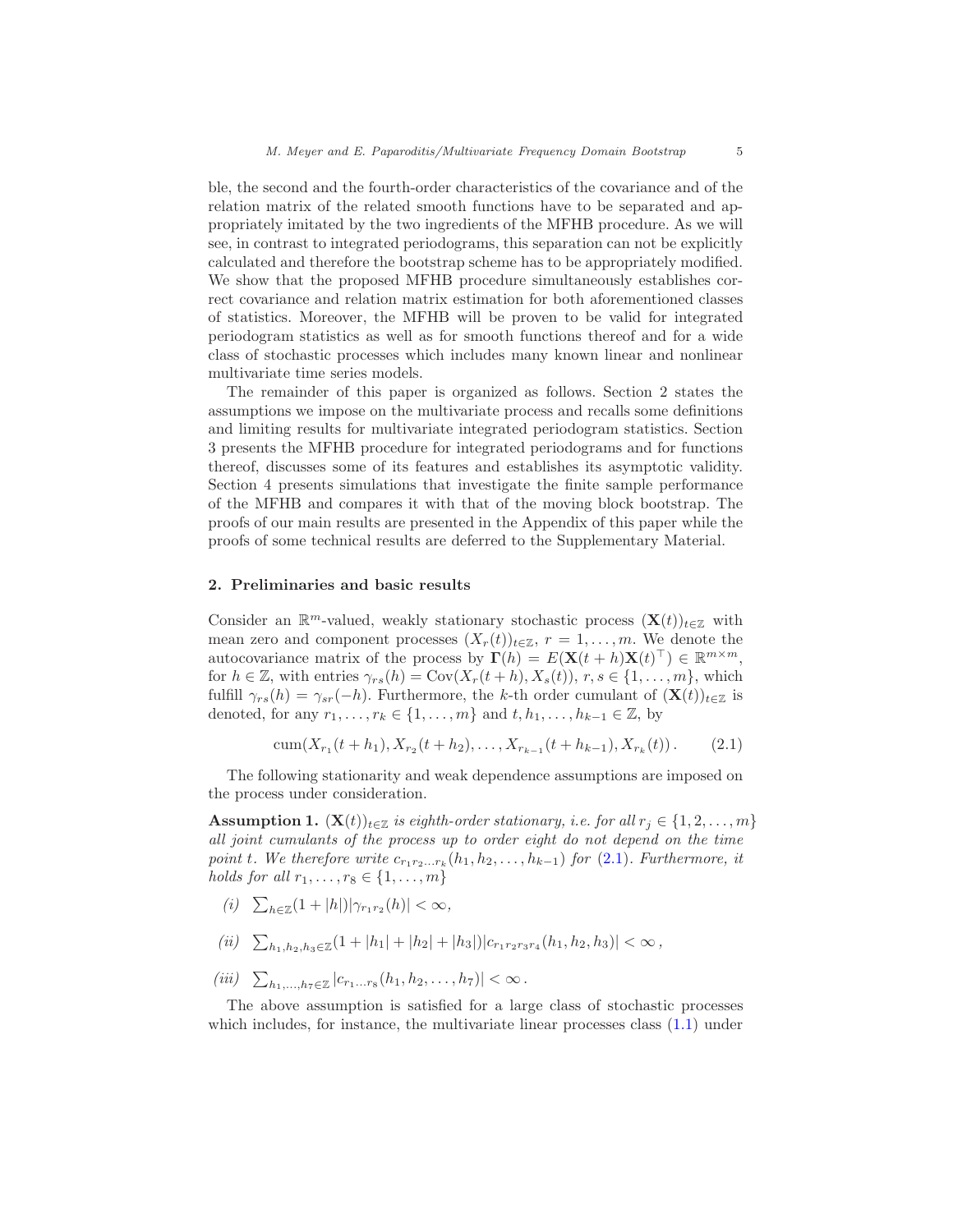certain moment assumptions on the innovations  $e_t$  and summability conditions on the matrices  $\mathbf{B}_i$ ; see Brillinger (1981).

Notice that since  $\sum_{h\in\mathbb{Z}}|\gamma_{r_1r_2}(h)| < \infty$ , for all  $r_1, r_2 \in \{1, 2, ..., m\}$ , the process  $(\mathbf{X}(t))_{t\in\mathbb{Z}}$  possesses a spectral density matrix  $\mathbf{f}: [-\pi, \pi] \to \mathbb{C}^{m \times m}$  with entries

$$
f_{rs}(\lambda) = \frac{1}{2\pi} \sum_{h \in \mathbb{Z}} \gamma_{rs}(h) e^{-ih\lambda}, \quad \lambda \in [-\pi, \pi],
$$

 $r, s \in \{1, 2, \ldots, m\}$ , which is Hermitian, i.e.,  $f_{rs}(\lambda) = f_{sr}(-\lambda) = \overline{f_{sr}(\lambda)}$  and  $\overline{f}(\lambda) = f(\lambda)$ . Here, and throughout this work,  $\overline{A}$  denotes the conjugate transpose of a complex-valued matrix A. Furthermore, f is bounded from above and is a continuous function of the frequency  $\lambda$ . In the following we additionally assume that the eigenvalues of the spectral density matrix f are all bounded away from zero over all frequencies.

<span id="page-5-0"></span>**Assumption 2.** A constant  $\delta > 0$  exists such that the eigenvalues of the spectral density matrix, i.e.,  $\sigma(f(\lambda))$  satisfy

$$
\min(\sigma(\mathbf{f}(\lambda))) > \delta,
$$

for all frequencies  $\lambda \in (-\pi, \pi]$ .

Given an *m*-dimensional vector time series  $X(1), X(2), \ldots, X(n)$  stemming from  $(\mathbf{X}(t))_{t\in\mathbb{Z}}$ , a common moment estimator of the cross covariances  $\gamma_{rs}(h)$ , for  $-n < h < n$ , is given by

$$
\widehat{\gamma}_{rs}(h) = \begin{cases} \frac{1}{n} \sum_{t=1}^{n-h} X_r(t+h) X_s(t), & \text{for } 0 \le h \le n-1\\ \frac{1}{n} \sum_{t=1}^{n-|h|} X_r(t) X_s(t+|h|), & \text{for } -(n-1) \le h \le -1 \end{cases}.
$$

In the following, the periodogram matrix  $\mathbf{I} : [-\pi, \pi] \to \mathbb{C}^{m \times m}$  with  $\mathbf{I}(\lambda) =$  $\mathbf{d}(\lambda) \overline{\mathbf{d}}(\lambda)$  is used as a basic statistic, where

$$
\mathbf{d}(\lambda) = (d_1(\lambda), \dots, d_m(\lambda))^\top,
$$

and the m-dimensional vector of finite Fourier transforms  $d_r$  is given by

$$
d_r(\lambda) = \frac{1}{\sqrt{2\pi n}} \sum_{t=1}^n X_r(t) e^{-it\lambda}, \quad r = 1, 2, ..., m.
$$

Notice that  $I_{rs}(\lambda) = d_r(\lambda) d_s(-\lambda)$  while  $I_{rr}(\lambda)I_{ss}(\lambda) = I_{rs}(\lambda)I_{sr}(\lambda)$ . Furthermore, it holds

$$
I_{rs}(\lambda) = \frac{1}{2\pi} \sum_{h=-\binom{n-1}{2}}^{n-1} \widehat{\gamma}_{rs}(h) e^{-ih\lambda}.
$$

Let  $\lambda_{j,n} = 2\pi j/n$ ,  $j \in \mathcal{G}(n)$ , be the Fourier frequencies based on a sample size  $n$ , where

$$
\mathcal{G}(n) := \{ j \in \mathbb{Z} : 1 \le |j| \le [n/2] \}. \tag{2.2}
$$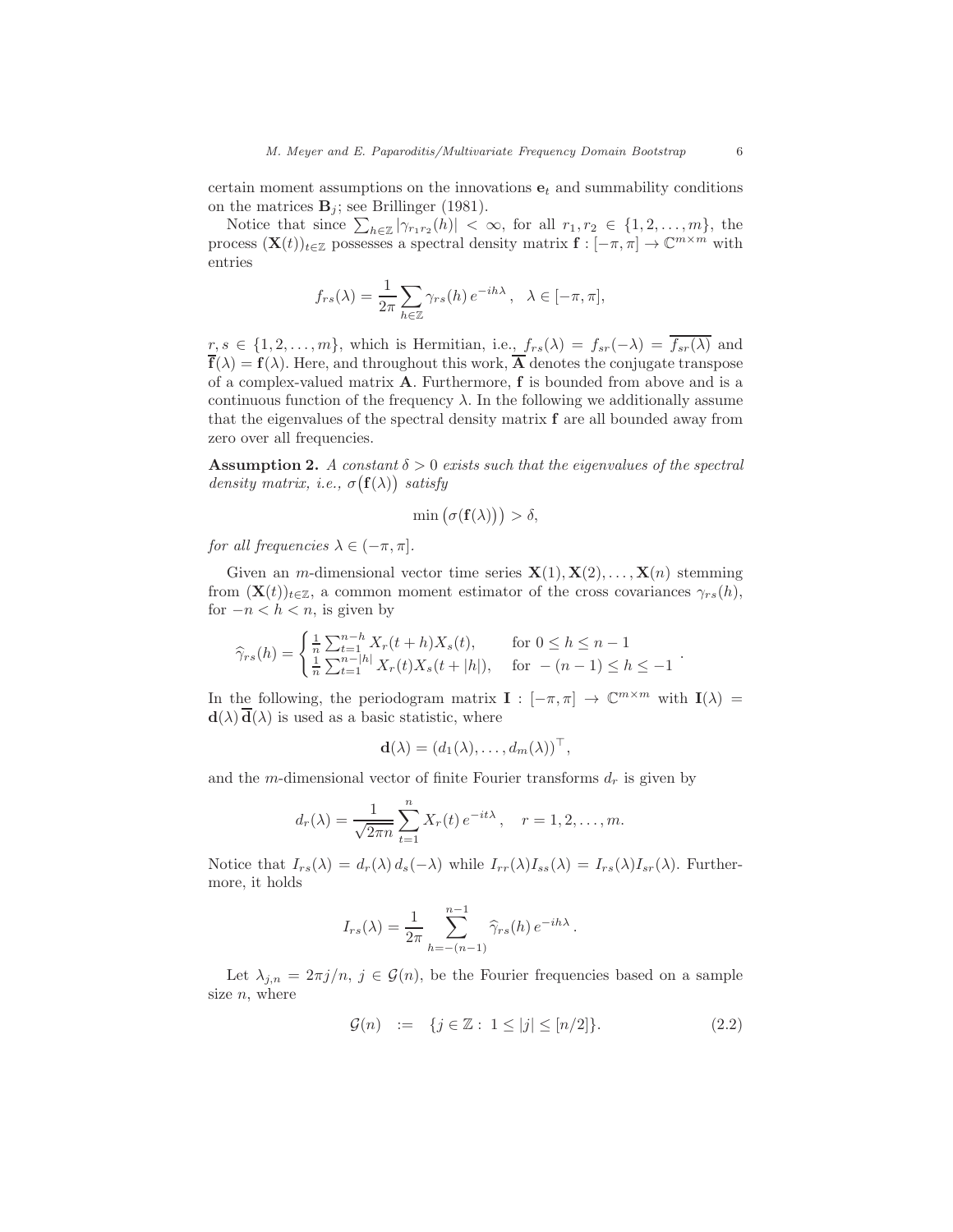Denote further for  $p, q, r, s \in \{1, 2, \ldots, m\}$ , by

$$
f_{pqrs}(\lambda, \mu, \eta) = \frac{1}{(2\pi)^3} \sum_{h_1, h_2, h_3 \in \mathbb{Z}} c_{pqrs}(h_1, h_2, h_3) e^{-i(h_1\lambda + h_2\mu + h_3\eta)}
$$

the fourth-order cumulant spectral density of  $(\mathbf{X}(t))_{t\in\mathbb{Z}}$ . The following lemma, which describes the covariance structure of the elements of the periodogram matrix at the Fourier frequencies, is very useful for our subsequent analysis.

<span id="page-6-0"></span>**Lemma 2.1.** Let  $(X(t))_{t\in\mathbb{Z}}$  have finite fourth moments and be fourth-order stationary satisfying the summability conditions (i) and (ii) of Assumption [1.](#page-4-1) Then it holds for all Fourier frequencies  $\lambda_{j,n}, \lambda_{k,n} \in [0, \pi]$ , and for all  $r, s, v, w \in$  $\{1,\ldots,m\}$ 

$$
Cov(I_{rs}(\lambda_{j,n}), I_{vw}(\lambda_{k,n})) = S_1 + S_2 + S_3,
$$

where

$$
S_1 = \frac{2\pi}{n} f_{rsvw}(\lambda_{j,n}, -\lambda_{j,n}, -\lambda_{k,n}) + \mathcal{O}\left(\frac{1}{n^2}\right),
$$
  
\n
$$
S_2 = \begin{cases} f_{rv}(\lambda_{j,n}) \cdot f_{sw}(-\lambda_{j,n}) + \mathcal{O}\left(\frac{1}{n}\right), & \lambda_{j,n} = \lambda_{k,n} \\ \mathcal{O}\left(\frac{1}{n^2}\right), & \lambda_{j,n} \neq \lambda_{k,n} \end{cases},
$$
  
\n
$$
S_3 = \begin{cases} f_{rw}(\lambda_{j,n}) \cdot f_{sv}(\lambda_{j,n}) + \mathcal{O}\left(\frac{1}{n}\right), & \lambda_{j,n} = \lambda_{k,n} \in \{0,\pi\} \\ \mathcal{O}\left(\frac{1}{n^2}\right), & else \end{cases}
$$

and where all  $\mathcal{O}(\cdot)$  bounds are uniform over all Fourier frequencies.

As it is seen from the above result, the covariance between the elements of the periodogram matrix at different frequencies vanishes by the order  $1/n$ and depends on the fourth-order cumulant spectral density  $f_{rsvw}$ . We will see that this rate is not fast enough so that the covariance between periodogram ordinates – and consequently the fourth-order structure of the process – show up in the limiting distribution of integrated periodogram statistics. This class of statistics, which we will consider in the following, is defined as functions of the periodogram matrix. In particular, we require:

<span id="page-6-3"></span>**Assumption 3.** For some  $J \in \mathbb{N}$ ,  $\varphi_j : [-\pi, \pi] \to \mathbb{C}$ ,  $j = 1, 2, ..., J$  are squareintegrable functions which are bounded in absolute value.

Now, the vector of integrated periodogram statistics we consider is defined as

$$
\mathbf{M}_n = \left( M(\varphi_j, I_{r_js_j}) = \int_{-\pi}^{\pi} \varphi_j(\lambda) I_{r_js_j}(\lambda) d\lambda, j = 1, 2, \dots, J \right)^{\top}.
$$
 (2.3)

Note that  $M_n$  is an estimator of the following vector of spectral means

$$
\mathbf{M} = \left( M(\varphi_j, f_{r_js_j}) = \int_{-\pi}^{\pi} \varphi_j(\lambda) f_{r_js_j}(\lambda) d\lambda, j = 1, 2, \dots, J \right)^{\top}.
$$
 (2.4)

<span id="page-6-2"></span><span id="page-6-1"></span>,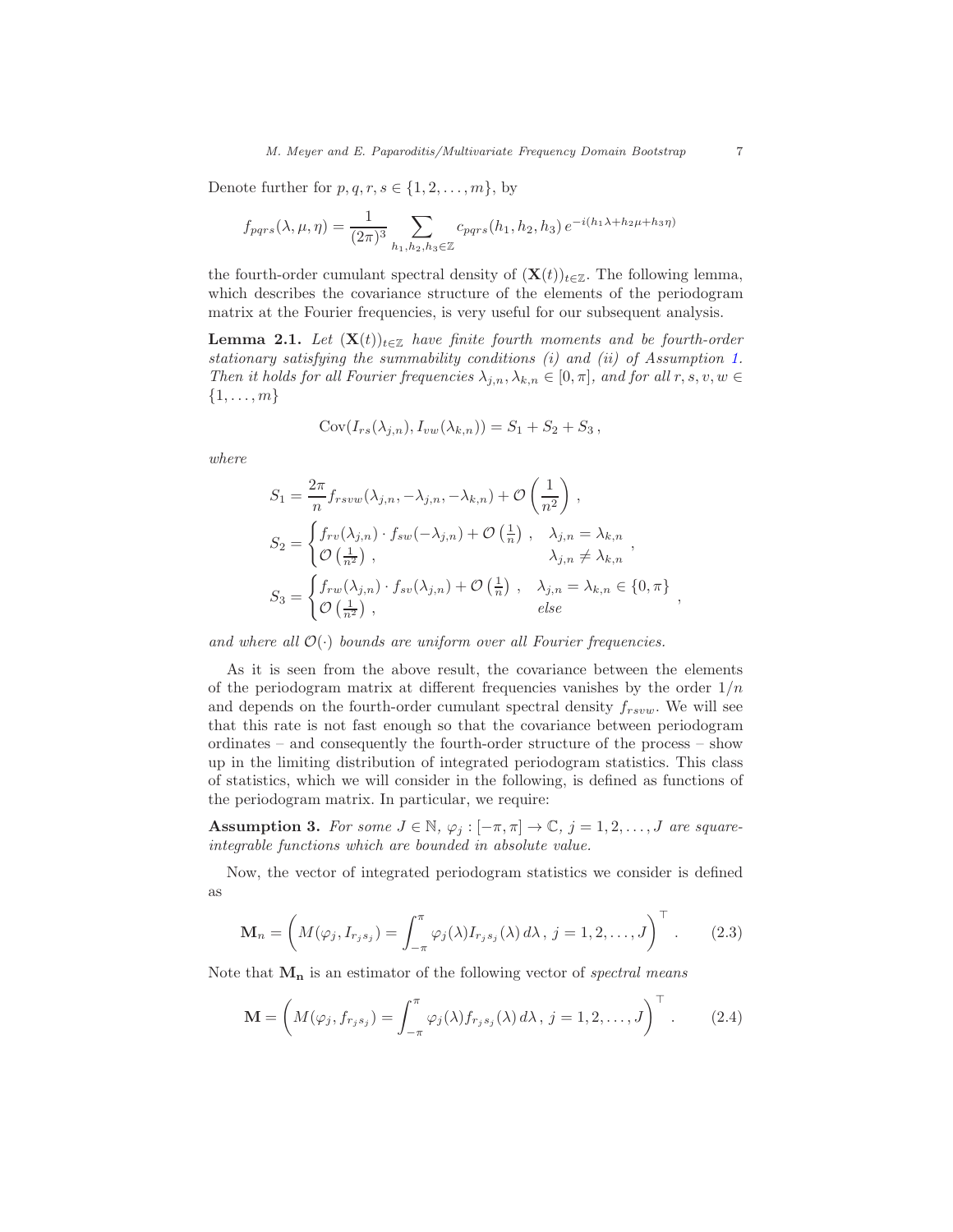Before proceeding with some limiting results regarding the behaviour of the estimators  $M_n$ , let us look at some examples.

**Example 2.2.** The sample cross-covariance  $\hat{\gamma}_{rs}(h)$  at lag  $0 \leq h \leq n$  is an integrated periodogram statistic. This is due to the fact that choosing  $\varphi(\lambda) = e^{ih\lambda}$ it follows from straightforward calculations that  $\hat{\gamma}_{rs}(h) = M(\varphi, I_{rs})$  as well as  $\gamma_{rs}(h) = M(\varphi, f_{rs})$ . Notice that for  $-n < h < 0$ ,  $\hat{\gamma}_{rs}(h) = \hat{\gamma}_{sr}(-h)$  is an estimator of  $\gamma_{rs}(h)$ .

<span id="page-7-0"></span>**Example 2.3.** The sample cross-correlation  $\hat{\rho}_{rs}(h)$  at lag  $0 \leq h \leq n$  is a function of integrated periodograms. To elaborate, let  $\varphi_1(\lambda) = e^{ih\lambda}$ ,  $\varphi_2(\lambda) =$  $\varphi_3(\lambda) = 1$  and consider the corresponding three-dimensional vector of spectral means. Then,

$$
\widehat{\rho}_{rs}(h) = M(\varphi_1, I_{rs}) / \sqrt{M(\varphi_2, I_{rr}) M(\varphi_3, I_{ss})}
$$

is an estimator of  $\rho_{rs}(h) = M(\varphi_1, f_{rs})/\sqrt{M(\varphi_2, f_{rr})M(\varphi_3, f_{ss})}$ , the lag h crosscorrelation. Notice that  $\rho_{rs}(h)$  and  $\hat{\rho}_{rs}(h)$  are functions of the elements of the vectors  $\mathbf{M} = (M(\varphi_1, f_{rs}), M(\varphi_2, f_{rr}), M(\varphi_3, f_{ss}))^\top$  and  $\mathbf{M}_n = (M(\varphi_1, I_{rs}), M(\varphi_2, I_{rr}), M(\varphi_3, I_{ss}))^\top$ , respectively. The limiting distribution of  $\widehat{\rho}_{rs}(h)$  will be derived in Example [2.4.](#page-10-0)

For practical calculations the integral in the expression for  $M(\varphi, I_{rs})$  is commonly replaced by a Riemann sum using the Fourier frequencies. The corresponding approximation of  $M(\varphi, I_{rs})$  is given by

$$
M_{\mathcal{G}(n)}(\varphi, I_{rs}) = \frac{2\pi}{n} \sum_{l \in \mathcal{G}(n)} \varphi(\lambda_{l,n}) I_{rs}(\lambda_{l,n}).
$$

Before discussing the asymptotic properties of  $M_n$ , we evaluate on some properties of the complex normal distribution which are important for our subsequent discussion. An *m*-dimensional complex random vector  $\mathbf{X} = (X_1, X_2, \dots, X_m)^\top$ is called complex normal (or complex Gaussian) if and only if the 2m-dimensional vector of real and imaginary parts

$$
\left(\text{Re}(\mathbf{X})^{\top},\text{Im}(\mathbf{X})^{\top}\right)^{\top} := \left(\text{Re}(X_1),\ldots,\text{Re}(X_m),\text{Im}(X_1),\ldots,\text{Im}(X_m)\right)^{\top}
$$

has a 2m-dimensional (real) normal distribution. The complex normal distribution is determined by three parameters: expectation  $\mu_X = E(X)$ , covariance matrix  $\Sigma_{\mathbf{X}}$ , and relation matrix  $\Gamma_{\mathbf{X}}$ , where

$$
\Sigma_{\mathbf{X}} = E\big( [\mathbf{X} - \mu_{\mathbf{X}}] \overline{[\mathbf{X} - \mu_{\mathbf{X}}]} \big), \quad \Gamma_{\mathbf{X}} = E\big( [\mathbf{X} - \mu_{\mathbf{X}}] \left[ \mathbf{X} - \mu_{\mathbf{X}} \right]^\top \big),
$$

recalling that  $\overline{A}$  denotes the conjugate transpose of any matrix or vector **A**. We therefore write

$$
\mathbf{X} \sim \mathcal{N}_m^c(\boldsymbol{\mu}_{\mathbf{X}}, \boldsymbol{\Sigma}_{\mathbf{X}}, \boldsymbol{\Gamma}_{\mathbf{X}}).
$$

We are particularly interested in the case of centered vectors, i.e.  $\mu_X = 0$ . It is then easy to see that the covariance matrix of the real normal vector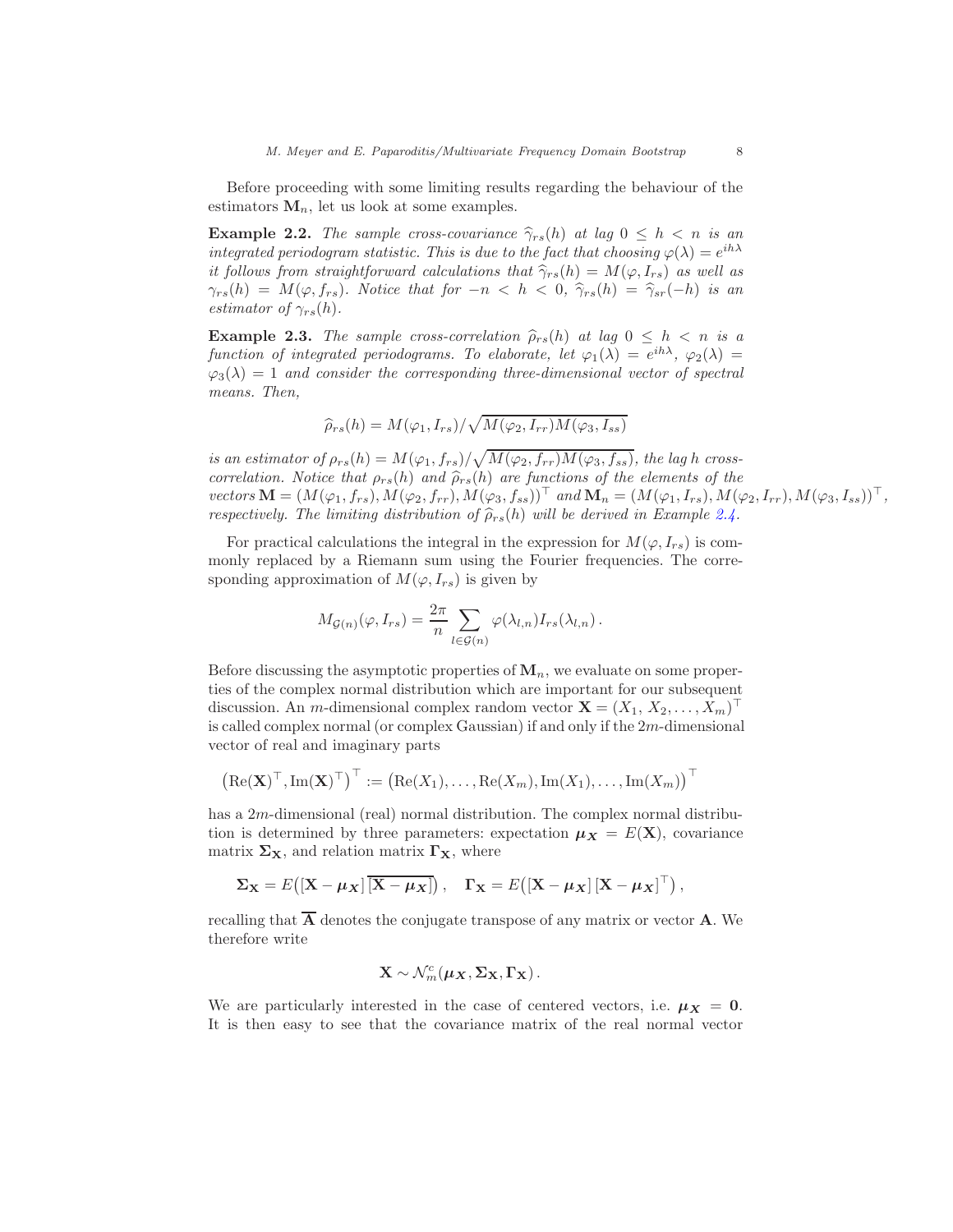$(\text{Re}(\mathbf{X})^{\top}, \text{Im}(\mathbf{X})^{\top})^{\top}$  can be directly deduced from the parameters of the complex normal vector X via

<span id="page-8-0"></span>
$$
\mathbf{X} \sim \mathcal{N}_m^c(\mathbf{0}, \Sigma_{\mathbf{X}}, \Gamma_{\mathbf{X}}) \quad \Leftrightarrow \quad \begin{pmatrix} \text{Re}(\mathbf{X}) \\ \text{Im}(\mathbf{X}) \end{pmatrix} \sim \mathcal{N}_{2m}(\mathbf{0}, \mathbf{G}_{\mathbf{X}}), \tag{2.5}
$$

where

$$
G_{\mathbf{X}} = E\left[\begin{pmatrix} \text{Re}(\mathbf{X}) \\ \text{Im}(\mathbf{X}) \end{pmatrix} \begin{pmatrix} \text{Re}(\mathbf{X}) \\ \text{Im}(\mathbf{X}) \end{pmatrix}^{\top} \right]
$$
  
= 
$$
\begin{pmatrix} \frac{1}{2}(\text{Re}(\mathbf{\Sigma}_{\mathbf{X}}) + \text{Re}(\mathbf{\Gamma}_{\mathbf{X}})) & \frac{1}{2}(-\text{Im}(\mathbf{\Sigma}_{\mathbf{X}}) + \text{Im}(\mathbf{\Gamma}_{\mathbf{X}})) \\ \frac{1}{2}(\text{Im}(\mathbf{\Sigma}_{\mathbf{X}}) + \text{Im}(\mathbf{\Gamma}_{\mathbf{X}})) & \frac{1}{2}(\text{Re}(\mathbf{\Sigma}_{\mathbf{X}}) - \text{Re}(\mathbf{\Gamma}_{\mathbf{X}})) \end{pmatrix}.
$$

The above expression shows that  $G_X$  is fully determined by  $\Sigma_X$  and  $\Gamma_X$  and vice versa. In particular, denote by  $\mathbf{G}_{\mathbf{X},i,j}, i,j \in \{1,2\}$ , the four matrices appearing in the *i*-th row and *j*-th column of the above block matrix  $G_X$ . Then  $\Sigma_{\mathbf{X}} = (\mathbf{G}_{\mathbf{X};11} + \mathbf{G}_{\mathbf{X};22}) + i(\mathbf{G}_{\mathbf{X};21} - \mathbf{G}_{\mathbf{X};12})$  while  $\Gamma_{\mathbf{X}} = (\mathbf{G}_{\mathbf{X};11} - \mathbf{G}_{\mathbf{X};22}) +$  $i(\mathbf{G}_{\mathbf{X}:21} + \mathbf{G}_{\mathbf{X}:12}).$ 

The equivalence from [\(2.5\)](#page-8-0) also carries over to weak convergence: For a sequence of complex random vectors  $(X_n)_{n\in\mathbb{N}}$  we have  $X_n \stackrel{d}{\to} \mathcal{N}_m^c(0, \Sigma_X, \Gamma_X)$  if and only if  $(\text{Re}(\mathbf{X}_n)^{\top}, \text{Im}(\mathbf{X}_n)^{\top})^{\top} \stackrel{d}{\rightarrow} \mathcal{N}_{2m}(\mathbf{0}, \mathbf{G}_{\mathbf{X}}).$ 

For  $\mu_X = 0$  there are two particularly important special cases where the distribution is completely determined by the matrix  $\Sigma_{\mathbf{X}}$ , the real normal case and the circularly symmetric case. The centered random vector  $X$  is almost surely real-valued if and only if  $\Sigma_{X} = \Gamma_{X}$ , as a simple calculation shows. In this case one may switch to the usual notation for real-valued random vectors:

$$
\mathbf{X} \sim \mathcal{N}_m^c(\mathbf{0}, \boldsymbol{\Sigma}_{\mathbf{X}}, \boldsymbol{\Sigma}_{\mathbf{X}}) \quad \Leftrightarrow \quad \mathbf{X} \sim \mathcal{N}_m(\mathbf{0}, \boldsymbol{\Sigma}_{\mathbf{X}}) \, .
$$

Another important special case is the circularly symmetric case.  $X$  is called circularly symmetric if for all  $\varphi \in (-\pi, \pi]$  the distribution of  $e^{i\varphi} \mathbf{X}$  equals the distribution of **X**. This is the case if and only if  $\mu_X = 0$  and  $\Gamma_X = 0$ . In this case the joint distribution of real and imaginary parts takes a very specific form, as can be seen from  $(2.5)$ :

$$
\mathbf{X} \sim \mathcal{N}_m^c(\mathbf{0}, \mathbf{\Sigma_X}, \mathbf{0}) \Leftrightarrow \begin{pmatrix} \mathrm{Re}(\mathbf{X}) \\ \mathrm{Im}(\mathbf{X}) \end{pmatrix} \sim \mathcal{N}_{2m} \left( \begin{pmatrix} \mathbf{0} \\ \mathbf{0} \end{pmatrix}, \frac{1}{2} \begin{pmatrix} \mathrm{Re}(\mathbf{\Sigma_X}) & -\mathrm{Im}(\mathbf{\Sigma_X}) \\ \mathrm{Im}(\mathbf{\Sigma_X}) & \mathrm{Re}(\mathbf{\Sigma_X}) \end{pmatrix} \right) .
$$

In particular,  $\text{Re}(\mathbf{X})$  and  $\text{Im}(\mathbf{X})$  then are identically distributed.

Under Assumption [1](#page-4-1) and some additional weak dependence conditions on the process  $(\mathbf{X}(t))_{t\in\mathbb{Z}}$  it is known that, for any  $r, s \in \{1, \ldots, m\}, M(\varphi, I_{rs})$  is a consistent estimator for  $M(\varphi, f_{rs})$  and that the following central limit theorem holds true for  $\mathbf{V}_n := \sqrt{n}(\mathbf{M}_n - \mathbf{M})$ :

<span id="page-8-1"></span>
$$
\mathbf{V}_n = \sqrt{n} \Big( M(\varphi_j, I_{r_j s_j}) - M(\varphi_j, f_{r_j s_j}), j = 1, \dots, J \Big)^{\top} \stackrel{d}{\longrightarrow} \mathbf{V}, \qquad (2.6)
$$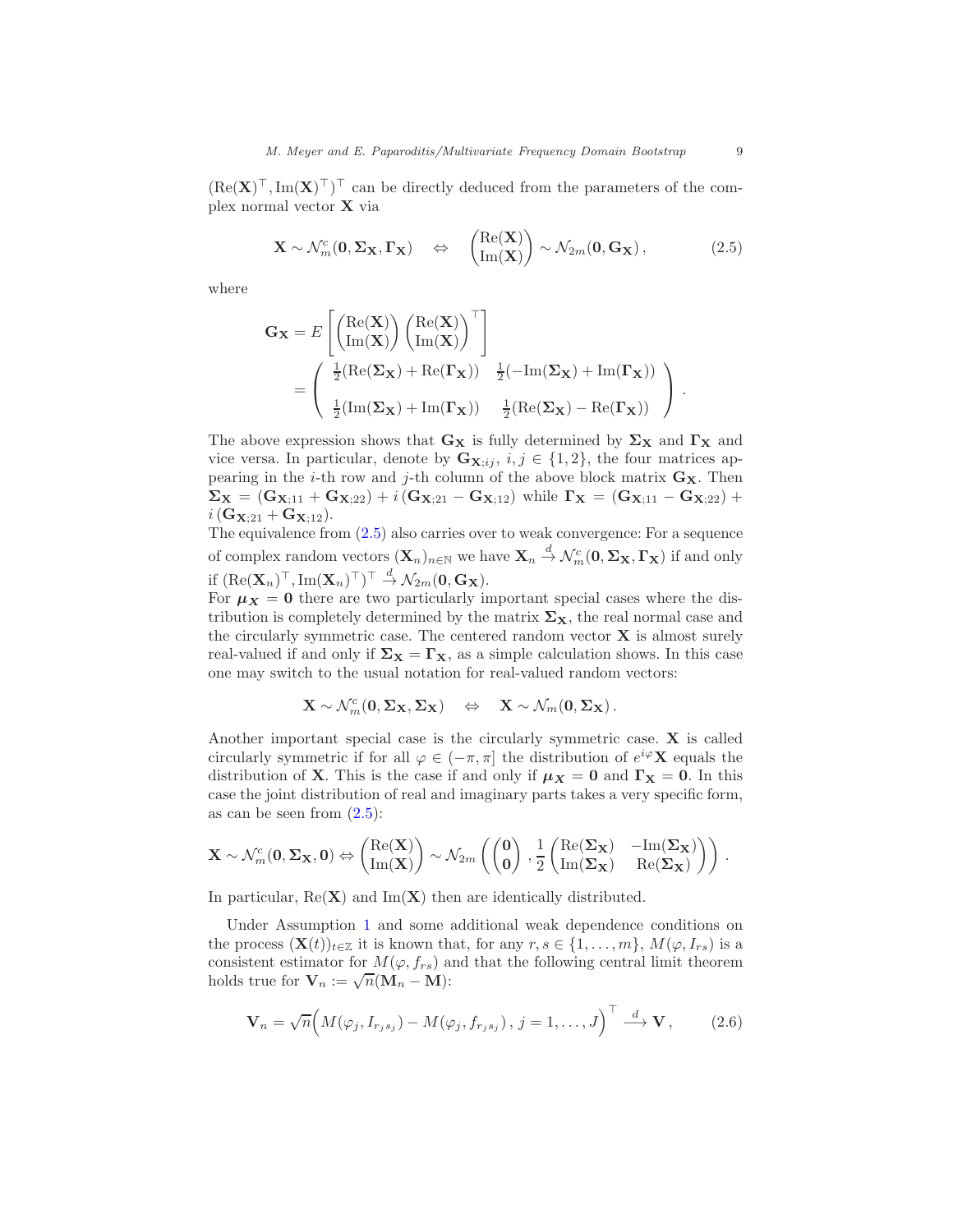where  $V$  is a *J*-dimensional complex normal random vector with mean zero, covariance matrix  $\Sigma$ , and relation matrix  $\Gamma$ . That is,

$$
\mathbf{V}=(V_{r_js_j}(\varphi_j),\,j=1,\ldots,J)^\top\sim\mathcal{N}_J^c(\mathbf{0},\mathbf{\Sigma},\mathbf{\Gamma}).
$$

V fulfils

<span id="page-9-0"></span>
$$
\overline{V_{r_js_j}(\varphi_j(\cdot))} = V_{r_js_j}(\overline{\varphi_j(-\cdot))}\,,\tag{2.7}
$$

and covariance and relation parameters are given as follows. The covariance matrix decomposes into  $\Sigma = \Sigma_1 + \Sigma_2$  where the  $(j, k)$ -th element of the matrix  $\Sigma$  is given by

$$
\Sigma_{jk} = \text{Cov}(V_{r_js_j}(\varphi_j), V_{r_ks_k}(\varphi_k)) = \Sigma_{1;jk} + \Sigma_{2;jk}
$$
\n(2.8)

with

$$
\Sigma_{1;jk} = 2\pi \int_{-\pi}^{\pi} \varphi_j(\lambda) \overline{\varphi_k(\lambda)} f_{r_jr_k}(\lambda) f_{s_js_k}(-\lambda) d\lambda + 2\pi \int_{-\pi}^{\pi} \varphi_j(\lambda) \overline{\varphi_k(-\lambda)} f_{r_js_k}(\lambda) f_{s_jr_k}(-\lambda) d\lambda,
$$
\n(2.9)

and

$$
\Sigma_{2;jk} = 2\pi \int_{-\pi}^{\pi} \int_{-\pi}^{\pi} \varphi_j(\lambda_1) \overline{\varphi_k(-\lambda_2)} f_{r_j s_j r_k s_k}(\lambda_1, -\lambda_1, \lambda_2) d\lambda_1 d\lambda_2.
$$
 (2.10)

The relation matrix decomposes into  $\Gamma = \Gamma_1 + \Gamma_2$  where the  $(j, k)$ -th element is given by

$$
\Gamma_{jk} = \text{Cov}(V_{r_js_j}(\varphi_j), \overline{V_{r_ks_k}(\varphi_k)}) = \Gamma_{1;jk} + \Gamma_{2;jk}
$$
\n(2.11)

with

$$
\Gamma_{1;jk} = 2\pi \int_{-\pi}^{\pi} \varphi_j(\lambda) \varphi_k(-\lambda) f_{r_j r_k}(\lambda) f_{s_j s_k}(-\lambda) d\lambda
$$
\n
$$
+ 2\pi \int_{-\pi}^{\pi} \varphi_j(\lambda) \varphi_k(\lambda) f_{r_j s_k}(\lambda) f_{s_j r_k}(-\lambda) d\lambda,
$$
\n(2.12)

and

$$
\Gamma_{2;jk} = 2\pi \int_{-\pi}^{\pi} \int_{-\pi}^{\pi} \varphi_j(\lambda_1) \varphi_k(\lambda_2) f_{r_js_jr_ks_k}(\lambda_1, -\lambda_1, \lambda_2) d\lambda_1 d\lambda_2.
$$
 (2.13)

Observe that due to [\(2.7\)](#page-9-0) it holds  $\Gamma_{jk} = \text{Cov}(V_{r_js_j}(\varphi_j(\cdot)), \underbrace{V_{r_ks_k}(\varphi_k(-\cdot))}).$ Hence,  $\Gamma$  can be obtained from  $\Sigma$  by replacing  $\varphi_k(\cdot)$  with  $\overline{\varphi_k(-\cdot)}$ , and we stated the explicit form merely for convenience reasons. We refer to Rosenblatt (1963), Brillinger (1981), Dahlhaus (1985) and Taniguchi and Kakizawa (2000). As it is seen from the above expressions the terms  $\Sigma_2$  and  $\Gamma_2$  appearing in the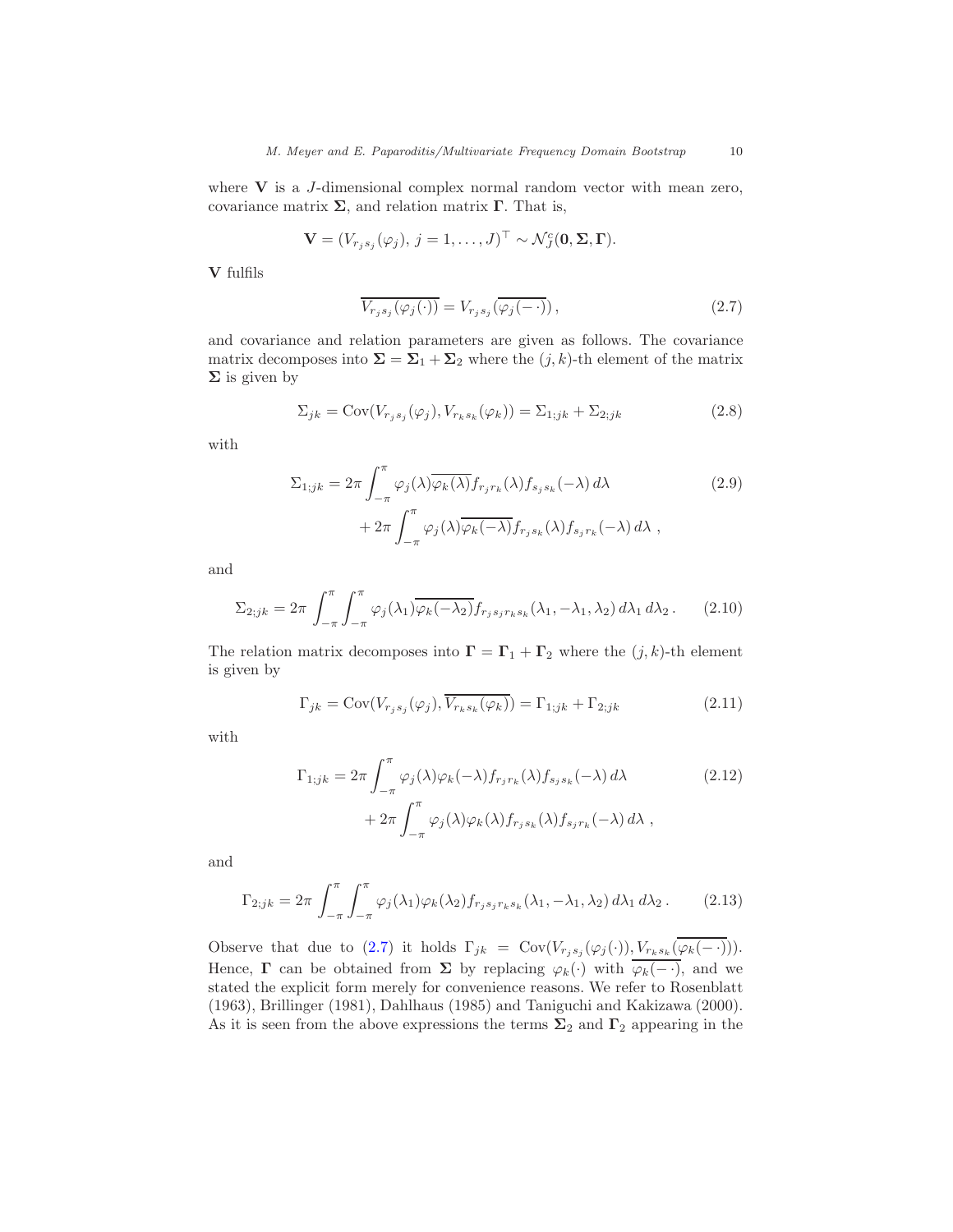covariance and relation matrices of the limiting complex Gaussian distribution depend on the entire fourth-order moment structure of the process  $(X(t))_{t\in\mathbb{Z}}$ , and this dependence is due to the covariance of periodogram ordinates across frequencies; see Lemma [2.1.](#page-6-0)

As argued in [\(2.5\)](#page-8-0), the weak convergence  $\mathbf{V}_n \stackrel{d}{\to} \mathbf{V}$  stated in [\(2.6\)](#page-8-1) is equivalent to the statement that the 2J-dimensional real random vector  $\left(\text{Re}(\mathbf{V}_n)^\top, (\text{Im}(\mathbf{V}_n)^\top)^\top\right)$ converges weakly to a 2J-dimensional real normal distribution with mean zero and covariance matrix

<span id="page-10-1"></span>
$$
\mathbf{G} = E\left[\begin{pmatrix} \text{Re}(\mathbf{V}) \\ \text{Im}(\mathbf{V}) \end{pmatrix} (\text{Re}(\mathbf{V})^{\top}, \text{Im}(\mathbf{V})^{\top})\right]
$$
  
= 
$$
\begin{pmatrix} \frac{1}{2} (\text{Re}(\boldsymbol{\Sigma}) + \text{Re}(\boldsymbol{\Gamma})) & \frac{1}{2} (-\text{Im}(\boldsymbol{\Sigma}) + \text{Im}(\boldsymbol{\Gamma})) \\ \frac{1}{2} (\text{Im}(\boldsymbol{\Sigma}) + \text{Im}(\boldsymbol{\Gamma})) & \frac{1}{2} (\text{Re}(\boldsymbol{\Sigma}) - \text{Re}(\boldsymbol{\Gamma})) \end{pmatrix}.
$$
 (2.14)

Notice that the limiting distribution  $V$  is not necessarily real-valued even if the functions  $\varphi_j, j = 1, 2, ..., J$  are real-valued. However, if the functions  $\varphi_j$ satisfy  $\varphi_j(-\lambda) = \overline{\varphi_j(\lambda)}$  for  $j = 1, 2, ..., J$ , then  $\Sigma = \Gamma$  and **V** is real valued, that is  $\mathbf{V} \sim \mathcal{N}_J(\mathbf{0}, \boldsymbol{\Sigma}).$ 

<span id="page-10-0"></span>**Example 2.4** (Ex. [2.3](#page-7-0) continued). With the central limit theorem given for  $V_n$ above, we can now state the limiting distribution of the sample cross-correlation. For the particular vectors  $\mathbf{M}_n$  and  $\mathbf{M}$  from Example [2.3](#page-7-0) it can easily be seen that  $V_n$  is real-valued and converges to a real Gaussian random vector V. Applying the delta method to this CLT it follows after straightforward but tedious computations that

$$
\sqrt{n}(\widehat{\rho}_{rs}(h) - \rho_{rs}(h)) \stackrel{d}{\longrightarrow} \mathcal{N}(0, \tau^2),
$$

where

$$
\tau^{2} = \sum_{j \in \mathbb{Z}} \left\{ \rho_{rr}(j)\rho_{ss}(j) + \rho_{rs}(j+h)\rho_{sr}(j-h) + \frac{c_{rsrs}(j,j-h,h)}{\gamma_{rr}(0)\gamma_{ss}(0)} + \frac{1}{2}\rho_{rs}(h)^{2}[\rho_{rr}(j)^{2} + \rho_{ss}(j)^{2} + 2\rho_{rs}(j)^{2}] - 2\rho_{rs}(h)[\rho_{rr}(j)\rho_{sr}(j-h) + \rho_{rs}(j)\rho_{ss}(j-h)] + \frac{1}{4}\rho_{rs}(h)^{2} \left[ \frac{c_{rrrr}(j,j,0)}{\gamma_{rr}(0)^{2}} + \frac{c_{ssss}(j,j,0)}{\gamma_{ss}(0)^{2}} + \frac{2c_{rrss}(j,j,0)}{\gamma_{rr}(0)\gamma_{ss}(0)} \right] - \frac{\rho_{rs}(h)}{\sqrt{\gamma_{rr}(0)\gamma_{ss}(0)}} \left[ \frac{c_{rsrr}(j,j-h,0)}{\gamma_{rr}(0)} + \frac{c_{rss}(j,j-h,0)}{\gamma_{ss}(0)} \right] \right\}
$$

The above dependence of the variance of the limiting Gaussian distribution on the fourth-order structure of the process does not simplify even in the case of linear processes as this is the case for univariate linear processes. The following simple example illustrates this fact.

.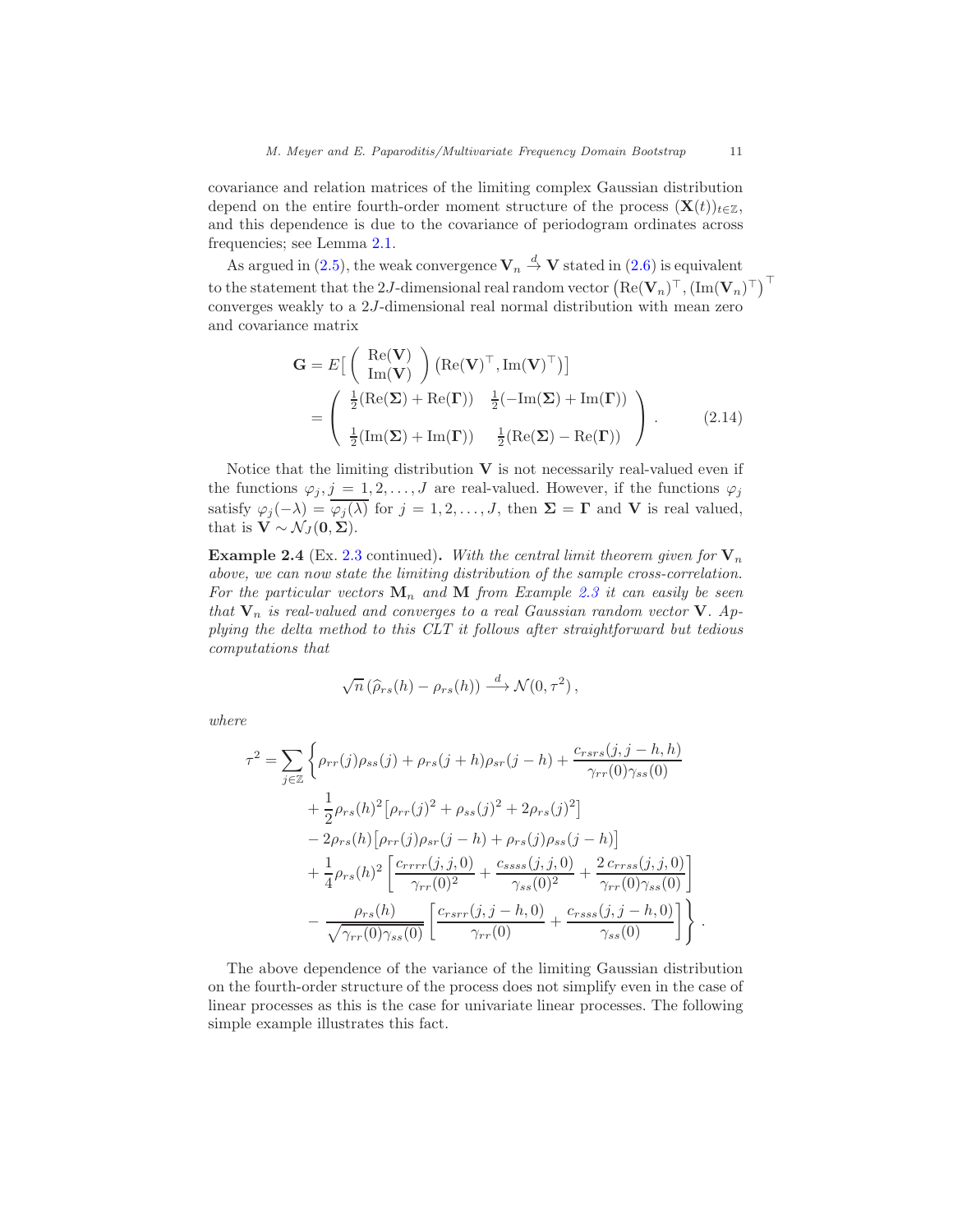Example 2.5 (Example [2.4](#page-10-0) continued). Consider the following simple bivariate linear process, which is a vector moving average process of order 1:

<span id="page-11-0"></span>
$$
\mathbf{X}(t) = \begin{pmatrix} X_1(t) \\ X_2(t) \end{pmatrix} = \begin{pmatrix} \varepsilon_1(t) \\ \varepsilon_2(t) \end{pmatrix} + \begin{pmatrix} 1 & 1 \\ 1 & -1 \end{pmatrix} \begin{pmatrix} \varepsilon_1(t-1) \\ \varepsilon_2(t-1) \end{pmatrix},
$$
(2.15)

where  $(\varepsilon_1(t))_{t\in\mathbb{Z}}$  and  $(\varepsilon_2(t))_{t\in\mathbb{Z}}$  are independent univariate i.i.d. white noise processes, with  $E(\varepsilon_j(t)) = 0$ ,  $E(\varepsilon_j(t)^2) = 1$ , and kurtosis  $E(\varepsilon_j(t)^4) =: \eta_j$ , for  $j = 1, 2$ . We take a look at the cross-correlation at lag  $h = 0$ , and derive the limiting variance of  $\sqrt{n}(\hat{\rho}_{12}(0) - \rho_{12}(0))$ . For the process [\(2.15\)](#page-11-0) it holds  $\rho_{12}(0) = 0$ , and the expression  $\tau^2$  from Example [2.4](#page-10-0) simplifies considerably to

$$
\tau^2 = \rho_{11}(0)\rho_{22}(0) + 2\rho_{11}(1)\rho_{22}(1) + 2\rho_{12}(1)\rho_{21}(1) + \sum_{j \in \mathbb{Z}} \frac{c_{1212}(j, j, 0)}{\gamma_{11}(0)\gamma_{22}(0)}
$$
  
=  $1 + \frac{\eta_1 - 3}{9} + \frac{\eta_2 - 3}{9}$ .

As it is seen – and in contrast to what happens for univariate linear processes – in the multivariate context the limiting variance depends on the fourth-order structure of the underlying white noise which can in general not be expressed in terms of second-order quantities of the process  $(\mathbf{X}(t))$ .

The considerations in this section made it clear that for a frequency domain bootstrap to be successful in the multivariate context, it has to appropriately imitate the second and the fourth order structure of the underlying stochastic process. This is what the MFHB procedure achieves.

#### 3. The multivariate frequency domain hybrid bootstrap (MFHB)

We discuss the frequency domain procedure proposed in this paper in two parts. First we motivate and describe the MFHB procedure for integrated periodograms. Then we present a modification of the MFHB so that in can be successfully applied to functions of integrated periodograms.

# <span id="page-11-1"></span>3.1. The MFHB for integrated periodograms

The MFHB procedure for integrated periodograms generates two sets of bootstrap pseudo random variables which will be denoted by the superscripts  $*$ and +, respectively. The procedure is divided into three main steps which are denoted by Step I, Step II and Step III. In Step I independent pseudo periodogram matrices are generated which are denoted by I<sup>\*</sup>. This is done using the asymptotic complex Gaussian distribution of the vector of finite Fourier transforms and their asymptotic independence across frequencies. In Step II the idea of convolved bootstrap of subsamples, cf. Tewes et al. (2019), is adopted to develop an algorithm which generates a second set of pseudo periodogram matrices, denoted by  $I^+$ , which are independent of  $I^*$ . The pseudo periodogram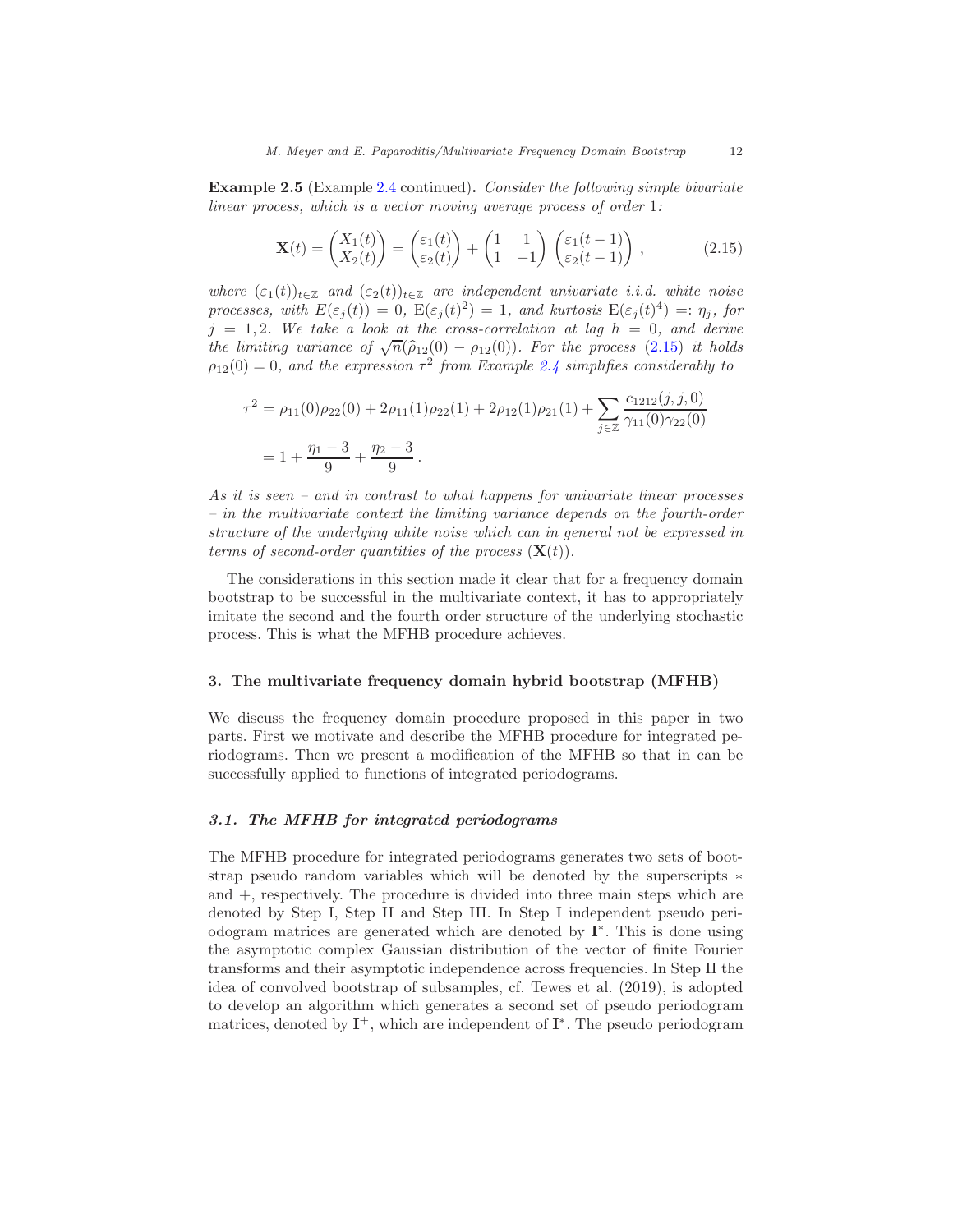matrices  $I^+$  correctly imitate the weak dependence of the ordinary periodogram matrices I across frequencies within subsamples. Step III merges the integrated periodogram statistics based on the two bootstrapped periodograms  $I^*$  and  $I^+$ in an appropriate way. The merging ensures that replicates of the integrated periodograms based on  $I^*$  imitate all features of the corresponding distribution up to those depending on the fourth-order structure of the process. The fourth-order features of this distribution are contributed by the corresponding statistics based on the pseudo periodograms  $I^+$ . Notice that the MFHB bootstrap approximations are designed in such a way that the covariance and the relation matrix of the limiting complex Gaussian distribution of the integrated periodograms is consistently estimated, see Remark [3.2.](#page-14-0) Furthermore, the bootstrap random matrices  $\mathbf{I}^*$  and  $\mathbf{I}^+$  are defined on the same probability space, with probability measure  $P^*$ , and are independent from each other. Consequently, all bootstrap expectations, variances and covariances are denoted in the following by E<sup>\*</sup>, Var<sup>\*</sup>, and Cov<sup>\*</sup>, respectively.

The following algorithm implements the previously discussed ideas.

**Step I.1** Let  $\hat{f}$  be an estimator of the spectral density matrix  $f$  and denote by  $\widehat{f}_{rs}(\lambda)$  the  $(r, s)$ -th element of  $\widehat{f}(\lambda)$ .

**Step I.2** Generate, independently for  $j = 1, 2, ..., N := \lfloor n/2 \rfloor$ , pseudo Fourier transforms

$$
\mathbf{d}^*(\lambda_{j,n})=(d_1^*(\lambda_{j,n}),d_2^*(\lambda_{j,n}),\ldots,d_m^*(\lambda_{j,n}))^\top \sim \mathcal{N}_m^c(\mathbf{0},\widehat{\mathbf{f}}(\lambda_{j,n}),\mathbf{0})
$$

and calculate the pseudo periodogram matrices

$$
\mathbf{I}^*(\lambda_{j,n}) = \begin{cases} \mathbf{d}^*(\lambda_{j,n})\overline{\mathbf{d}}^*(\lambda_{j,n}) & \text{for } j = 1, 2, \dots, N, \\ \mathbf{I}^*(-\lambda_{j,n})^\top, & \text{for } j = -1, -2, \dots, -N \end{cases}
$$

with entries denoted by  $I_{rs}^*(\lambda_{j,n}), r, s \in \{1, 2, ..., m\}.$ Step I.3 Let

$$
\mathbf{V}_n^* = \sqrt{n} \Big( M_{\mathcal{G}(n)}(\varphi_j, I_{r_j, s_j}^*) - M_{\mathcal{G}(n)}(\varphi_j, \widehat{f}_{r_j, s_j}), j = 1, 2, \dots, J \Big)^{\top},
$$

be the analogue of  $V_n$  based on  $I^*$ .

**Step II.1** Select a positive integer  $b < n$  and consider the set of all periodogram matrices based on subsamples of length b. Denote by  $I_t(\lambda_{i,b})$  the periodogram matrix of the subsample  $\mathbf{X}(t), \mathbf{X}(t+1), \ldots, \mathbf{X}(t+b-1)$  at frequency  $\lambda_{j,b} = 2\pi j/b, \lambda_{j,b} \in \mathcal{G}(b)$ . Let  $\widetilde{\mathbf{f}}(\lambda_{j,b}) = (n-b+1)^{-1} \sum_{t=1}^{n-b+1} \mathbf{I}_t(\lambda_{j,b})$ be the average of the periodogram matrices of the subsamples at frequency  $\lambda_{i,b}$ .

Step II.2 Define the set of frequency domain residual matrices

$$
\mathbf{U}_{t}(\lambda_{j,b}) = \tilde{\mathbf{f}}^{-1/2}(\lambda_{j,b})\mathbf{I}_{t}(\lambda_{j,b})\tilde{\mathbf{f}}^{-1/2}(\lambda_{j,b}),
$$

where  $j = 1, 2, ..., [b/2], t = 1, 2, ..., n - b + 1$  and  $\mathbf{A}^{-1/2}$  denotes the square root of the inverse matrix  $\mathbf{A}^{-1}$ , i.e.,  $\mathbf{A}^{-1/2}\mathbf{A}^{-1/2} = \mathbf{A}^{-1}$ .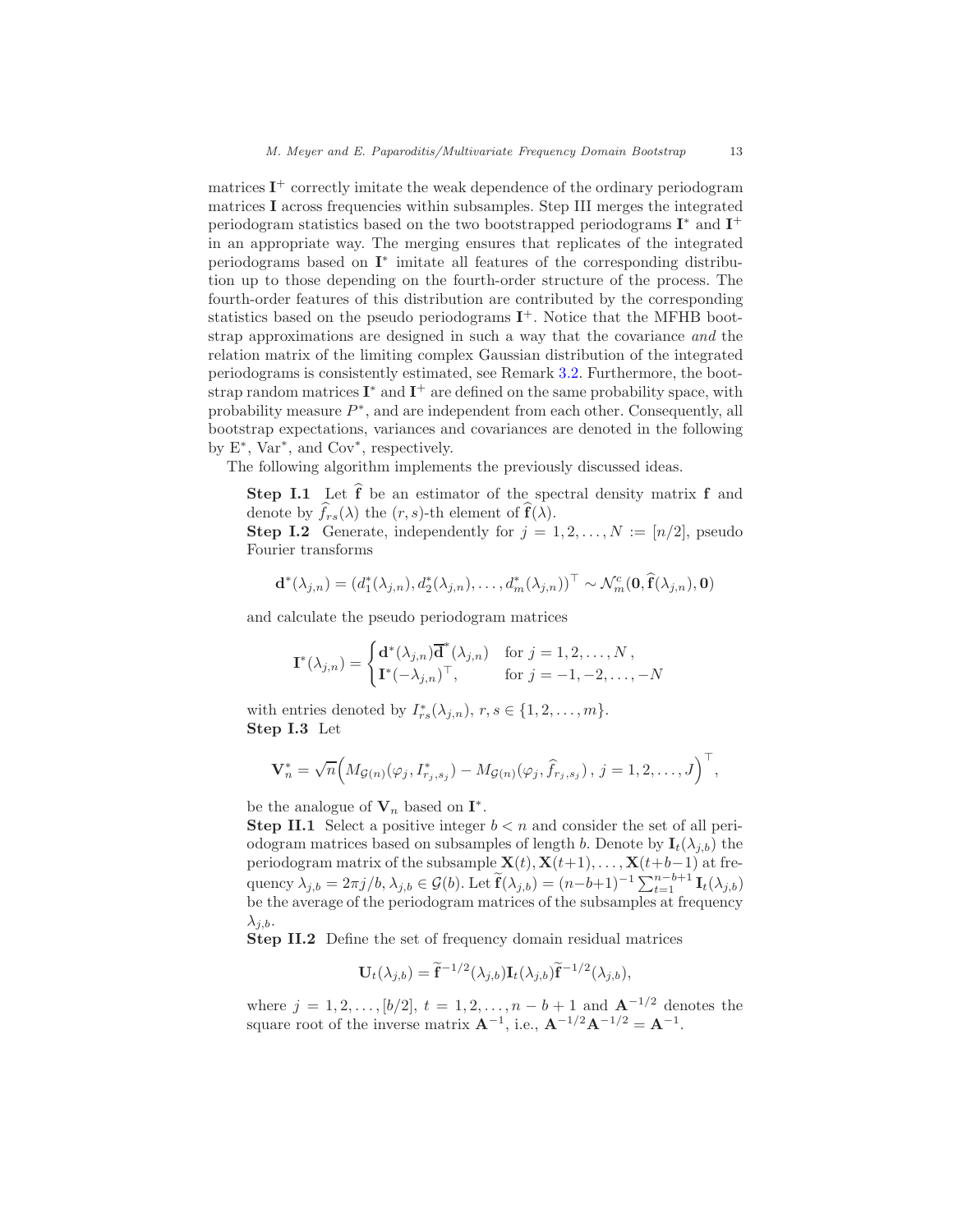**Step II.3** Let  $k = \lfloor n/b \rfloor$  and generate i.i.d. bootstrap random variables  $i_1, i_2, \ldots, i_k$  with a discrete uniform distribution on the set  $\{1, 2, \ldots, n$  $b+1$ . Let

$$
\mathbf{I}^+(\lambda_{j,b}) = \frac{1}{k} \sum_{\ell=1}^k \mathbf{I}^+_{i_\ell}(\lambda_{j,b}),
$$

where  $\mathbf{I}_{i_{\ell}}^{+}(\lambda_{j,b}) = \hat{\mathbf{f}}^{1/2}(\lambda_{j,b})\mathbf{U}_{i_{\ell}}(\lambda_{j,b})\hat{\mathbf{f}}^{1/2}(\lambda_{j,b})$ . We write  $\mathbf{I}_{\ell}^{+}(\lambda_{j,b})$  for  $\mathbf{I}_{i_{\ell}}^{+}(\lambda_{j,b})$ . The entries of the pseudo periodogram matrices  $\mathbf{I}^+(\lambda_{j,b})$  are denoted  $I_{rs}^{+}(\lambda_{j,b}).$ Step II.4 Let

$$
\mathbf{V}_n^+ = \sqrt{kb} \Big( M_{\mathcal{G}(b)}(\varphi_j, I_{r_j,s_j}^+) - M_{\mathcal{G}(b)}(\varphi_j, \widehat{f}_{r_j,s_j}), j = 1, 2, \dots, J \Big)^{\top}
$$

be the analogue of  $V_n$  based on  $I^+$ . Step III.1 Let

$$
\mathbf{G}_n^* = E^* \left[ \begin{array}{c} \text{Re}(\mathbf{V}_n^*) \\ \text{Im}(\mathbf{V}_n^*) \end{array} \right) \left( \text{Re}(\mathbf{V}_n^*)^\top, \text{Im}(\mathbf{V}_n^*)^\top \right) \right],
$$
  

$$
\mathbf{G}_n^+ = E^* \left[ \begin{array}{c} \text{Re}(\mathbf{V}_n^+) \\ \text{Im}(\mathbf{V}_n^+) \end{array} \right) \left( \text{Re}(\mathbf{V}_n^+)^\top, \text{Im}(\mathbf{V}_n^+)^\top \right) \right].
$$

Furthermore, denote by  $\Sigma_{1,n}^+$  the  $J \times J$  matrix with  $(j,k)$ -th element given by

$$
\sigma_{jk}^{+} = \frac{4\pi^2}{b} \sum_{l=-\lfloor b/2 \rfloor}^{\lfloor b/2 \rfloor} \varphi_j(\lambda_{l,b}) \overline{\varphi_k(\lambda_{l,b})} S_{r_js_js_kr_k}(\lambda_{l,b}) + \frac{4\pi^2}{b} \sum_{l=-\lfloor b/2 \rfloor}^{\lfloor b/2 \rfloor} \varphi_j(\lambda_{l,b}) \overline{\varphi_k(-\lambda_{l,b})} S_{r_js_jr_ks_k}(\lambda_{l,b}).
$$

and  $\Gamma^+_{1,n}$  the  $J \times J$  matrix with  $(j, k)$ -th element given by

$$
c_{jk}^{+} = \frac{4\pi^{2}}{b} \sum_{l=-\lfloor b/2 \rfloor}^{\lfloor b/2 \rfloor} \varphi_{j}(\lambda_{l,b}) \varphi_{k}(-\lambda_{l,b}) S_{r_{j}s_{j}s_{k}r_{k}}(\lambda_{l,b}) + \frac{4\pi^{2}}{b} \sum_{l=-\lfloor b/2 \rfloor}^{\lfloor b/2 \rfloor} \varphi_{j}(\lambda_{l,b}) \varphi_{k}(\lambda_{l,b}) S_{r_{j}s_{j}r_{k}s_{k}}(\lambda_{l,b}),
$$

where

$$
S_{rsuw}(\lambda) = \frac{1}{n-b+1} \sum_{t=1}^{n-b+1} (\widetilde{I}_{t,rs}(\lambda) - \widehat{f}_{rs}(\lambda)) (\widetilde{I}_{t,uw}(\lambda) - \widehat{f}_{uw}(\lambda)),
$$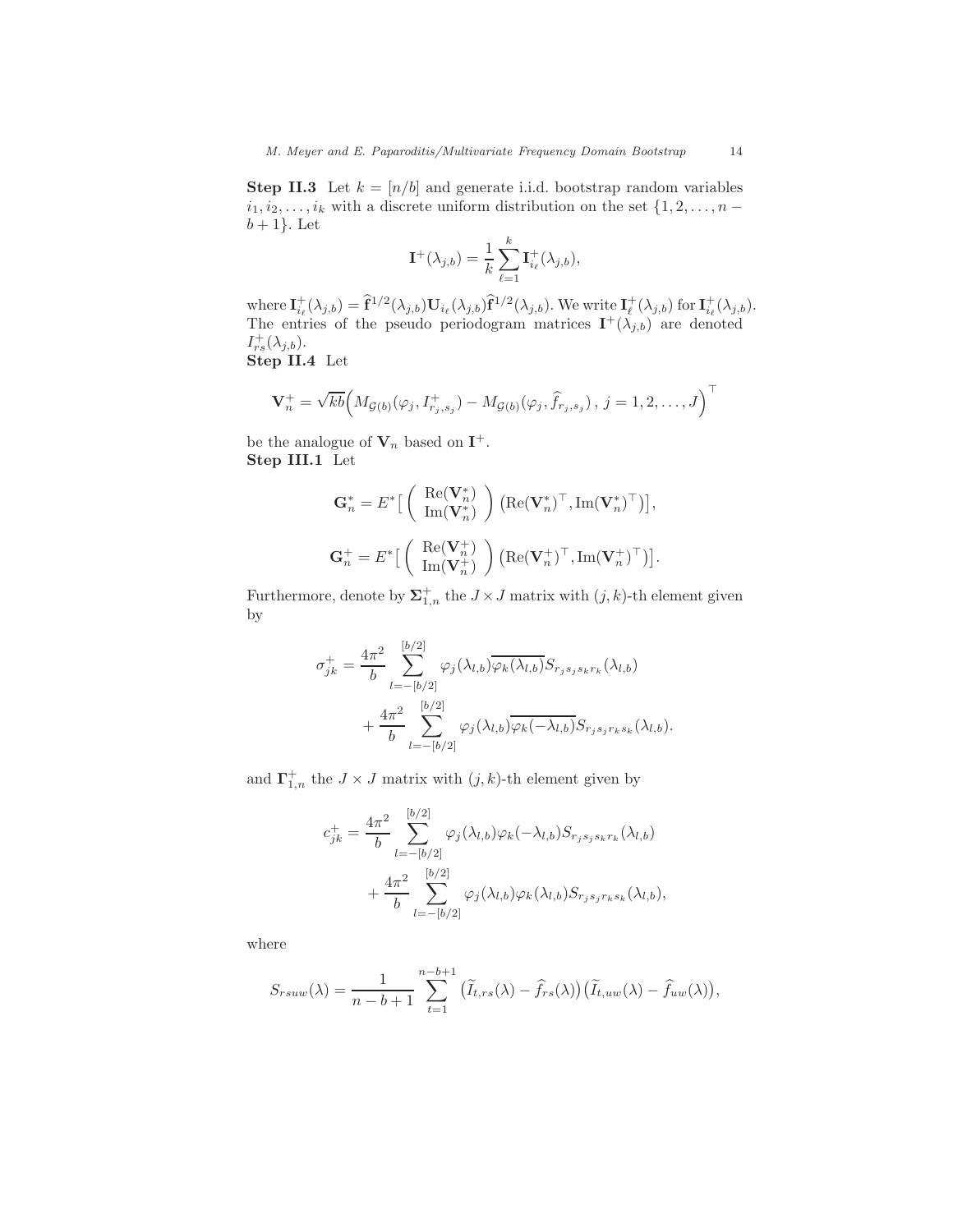and  $\tilde{I}_{t,rs}(\lambda)$  is the  $(r, s)$ -th element of the matrix

$$
\widetilde{\mathbf{I}}_t(\lambda) = \widehat{\mathbf{f}}^{1/2}(\lambda) \mathbf{U}_t(\lambda) \widehat{\mathbf{f}}^{1/2}(\lambda).
$$

Finally, define the matrix

$$
\mathbf{C}_n^+ = \left( \begin{array}{cc} \frac{1}{2} (\mathrm{Re}(\mathbf{\Sigma}_{1,n}^+) + \mathrm{Re}(\mathbf{\Gamma}_{1,n}^+)) & \frac{1}{2} (-\mathrm{Im}(\mathbf{\Sigma}_{1,n}^+) + \mathrm{Im}(\mathbf{\Gamma}_{1,n}^+)) \\ \\ \frac{1}{2} (\mathrm{Im}(\mathbf{\Sigma}_{1,n}^+) + \mathrm{Im}(\mathbf{\Gamma}_{1,n}^+)) & \frac{1}{2} (\mathrm{Re}(\mathbf{\Sigma}_{1,n}^+) - \mathrm{Re}(\mathbf{\Gamma}_{1,n}^+)) \end{array} \right).
$$

Step III.2 Calculate

$$
\mathbf{G}_n^\circ = \mathbf{G}_n^* + \left(\mathbf{G}_n^+ - \mathbf{C}_n^+\right)
$$

and

<span id="page-14-1"></span>
$$
\begin{pmatrix}\n\operatorname{Re}(\mathbf{V}_n^{\circ}) \\
\operatorname{Im}(\mathbf{V}_n^{\circ})\n\end{pmatrix} = (\mathbf{G}_n^{\circ})^{1/2} (\mathbf{G}_n^*)^{-1/2} \begin{pmatrix}\n\operatorname{Re}(\mathbf{V}_n^*) \\
\operatorname{Im}(\mathbf{V}_n^*)\n\end{pmatrix}.
$$
\n(3.1)

**Step III.3** Approximate the distribution of  $V_n$  by that of

$$
\mathbf{V}_n^{\circ} = \text{Re}(\mathbf{V}_n^{\circ}) + i \,\text{Im}(\mathbf{V}_n^{\circ}).
$$

The following series of remarks clarifies several aspects of the above bootstrap procedure.

Remark 3.1. In Step I.2, the problem of generating a complex normal random vector  $\mathbf{d}^*(\lambda_{j,n})$  can in practice be reduced to that of generating a real normal random vector (which is usually a pre-implemented routine). Since  $\mathcal{N}_m^c(\mathbf{0}, \hat{\mathbf{f}}(\lambda_{j,n}), \mathbf{0})$  is a circularly symmetric complex normal distribution, one may generate

$$
\begin{pmatrix} \mathrm{Re}(\mathbf{d}^*(\lambda_{j,n})) \\ \mathrm{Im}(\mathbf{d}^*(\lambda_{j,n})) \end{pmatrix} \sim \mathcal{N}_{2m} \left( \begin{pmatrix} \mathbf{0} \\ \mathbf{0} \end{pmatrix} \cdot \frac{1}{2} \begin{pmatrix} \mathrm{Re}(\widehat{\mathbf{f}}(\lambda_{j,n})) & -\mathrm{Im}(\widehat{\mathbf{f}}(\lambda_{j,n})) \\ \mathrm{Im}(\widehat{\mathbf{f}}(\lambda_{j,n})) & \mathrm{Re}(\widehat{\mathbf{f}}(\lambda_{j,n})) \end{pmatrix} \right) ,
$$

and then set  $\mathbf{d}^*(\lambda_{j,n}) = \text{Re}(\mathbf{d}^*(\lambda_{j,n})) + i \cdot \text{Im}(\mathbf{d}^*(\lambda_{j,n})).$ 

<span id="page-14-0"></span>Remark 3.2.

(i) As already mentioned, the pseudo periodogram matrices  $\mathbf{I}^*(\lambda_{j,n})$  in Step I.2 are generated using the fact that the  $m$ -dimensional vector of finite Fourier transforms converges towards a circular symmetric complex normal distribution. Notice that the  $\mathbf{I}^*(\lambda_{j,n})$  generated in this step are independent across frequencies. Therefore, the integrated periodogram statistic  $\mathbf V_n^*$  obtained in Step I.3 and based on these pseudo periodogram matrices, is only able to imitate the parts  $\Sigma_1$  and  $\Gamma_1$  of the limiting variance and relation matrices  $\Sigma$  and  $\Gamma$ , respectively. This will be proven in Lemma [3.9](#page-20-0) (i). Recall that  $\Sigma_1$  and  $\Gamma_1$  only depend on the spectral density matrix **f** of the underlying process.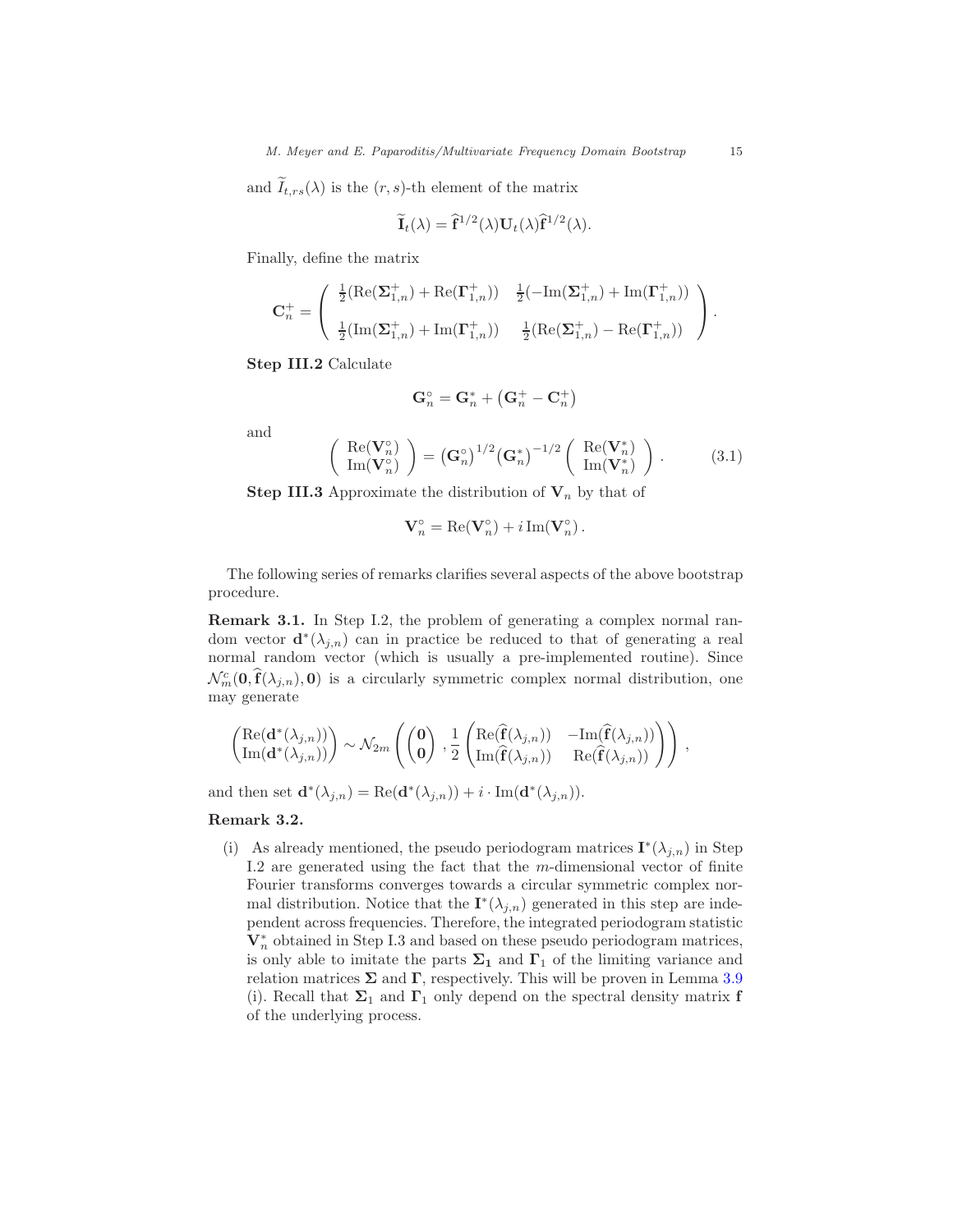- (ii) In Step II.1 the periodogram matrices  $I_t(\lambda_{j,b})$  of the subsamples of length b are used. In Step II.2 frequency domain residual matrices  $U_t(\lambda_{i,b})$  are defined which are i.i.d. resampled in Step II.3 to obtain the pseudo periodogram matrix  $I^+(\lambda_{j,b})$ . Notice that the latter matrix is an average of k independent matrices  $I_{\ell}^{+}(\lambda_{j,b})$  calculated using k randomly selected residual matrices  $U_{i_{\ell}}(\lambda_{j,b})$  and after pre- and post-multiplying them with the square root of the estimated spectral density matrix  $f(\lambda_{i,b})$ . Observe that all quantities in Step II are calculated at the Fourier frequencies  $\lambda_{i,b} = 2\pi j/b, j \in \mathcal{G}(b)$  corresponding to the length b of the subsamples.
- (iii) The integrated periodogram statistic  $V_n^+$  based on  $I^+(\lambda_{j,b})$  is used to imitate the missing terms  $\Sigma_2$  and  $\Gamma_2$  which depend on the fourth order moment structure of the process. To do this appropriately, notice first that the pseudo statistic  $V_n^+$  imitates asymptotically correct the entire covariance and relation matrices  $\Sigma$  and  $\Gamma$  as will be proven in Lemma [3.9](#page-20-0) (ii). Since we use  $\mathbf{V}_n^*$  generated in Step I to imitate the distribution of  $V_n$  and the matrices  $\Sigma_1$  and  $\Gamma_1$ , we have to subtract from the covariance and relation matrix of  $\mathbf{V}_n^+$  the corresponding parts  $\mathbf{\Sigma}_{1,n}^+$  and  $\mathbf{\Gamma}_{1,n}^+$  so that only the desired estimators of the components  $\Sigma_2$  and  $\Gamma_2$  are left. This is done in Step III.1 and Step III.2. In particular, in Step III.1 the elements  $\sigma_{jk}^+$  and  $c_{jk}^+$  of the matrices  $\Sigma_{1,n}^+$  and  $\Gamma_{1,n}^+$  are explicitly calculated and the corresponding matrix  $\mathbf{C}_n^+$  is obtained. The latter matrix is then subtracted from the matrix  $G_n^+$ , so that the obtained matrix  $G_n^+ - C_n^+$  contains the elements of the covariance and relation matrix of  $\mathbf{V}_n^+$  which only depend on the fourth-order structure of the process, that is the parts  $\Sigma^+_{2,n}$  and  $\Gamma_{2,n}^+$ . These are used to estimate  $\Sigma_2$  and  $\Gamma_2$ . Now, adding to this difference the matrix  $\mathbf{G}_n^*$ , leads to a new matrix  $\mathbf{G}_n^{\circ}$  which correctly imitates both parts of  $\Sigma$  and  $\Gamma$ , compare also Lemma [3.9](#page-20-0) (ii). We stress here the fact that in  $\mathbf{G}_n^{\circ}$ , the parts corresponding to  $\Sigma_1$  and  $\Gamma_1$  are contributed by the bootstrap procedure based on the asymptotic Gaussianity of the finite Fourier transforms, that is by  $\Sigma_{1,n}^*$  and  $\Gamma_{1,n}^*$ , while the parts  $\Sigma_2$  and  $\Gamma_2$ by the convolved bootstrap procedure, that is by  $\Sigma_{1,n}^+$  and  $\Gamma_{1,n}^+$ .
- (iv) In Step III.2 the matrix  $\mathbf{G}_n^{\circ}$  is used in equation [\(3.1\)](#page-14-1) to appropriately rescale the bootstrap vector  $V_n^*$ . The resulting bootstrap complex vector  $\mathbf{V}_n^{\circ}$  is finally used in Step III.3 to approximate the distribution of the complex vector  $V_n$ .

**Remark 3.3.** In the definition of the frequency domain residual matrices  $U_t(\lambda_{j,b})$ in Step II.2, the pre- and post-multiplication with the matrix  $\mathbf{f}^{-1/2}(\lambda_{j,b})$  ensures that the resampled residual matrices  $U_{i_{\ell}}(\lambda_{j,b})$  satisfy

$$
\mathcal{E}^*(\mathbf{U}_{i_\ell}(\lambda_{j,b})) = \widetilde{\mathbf{f}}^{-1/2}(\lambda_{j,b}) \frac{1}{n-b+1} \sum_{t=1}^{n-b+1} \mathbf{I}_t(\lambda_{j,b}) \widetilde{\mathbf{f}}^{-1/2}(\lambda_{j,b}) = \mathbf{Id}_m,
$$

where  $\mathbf{Id}_m$  denotes the  $m \times m$  unit matrix. Therefore,

$$
\mathcal{E}^*(\mathbf{I}^+(\lambda_{j,b})) = \mathcal{E}^*(\mathbf{I}^+_{i_\ell}(\lambda_{j,b})) = \mathbf{\hat{f}}^{1/2}(\lambda_{j,b}) \cdot \mathbf{Id}_m \cdot \mathbf{\hat{f}}^{1/2}(\lambda_{j,b}) = \mathbf{\hat{f}}(\lambda_{j,b}).
$$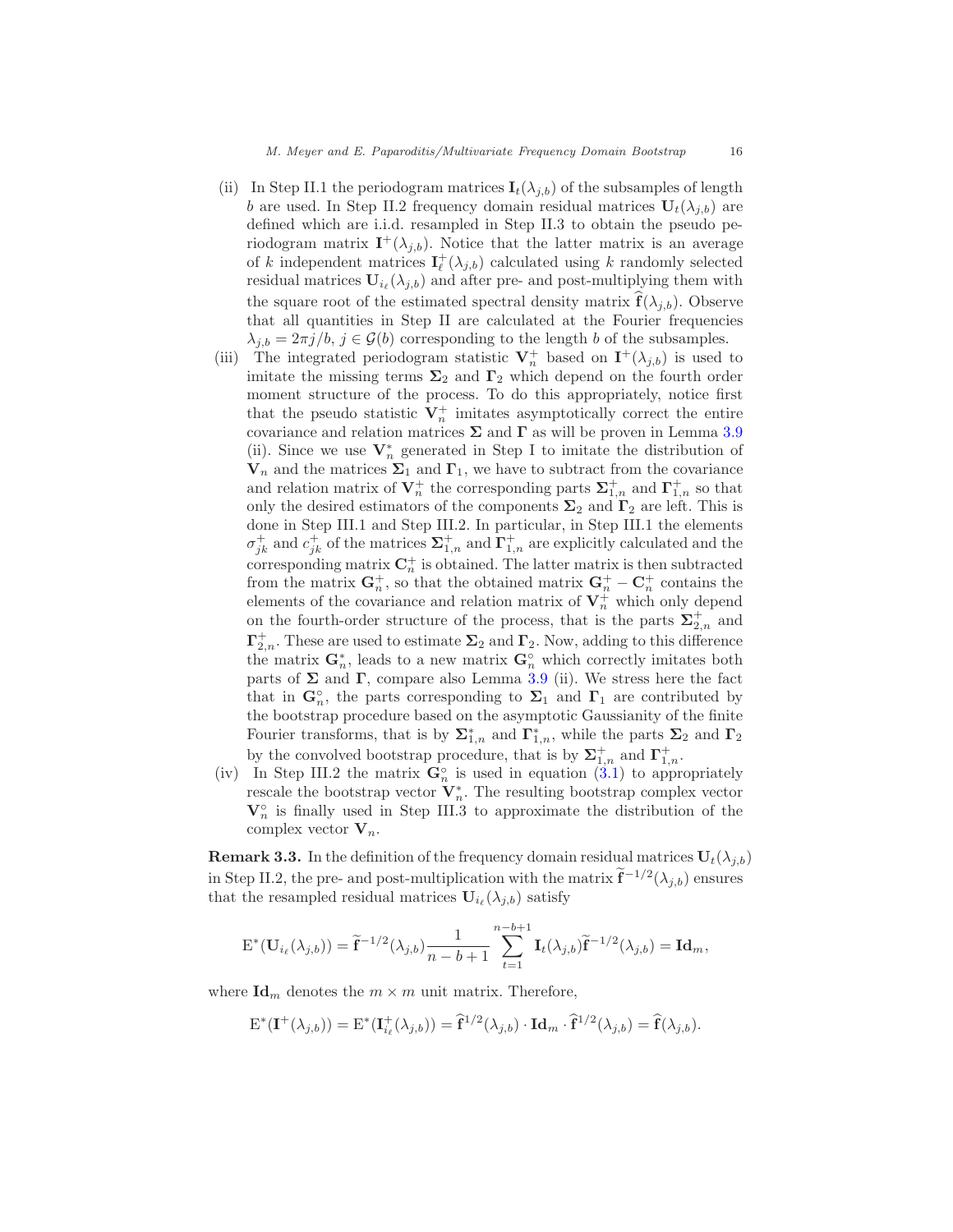Furthermore, by the consistency of  $f(\lambda)$  as an estimator of  $f(\lambda)$ , see the proof of Lemma 3.9, it holds true that for any fixed frequency  $\lambda \in (0, \pi)$ ,  $U_t(\lambda) =$  $\widetilde{\mathbf{f}}^{-1/2}(\lambda)\mathbf{I}_{t}(\lambda)\widetilde{\mathbf{f}}^{-1/2}(\lambda) \stackrel{D}{\rightarrow} \mathbf{U}(\lambda)$ , as  $b \to \infty$ , where  $\mathbf{U}(\lambda)$  has the complex Wishart distribution of dimension m and one degree of freedom, i.e.,  $\mathbf{U}(\lambda) \sim W_m^C(1, \mathbf{Id}_m);$ see Brillinger (1981), Section 4.2. Recall that if  $\mathbf{U}(\lambda) \sim W_m^C(1, \mathbf{Id}_m)$  then  $E(\mathbf{U}(\lambda)) = \mathbf{Id}_m$  and  $Cov(U_{jk}(\lambda), U_{lm}(\lambda)) = \delta_{j,l} \delta_{k,m}$  for any two elements  $U_{jk}(\lambda)$ and  $U_{lm}(\lambda)$  of the matrix  $\mathbf{U}(\lambda)$ .

**Remark 3.4.** The terms  $S_{rsuw}(\lambda)$  which appear in the expressions of  $\sigma_{jk}^+$ and  $c_{jk}^{+}$  in Step III.1 are obtained by evaluating the covariance expressions  $\text{Cov}^*(I_{i_1,r_js_j}(\lambda_{\ell,b}), I_{i_1,r_ks_k}(\lambda_{\ell,b}))$  where  $I_{i_1,rs}(\lambda_{\ell,b})$  denotes the  $(r, s)$ -th element of  $I_{i_1}(\lambda_{\ell,b})$ . To elaborate on the parameters they are estimating, consider the simplified form,

$$
\widetilde{S}_{rsuw}(\lambda) = \frac{1}{n-b+1} \sum_{t=1}^{n-b+1} (I_{t,rs}(\lambda) - f_{rs}(\lambda)) (I_{t,uw}(\lambda) - f_{uw}(\lambda)),
$$

obtained after replacing estimated by true quantities and where  $I_{t,rs}(\lambda)$  denotes the  $(r, s)$ -th of the matrix  $\mathbf{I}_t(\lambda)$  defined in Step II.1. See also the proof of Lemma 3.9 (ii). It can then be shown that

<span id="page-16-0"></span>
$$
\widetilde{S}_{rsuw}(\lambda_{j,b}) = f_{rw}(\lambda_{j,b}) f_{su}(-\lambda_{j,b}) + o_P(1) = f_{rw}(\lambda_{j,b}) f_{us}(\lambda_{j,b}) + o_P(1). \tag{3.2}
$$

To see this observe that

$$
E(\widetilde{S}_{rsuw}(\lambda_{j,b})) = \frac{1}{n-b+1} \sum_{t=1}^{n-b+1} E((I_{t,rs}(\lambda_{j,b}) - f_{rs}(\lambda_{j,b}))(\overline{I_{t,wu}(\lambda_{j,b})} - f_{wu}(\lambda_{j,b}))
$$
  
= 
$$
\frac{1}{n-b+1} \sum_{t=1}^{n-b+1} Cov(I_{t,rs}(\lambda_{j,b}), I_{t,wu}(\lambda_{j,b})) + \mathcal{O}(b^{-1})
$$
  
= 
$$
f_{rw}(\lambda_{j,b}) f_{su}(-\lambda_{j,b}) + o(1),
$$

where the second equality follows because  $E(I_{t,rs}(\lambda_{j,b})) = f_{rs}(\lambda_{j,b}) + \mathcal{O}(b^{-1})$ with the  $\mathcal{O}(b^{-1})$  term independent of t, and the last equality follows using Lemma [2.1.](#page-6-0) By Lemma [3.8](#page-19-0) below, it can further be shown that  $Var(\hat{S}_{rsuw}(\lambda_{i,b}))$  $\rightarrow$  0 (see also the proof of Lemma [3.9\)](#page-20-0), which justifies expression [\(3.2\)](#page-16-0).

**Remark 3.5.** Notice that if the limiting distribution of  $V_n$  is real-valued, i.e. if  $\mathbf{V} \sim \mathcal{N}(0, \Sigma, \Sigma)$ , then Step III.1 and Step III.2 simplify. In particular, in this case one can set the matrices  $\mathbf{G}_n^*$  and  $\mathbf{G}_n^+$  as real-valued and  $J \times J$  dimensional according to  $\mathbf{G}_n^* = \mathrm{E}^*(\mathbf{V}_n^*(\mathbf{V}_n^*)^\top)$  and  $\mathbf{G}_n^+ = \mathrm{E}^*(\mathbf{V}_n^+(\mathbf{V}_n^*)^\top)$ . Consequently, the matrix  $\mathbb{C}_n^+$  can then also be set as real-valued and  $J \times J$  dimensional according to  $\mathbf{C}_n^+ = \tilde{\Sigma}_{1,n}^+$ .

# 3.2. Smooth functions of integrated periodograms

The MFHB bootstrap procedure proposed – appropriately modified – also can be applied to estimate the distribution of statistics which are functions of inte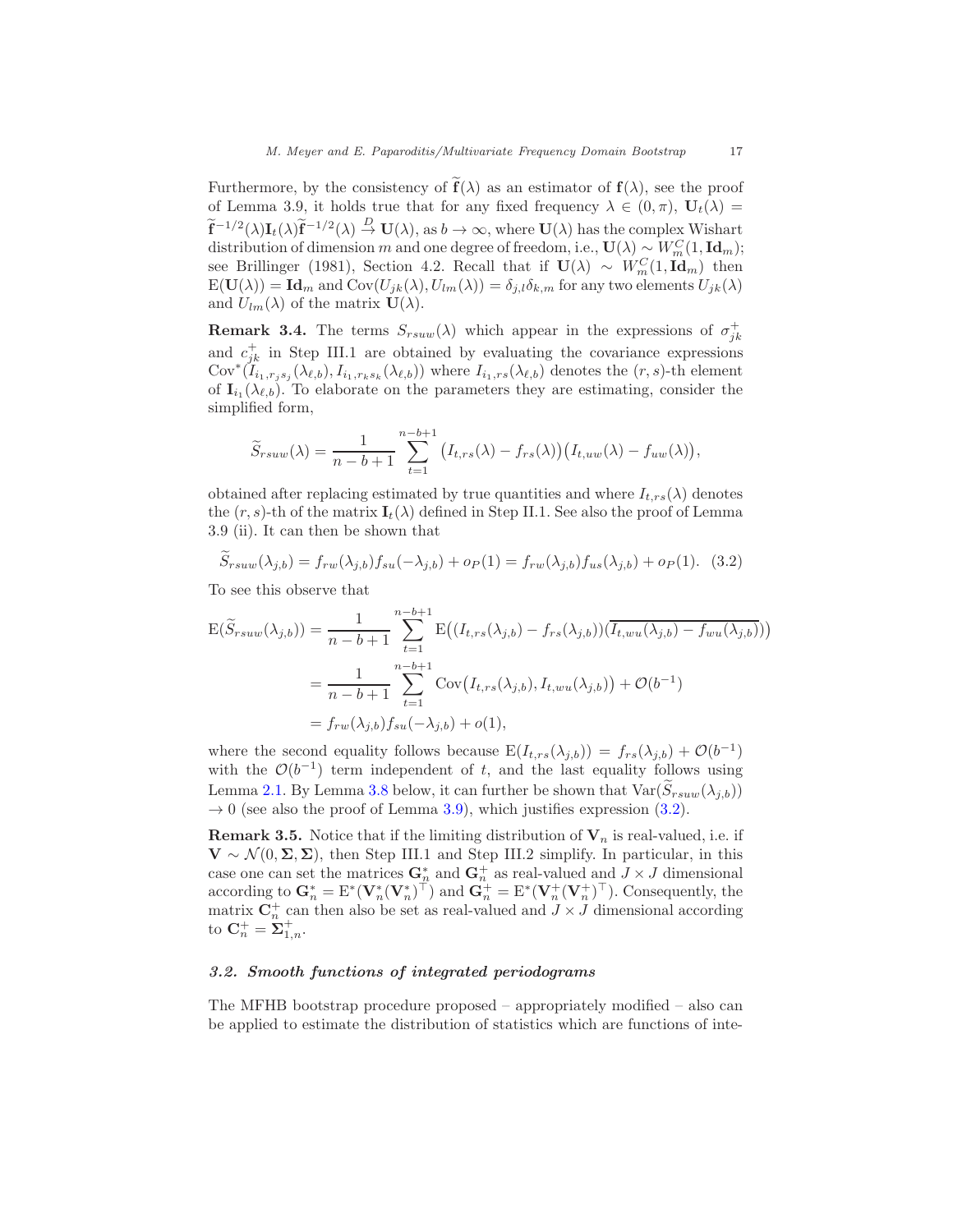grated periodograms such as, for instance, sample cross-correlations. To elaborate, suppose that

$$
g = (g_1, g_2, \dots, g_L) : \mathbb{C}^J \to \mathbb{C}^L \tag{3.3}
$$

is some (smooth) function and that the statistic of interest is given by  $\sqrt{n}(\mathbf{R}_n - \mathbf{R}_n)$ **R**) where  $\mathbf{R}_n = g(\mathbf{M}_n)$  and  $\mathbf{R} = g(\mathbf{M})$  for the vector of integrated periodograms  $\mathbf{M}_n$  and spectral means **M** given in [\(2.3\)](#page-6-1) and [\(2.4\)](#page-6-2). Sample cross-correlations can be expressed in this way as can be seen from Example [2.3.](#page-7-0)

Our bootstrap procedure from the previous section can be adapted to approximate the distribution of  $\sqrt{n}(\mathbf{R}_n - \mathbf{R})$ . We first impose some smoothness assumption on the function  $g$ . To do so, we can of course interpret  $g$  as a function defined on  $\mathbb{R}^{2J}$  via the identification

$$
g(\mathbf{z}) = g\begin{pmatrix} \text{Re}(\mathbf{z}) \\ \text{Im}(\mathbf{z}) \end{pmatrix} \qquad \forall \, \mathbf{z} \in \mathbb{C}^J.
$$

Splitting up real and imaginary parts also for the values of  $g$  leads to the accompanying function  $\tilde{g} : \mathbb{R}^{2J} \to \mathbb{R}^{2L}$  given by

$$
\tilde{g}(\mathbf{x}) := \begin{pmatrix} \text{Re}(g(\mathbf{x})) \\ \text{Im}(g(\mathbf{x})) \end{pmatrix} \qquad \forall \mathbf{x} \in \mathbb{R}^{2J}.
$$

<span id="page-17-2"></span>**Assumption 4.** The function  $\tilde{g}: \mathbb{R}^{2J} \to \mathbb{R}^{2L}$  is continuously differentiable (in the real sense) in some neighbourhood around  $(\text{Re}(\mathbf{M})^{\top}, \text{Im}(\mathbf{M})^{\top})^{\top}$  with Jacobi  $matrix \mathbf{J}_{\tilde{g}}((\text{Re}(\mathbf{M})^{\top}, \text{Im}(\mathbf{M})^{\top})^{\top}).$ 

Note that – although considering complex-valued random variables and complex functions  $q$  – we require only real differentiability of the accompanying function  $\tilde{g}$ . This is a much less restrictive condition than assuming complex differentiability of  $g$ . We define the random vectors

$$
\widetilde{\mathbf{R}}_n := \begin{pmatrix} \text{Re}(\mathbf{R}_n) \\ \text{Im}(\mathbf{R}_n) \end{pmatrix} \,, \qquad \widetilde{\mathbf{R}} := \begin{pmatrix} \text{Re}(\mathbf{R}) \\ \text{Im}(\mathbf{R}) \end{pmatrix} \,.
$$

Now, applying the delta method to [\(2.6\)](#page-8-1), respectively [\(2.14\)](#page-10-1), we get the limiting result

$$
\sqrt{n}(\widetilde{\mathbf{R}}_n - \widetilde{\mathbf{R}}) \stackrel{d}{\longrightarrow} \mathbf{J}_{\widetilde{g}}((\text{Re}(\mathbf{M})^\top, \text{Im}(\mathbf{M})^\top)^\top) \mathcal{N}_{2J}(\mathbf{0}, \mathbf{G}). \tag{3.4}
$$

From the continuous mapping theorem, applied for  $h(x_1, x_2) := x_1 + i \cdot x_2$ ,  $x_1, x_2 \in \mathbb{R}^L$ , it follows

<span id="page-17-1"></span><span id="page-17-0"></span>
$$
\sqrt{n}(\mathbf{R}_n - \mathbf{R}) \stackrel{d}{\longrightarrow} \mathbf{W} \sim \mathcal{N}_L^c(\mathbf{0}, \Sigma_\mathbf{R}, \Gamma_\mathbf{R}), \qquad (3.5)
$$

for suitable matrices  $\Sigma_R$  and  $\Gamma_R$  which can be obtained from [\(3.4\)](#page-17-0) (the precise form of  $\Sigma_R$  and  $\Gamma_R$  is not needed for the ensuing bootstrap algorithm and its validity results).

We propose the following MFHB approximation of the distribution of  $\sqrt{n}(\mathbf{R}_n - \mathbf{R}_n)$  $\mathbf{R}$ ).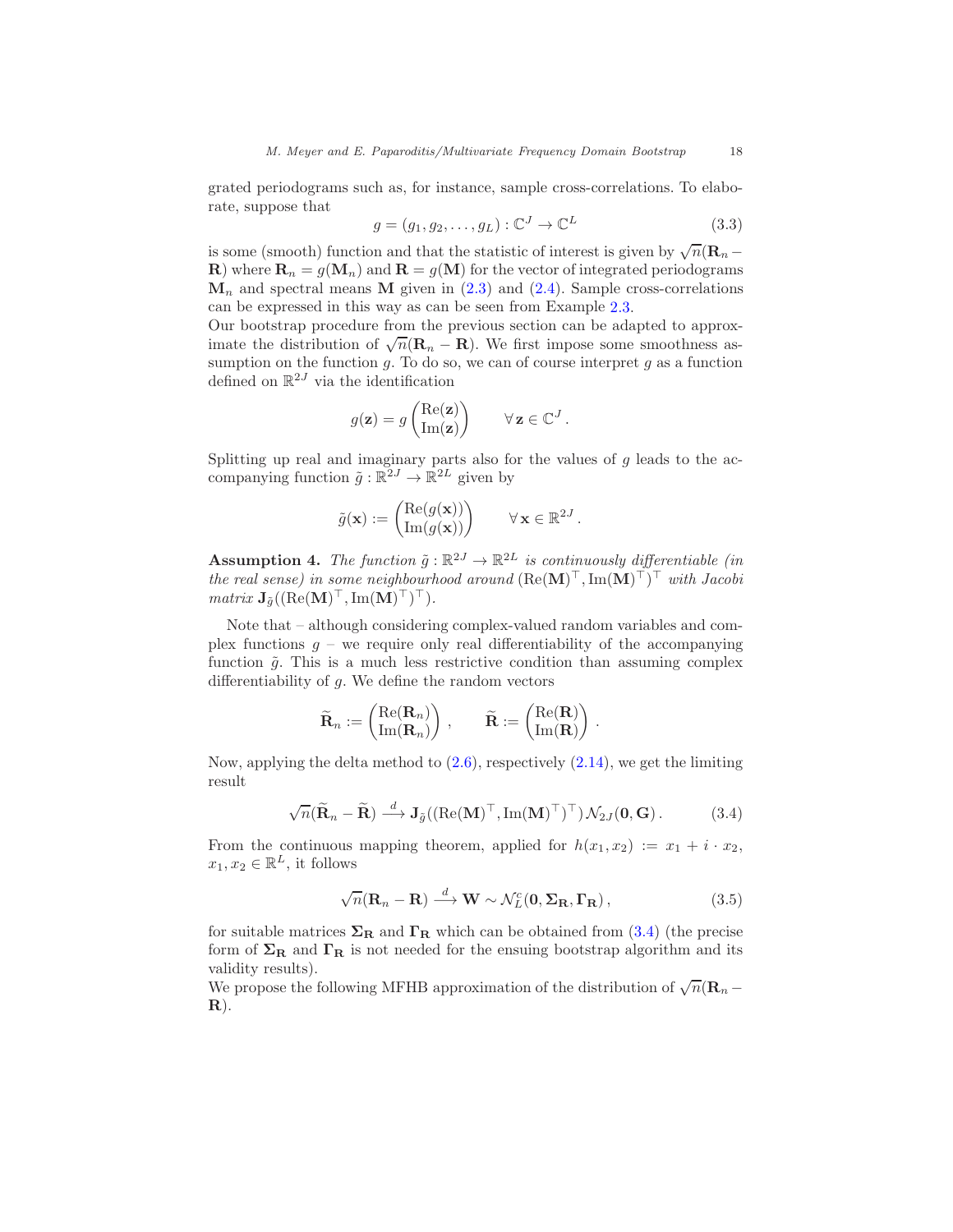**Step**  $\widetilde{\mathbf{I}}$  Apply Steps I, II, III.1, and III.2 of the algorithm from Section [3.1](#page-11-1) to obtain the matrix  $\mathbf{G}_n^{\circ}$  and the pseudo periodogram matrices  $\mathbf{I}^*(\lambda_{j,n}),$  $j \in \mathcal{G}(n)$ . Step II Let

$$
\mathbf{M}_n^* := \left( M_{\mathcal{G}(n)}(\varphi_j, I_{r_j, s_j}^*), j = 1, 2, ..., J \right)^{\top}, \n\widehat{\mathbf{M}}_n := \left( M_{\mathcal{G}(n)}(\varphi_j, \widehat{f}_{r_j, s_j}), j = 1, 2, ..., J \right)^{\top},
$$

and

$$
\begin{pmatrix} \mathrm{Re}(\mathbf{W}_n^*) \\ \mathrm{Im}(\mathbf{W}_n^*) \end{pmatrix} := \sqrt{n} \left[ \tilde{g} \begin{pmatrix} \mathrm{Re}(\mathbf{M}_n^*) \\ \mathrm{Im}(\mathbf{M}_n^*) \end{pmatrix} - \tilde{g} \begin{pmatrix} \mathrm{Re}(\widehat{\mathbf{M}}_n) \\ \mathrm{Im}(\widehat{\mathbf{M}}_n) \end{pmatrix} \right]
$$

Step III Let

$$
\widetilde{\mathbf{G}}_n^* := E^*\left[ \begin{pmatrix} \mathrm{Re}(\mathbf{W}_n^*) \\ \mathrm{Im}(\mathbf{W}_n^*) \end{pmatrix} \begin{pmatrix} \mathrm{Re}(\mathbf{W}_n^*) \\ \mathrm{Im}(\mathbf{W}_n^*) \end{pmatrix}^\top \right] - E^*\begin{pmatrix} \mathrm{Re}(\mathbf{W}_n^*) \\ \mathrm{Im}(\mathbf{W}_n^*) \end{pmatrix} \cdot E^*\begin{pmatrix} \mathrm{Re}(\mathbf{W}_n^*) \\ \mathrm{Im}(\mathbf{W}_n^*) \end{pmatrix}^\top
$$

and

$$
\widetilde{\mathbf{G}}_n^\circ := \mathbf{J}_{\widetilde{g}}\left(\frac{\mathrm{Re}(\widehat{\mathbf{M}}_n)}{\mathrm{Im}(\widehat{\mathbf{M}}_n)}\right) \times \mathbf{G}_n^\circ \times \mathbf{J}_{\widetilde{g}}\left(\frac{\mathrm{Re}(\widehat{\mathbf{M}}_n)}{\mathrm{Im}(\widehat{\mathbf{M}}_n)}\right)^\top
$$

Step  $\widetilde{IV}$  Calculate

$$
\begin{pmatrix}\mathrm{Re}(\mathbf{W}_n^\circ) \\ \mathrm{Im}(\mathbf{W}_n^\circ)\end{pmatrix} := \left(\widetilde{\mathbf{G}}_n^\circ\right)^{1/2} \left(\widetilde{\mathbf{G}}_n^\ast\right)^{-1/2} \begin{pmatrix}\mathrm{Re}(\mathbf{W}_n^\ast) \\ \mathrm{Im}(\mathbf{W}_n^\ast)\end{pmatrix}\,.
$$

**Step**  $\widetilde{\mathbf{V}}$  Approximate the distribution of  $\sqrt{n}(\mathbf{R}_n - \mathbf{R})$  by that of

$$
\mathbf{W}_n^\circ := \mathrm{Re}(\mathbf{W}_n^\circ) + i \, \mathrm{Im}(\mathbf{W}_n^\circ) \, .
$$

# Remark 3.6.

- (i) The algorithm above works on real and imaginary parts separately. This has the advantage that we do not have to impose complex differentiability assumptions on the function  $g$ ; it suffices to assume real differentiability of  $\tilde{g}$ .
- (ii) In Step II the bootstrap vector  $(\text{Re}(\mathbf{W}_n^*)^\top, \text{Im}(\mathbf{W}_n^*)^\top)^\top$  imitates the structure of

$$
\sqrt{n}(\widetilde{\mathbf{R}}_n - \widetilde{\mathbf{R}}) = \sqrt{n} \left[ \widetilde{g} \left( \frac{\mathrm{Re}(\mathbf{M}_n)}{\mathrm{Im}(\mathbf{M}_n)} \right) - \widetilde{g} \left( \frac{\mathrm{Re}(\mathbf{M})}{\mathrm{Im}(\mathbf{M})} \right) \right].
$$

But as a comparison of  $(5.12)$  in the proof of Theorem [3.11](#page-20-1) with  $(3.4)$ shows, the limiting distribution of  $\sqrt{n}(\tilde{\mathbf{R}}_n - \tilde{\mathbf{R}})$  is only partially captured

.

.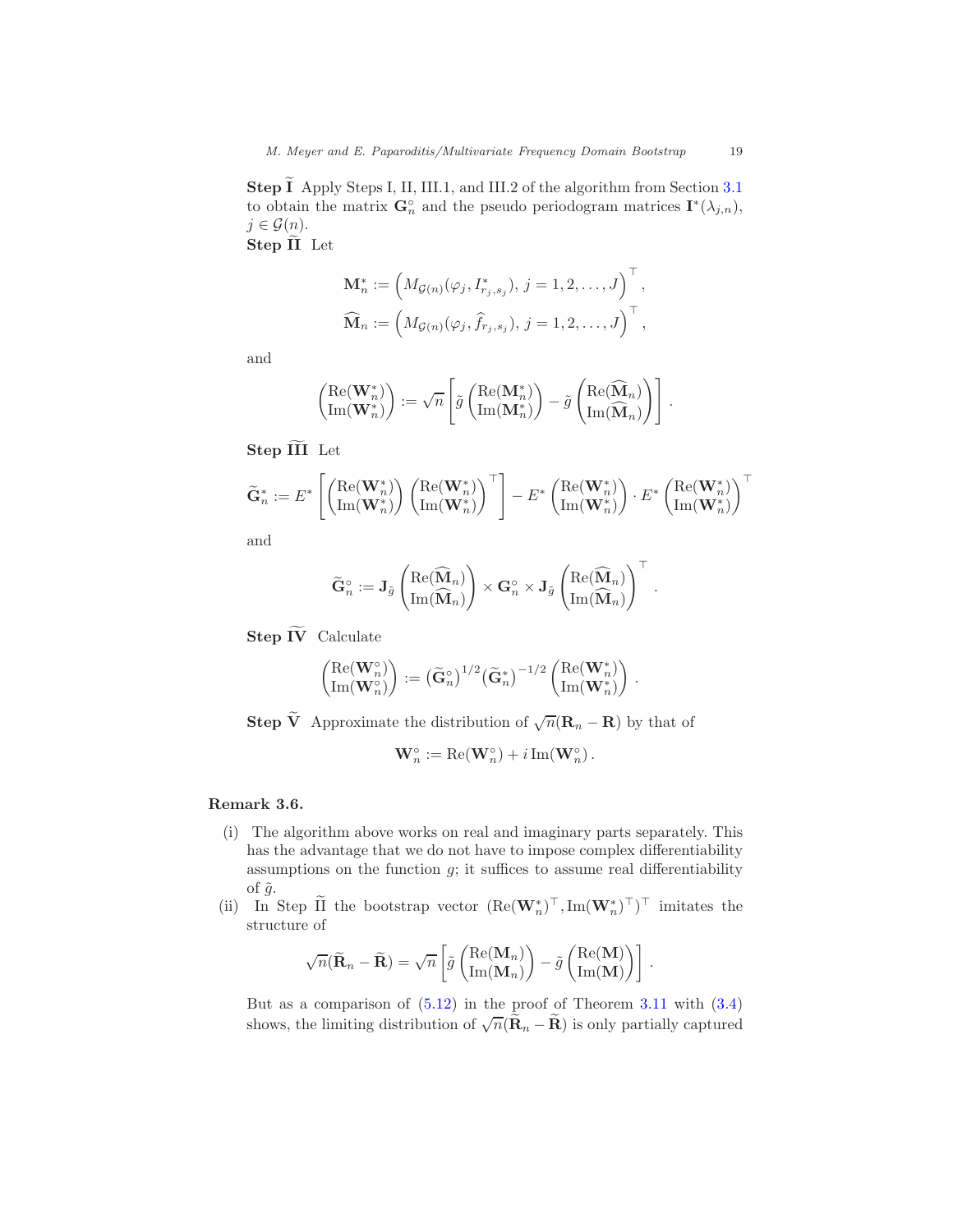by  $(\text{Re}(\mathbf{W}_n^*)^\top, \text{Im}(\mathbf{W}_n^*)^\top)^\top$ : While the factor determined by the Jacobi matrix is established properly, the matrix  $G$  entering the covariance structure of the normal distribution is not captured. This is corrected in Steps III and  $\overline{IV}$  where the bootstrap random vectors are first standardized via multiplication with  $(\tilde{G}_n^*)^{-1/2}$ . Then the proper variance is established by  $\left(\tilde{\mathbf{G}}_n^{\circ}\right)^{1/2}$  which simultaneously approximates both **G** and the Jacobi  $\text{matrix } \mathbf{J}_{\tilde{g}}( (\text{Re}(\mathbf{M})^{\top}, \text{Im}(\mathbf{M})^{\top})^{\top}).$ 

Example 3.7. One very important statistic of interest that can be written as a smooth function of integrated periodograms is the sample cross-correlation. Ex-amples [2.3](#page-7-0) and [2.4](#page-10-0) show how the function g can be defined such that  $\sqrt{n}(\hat{\rho}_{rs}(h) \rho_{rs}(h)$ ) takes the form  $\sqrt{n}(\mathbf{R}_n - \mathbf{R})$ . The limiting variance of this expression in general takes the form indicated in [\(3.5\)](#page-17-1), and for this particular example it is given by the expression  $\tau^2$  from Example [2.4.](#page-10-0) Since the function g fulfils As-sumption [4,](#page-17-2) our bootstrap algorithm  $\mathbf{W}_n^{\circ}$  is asymptotically valid for this statistic (as is proven in Theorem  $3.11$ ), and successfully imitates the rather complicated expression  $\tau^2$ .

## 3.3. Bootstrap validity

We need the following consistency assumption for the spectral density estimator f used in Step I of the bootstrap procedure in Section [3.1.](#page-11-1)

<span id="page-19-1"></span>**Assumption 5.** The spectral density estimator  $\hat{\mathbf{f}}$  is Hermitian, positive definite and satisfies

$$
\sup_{\lambda \in [-\pi,\pi]} \|\widehat{\mathbf{f}}(\lambda) - \mathbf{f}(\lambda)\|_F \stackrel{P}{\to} 0.
$$

We refer to Wu and Zaffaroni (2018) for estimators of the spectral density matrix and for general classes of multivariate processes for which the above assumption is satisfied. We next establish the following two lemmas, the proofs of which are given in the Supplementary Material.

<span id="page-19-0"></span>**Lemma 3.8.** Let Assumption [1](#page-4-1) be fulfilled. Denote by  $I_{t,rs}(\lambda)$  the  $(r, s)$ -th element of the periodogram matrix  $\mathbf{I}_t(\lambda)$  based on the subsample  $\mathbf{X}(t), \mathbf{X}(t +$  $1), \ldots, \mathbf{X}(t + b - 1)$ . Then,

(i) 
$$
\sum_{\ell \in \mathcal{G}(b)} |\widetilde{f}_{rs}(\lambda_{\ell,b}) - E(I_{1;rs}(\lambda_{\ell,b}))| = \mathcal{O}_P(\sqrt{b^3/(n-b+1)}),
$$
  
(ii)

$$
\sum_{\ell_1,\ell_2\in\mathcal{G}(b)}\left|\frac{1}{n-b+1}\sum_{t=1}^{n-b+1}I_{t;r_js_j}(\lambda_{\ell_1,b})I_{t;r_ks_k}(\lambda_{\ell_2,b})-\nE\big(I_{1;r_js_j}(\lambda_{\ell_1,b})I_{1;r_ks_k}(\lambda_{\ell_2,b})\big)\right|=\mathcal{O}_P(\sqrt{b^5/(n-b+1)})\,,
$$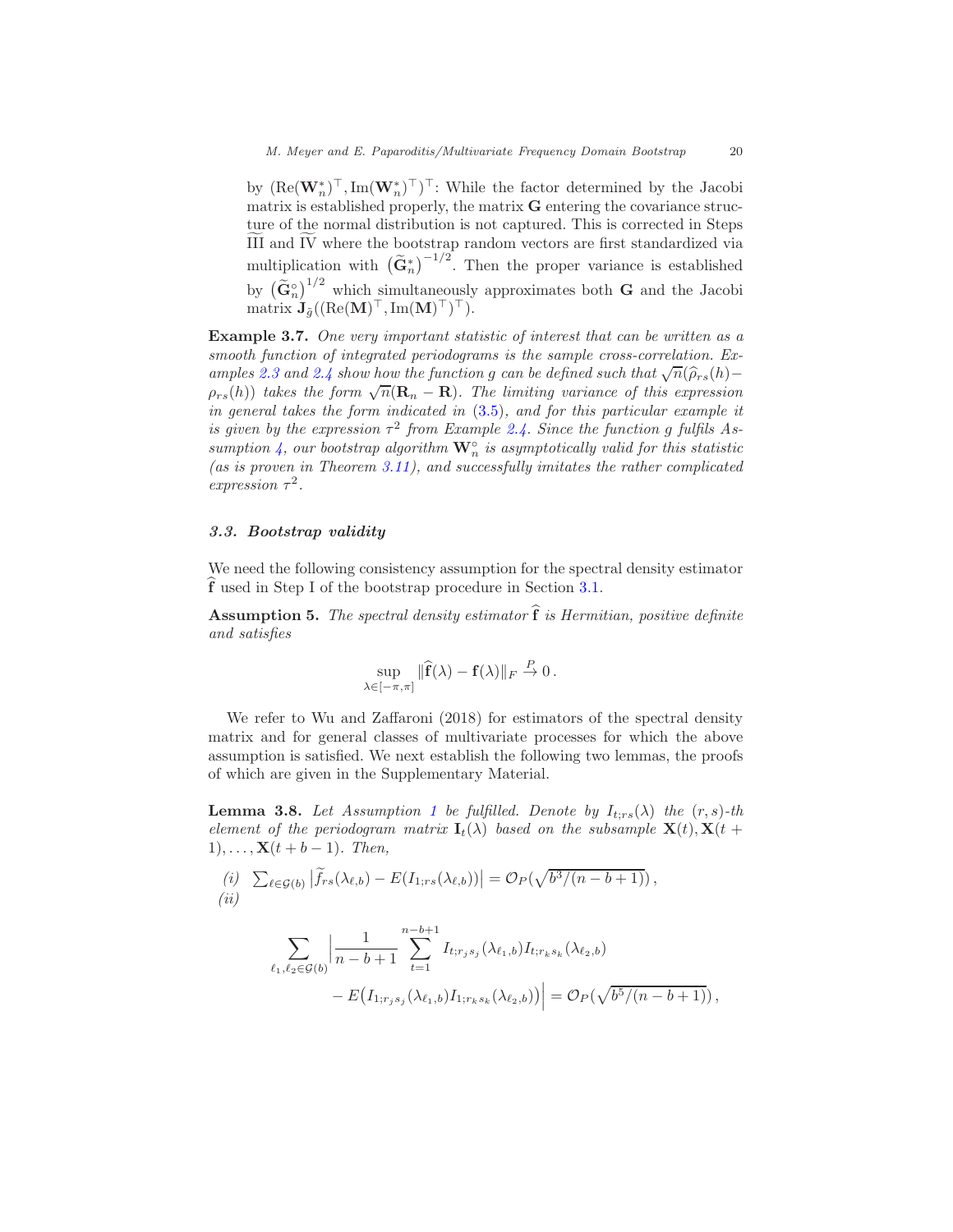and

$$
\sum_{\ell \in \mathcal{G}(b)} \left| \frac{1}{n - b + 1} \sum_{t=1}^{n-b+1} I_{t; r_j s_j}(\lambda_{\ell, b}) I_{t; r_k s_k}(\lambda_{\ell, b}) - E(I_{1; r_j s_j}(\lambda_{\ell, b}) I_{1; r_k s_k}(\lambda_{\ell, b})) \right| = \mathcal{O}_P(\sqrt{b^3/(n - b + 1)})
$$

where the  $\mathcal{O}_P$  terms are uniformly in r, s, respectively  $r_i, s_i, r_k, s_k$ .

In order to formulate our theoretical results dealing with the asymptotic properties of the bootstrap approximations proposed, we state the following assumption which summarizes our requirements regarding the behavior of the subsampling parameter b.

<span id="page-20-2"></span>Assumption 6.  $b = b(n) \rightarrow \infty$  as  $n \rightarrow \infty$  such that  $b^3/(n - b + 1) \rightarrow 0$ .

The following lemma investigates the asymptotic properties of the covariance and relation matrices of the random vectors  $\mathbf V_n^*$  and  $\mathbf V_n^+$  generated in the MFHB procedure and derives the limiting distribution of  $V_n^*$ .

<span id="page-20-0"></span>**Lemma 3.9.** If Assumptions [1,](#page-4-1) [2,](#page-5-0) [3,](#page-6-3) [5](#page-19-1) and [6](#page-20-2) are satisfied, then,

- (i)  $Cov^*(\mathbf{V}_n^*) \stackrel{P}{\to} \Sigma_1$  and  $E^*(\mathbf{V}_n^*(\mathbf{V}_n^*)^{\top}) \stackrel{P}{\to} \Gamma_1$ . (*ii*)  $G_n^+ - C_n^+$  $\stackrel{P}{\rightarrow}$  $\sqrt{ }$  $\mathcal{L}$  $\frac{1}{2}(\text{Re}(\mathbf{\Sigma}_2) + \text{Re}(\mathbf{\Gamma}_2)) \quad \frac{1}{2}(-\text{Im}(\mathbf{\Sigma}_2) + \text{Im}(\mathbf{\Gamma}_2))$  $\frac{1}{2}(\text{Im}(\mathbf{\Sigma}_2) + \text{Im}(\mathbf{\Gamma}_2))$   $\frac{1}{2}(\text{Re}(\mathbf{\Sigma}_2) - \text{Re}(\mathbf{\Gamma}_2))$  $\setminus$  $\vert \cdot$
- (iii)  $\mathbf{V}_n^* \stackrel{d}{\rightarrow} \mathcal{N}_J^c(\mathbf{0}, \mathbf{\Sigma}_1, \mathbf{\Gamma}_1)$  in *P*-probability.

Lemma [3.9](#page-20-0) leads to the following result which establishes consistency of the MFHB procedure in estimating the distribution and the second-order moments of the random vector  $V_n$ .

<span id="page-20-3"></span>**Theorem 3.10.** If Assumptions [1,](#page-4-1) [2,](#page-5-0) [3,](#page-6-3) [5](#page-19-1) and [6](#page-20-2) are satisfied, then,

- (i)  $\text{Cov}^*(\mathbf{V}_n^{\circ}) \stackrel{P}{\to} \Sigma$ , and  $E^*(\mathbf{V}_n^{\circ}(\mathbf{V}_n^{\circ})^{\top}) \stackrel{P}{\to} \Gamma$ .
- (ii)  $\mathbf{V}_n^{\circ}$  $\stackrel{d}{\rightarrow}$  **V**, in *P*-probability.

The next result establishes validity of the MFHB procedure for smooth functions of integrated periodograms.

<span id="page-20-1"></span>**Theorem 3.[1](#page-4-1)1.** Let Assumptions 1 to [6](#page-20-2) be satisfied. Then, as  $n \to \infty$ ,

$$
\mathbf{W}_n^{\circ} \stackrel{d}{\longrightarrow} \mathbf{W}
$$

in P-probability, where **W** is the limiting distribution of  $\sqrt{n}(\mathbf{R}_n - \mathbf{R})$  given in  $(3.5).$  $(3.5).$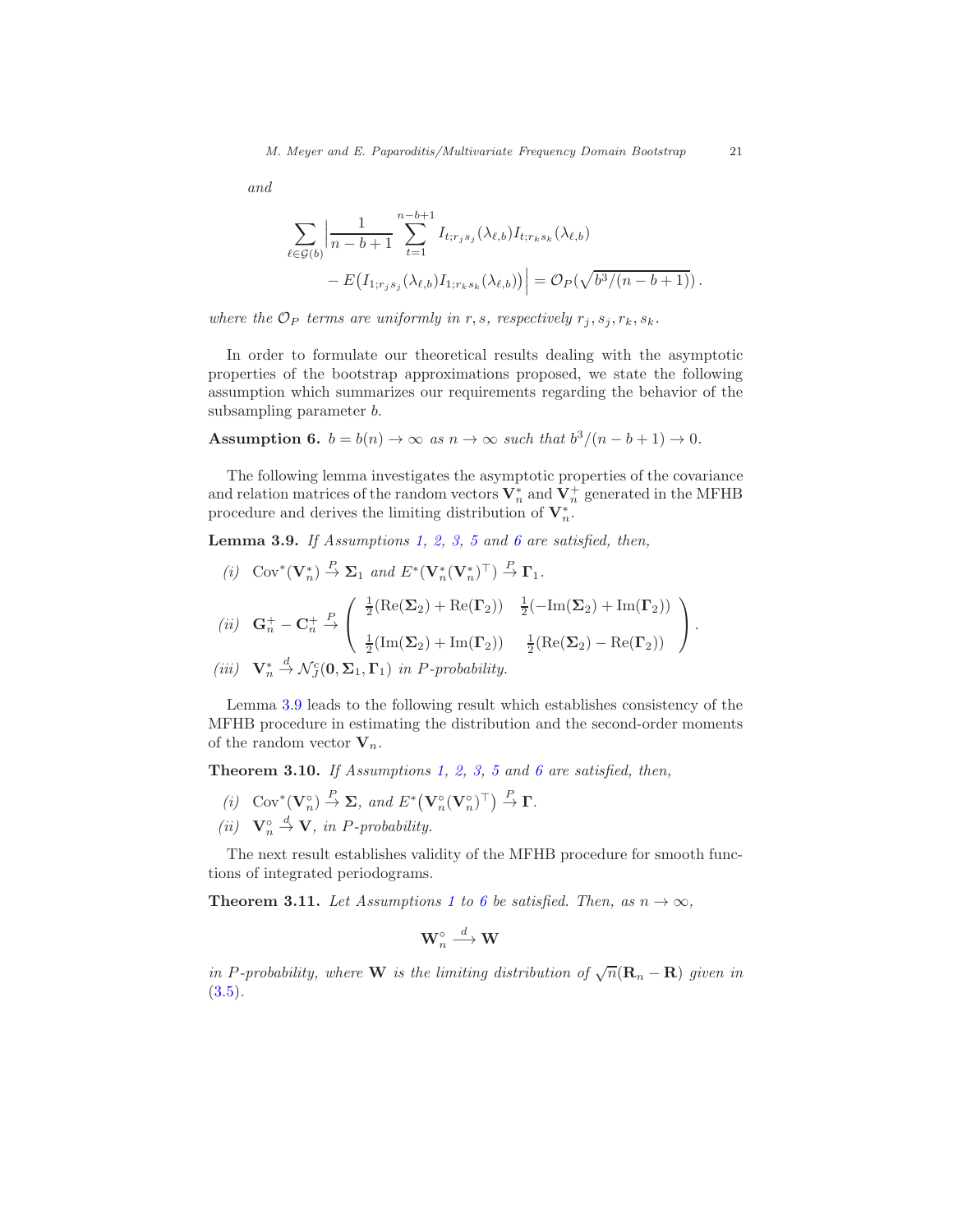#### <span id="page-21-0"></span>4. Simulations

## 4.1. Choice of the MFHB parameters

The practical implementation of the MFHB procedure requires the choice of two parameters. The first is the spectral density estimator  $f$  and the second the subsampling parameter b. Assumption 5 and Assumption 6 state our general requirements on these parameters focusing on the asymptotic properties they have to satisfy in order for the proposed bootstrap procedure to be consistent. Certainly, the choice of these parameters for a given sample size  $n$  is an important venue of feature research. In the following we discuss some rather practical rules on how to choose these parameters..

Regarding the spectral density estimator  $\hat{\mathbf{f}}$ , a variety of estimators exists which can be used in our procedure; see Brillinger (1981). As a simple approach, we use in the following kernel estimators obtained by locally averaging the periodogram matrix over frequencies close to the frequency of interest, i.e.,  $\hat{\mathbf{f}}(\lambda) = (nh)^{-1} \sum_j K((\lambda - \lambda_{j,n})/h) \mathbf{I}_n(\lambda_{j,n}).$  K denotes the kernel function which determines the weights assigned to the ordinates of the periodogram matrix, while  $h$  is the bandwidth that controls the number of periodogram ordinates effectively taken into account in order to obtain the kernel estimator  $f$ . To select the parameter  $h$  in practice, cross-validation type approaches have been proposed and investigated in the literature which also can be applied in our setting; see Robinson (1991) for details.

For the subsampling parameter b, Assumption 6 solely states the required conditions on the rate at which this parameter has to increase to infinity with respect to the sample size  $n$  in order to ensure consistency of the MFHB procedure. Our simulation experience with the choice of this parameter shows that the results obtained are not very sensitive with respect to the choice of b, provided that this parameter is not chosen too small. This motivates the suggestion of the following practical rule for selecting b. Select this parameter as the smallest integer which is larger or equal to  $3 \cdot n^{0.30}$ . This rule satisfies the requirements of Assumption 6 and at the same time delivers a value of b which is large enough for the MFHB procedure to perform well in practice.

Notice that the numerical results presented in the next section are reported for different combinations of bandwidth and block size parameters,  $h$  and  $b$ . On the one hand this avoids a further increase of the computational burden caused by a cross-validation type choice of the bandwidth h. On the other hand it allows us to investigate the sensitivity of the bootstrap estimates with respect to different choices of the parameters involved.

## 4.2. Numerical results

In this section we investigate the finite sample performance of the MFHB procedure and compare it with that of the time domain moving block bootstrap (MBB). Note that, in view of our discussion in the Introduction, popular time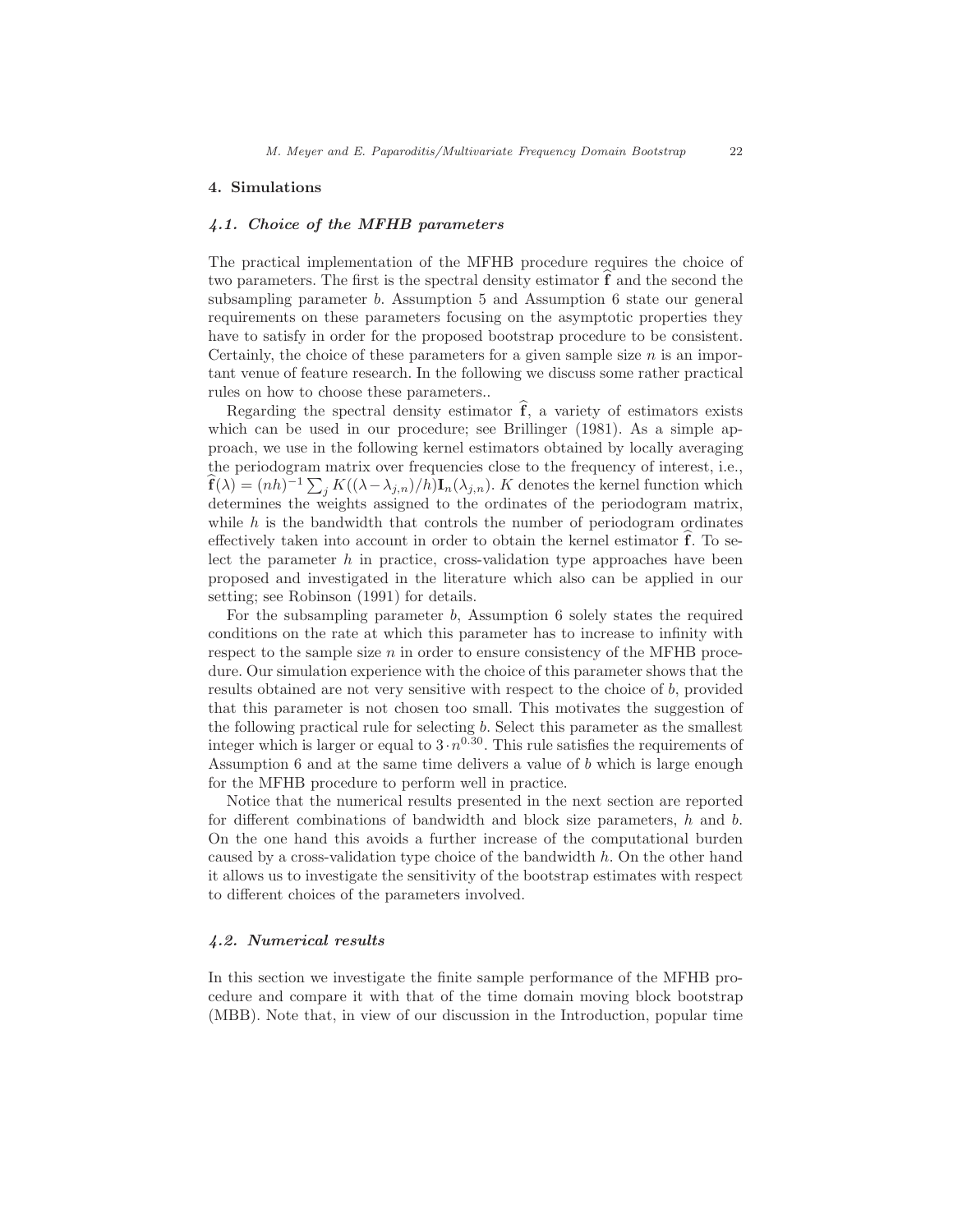domain bootstrap methods other than the MBB (and its variations) can not be considered as competitors for our MFHB since these procedures are asymptotically non-valid for a large class of statistics in the context of multivariate linear and non-linear time series. We consider time series of length  $n = 100$  stemming from the following two bivariate processes considered in Tsay (2014). The first is a VAR(1) process driven by i.i.d. innovations, i.e.,

Model I: 
$$
\mathbf{X}(t) = \mathbf{\Phi} \mathbf{X}(t-1) + \mathbf{e}(t), \quad \mathbf{\Phi} = \begin{pmatrix} 0.8 & 0.4 \\ -0.3 & 0.6 \end{pmatrix},
$$

where  $e_t \sim \mathcal{N}_2(0, S_e)$  and  $S_e = (\sigma_{i,j})_{i,i=1,2}$ , with  $\sigma_{1,1} = 2.0, \sigma_{1,2} = 0.5$  and  $\sigma_{2,2} = 1$ . The second model is a bivariate VARMA(2,1) process the innovations of which follow a bivariate GARCH-type process, that is,

Model II: 
$$
\mathbf{X}(t) = \mathbf{\Phi}_1 \mathbf{X}(t-1) + \mathbf{\Phi}_2 \mathbf{X}(t-2) + \mathbf{\Theta} \mathbf{u}(t-1) + \mathbf{u}(t),
$$

with parameter matrices  $\Phi_1 =$  $\left( \begin{array}{cc} 0.816 & -0.623 \\ -1.116 & 1.074 \end{array} \right)$ 

$$
\Phi_2 = \left( \begin{array}{cc} -0.643 & 0.592 \\ 0.615 & -0.133 \end{array} \right) \text{ and } \Theta = \left( \begin{array}{cc} 0 & -1.248 \\ -0.801 & 0 \end{array} \right)
$$

,

.

Furthermore, the innovations  $\mathbf{u}(t)$  are generated as  $\mathbf{u}(t) = \mathbf{S}_t^{1/2} \mathbf{e}(t)$ , where the e(t)'s are i.i.d.  $\mathcal{N}_2(\mathbf{0}, \mathbf{Id}_2)$  distributed, and the volatility matrix  $\mathbf{S}_t$  evolves according to a BEKK(1,1) model, i.e.  $\mathbf{S}_t = \mathbf{A}_0 \mathbf{A}_0^{\top} + \mathbf{A}_1 \mathbf{u}(t-1) \mathbf{u}(t-1)^{\top} \mathbf{A}_1^{\top} +$  $\mathbf{B}_1 \mathbf{S}_{t-1} \mathbf{B}_1^\top$ , where

$$
\mathbf{A}_0 = \begin{pmatrix} 0.01 & 0 \\ 0 & 0.01 \end{pmatrix}, \ \mathbf{A}_1 = \begin{pmatrix} 0.15 & 0.20 \\ 0.06 & 0.40 \end{pmatrix} \text{ and } \mathbf{B}_1 = \begin{pmatrix} 0.9 & 0 \\ 0 & 0.9 \end{pmatrix}.
$$

Observe that for the  $VAR(1)$  model with Gaussian innovations the fourthorder cumulant spectral densities  $f_{rsvw}$  equal zero, so the expressions of the covariance and relation matrices  $\Sigma$  and  $\Gamma$  simplify. This is not the case for the VARMA(2,1) process which is nonlinear due to the BEKK $(1,1)$  generated innovations. The parameter matrices of this  $BEKK(1,1)$  model are very close to those of the same model fitted to the IBM stock and S&P composite index in Tsay  $(2014)$ , p. 418, Table 7.3. See also Francq and Zakoïan  $(2016)$ , Section 6, for a similar parametrization.

We consider the problem of estimating the standard deviation of the crosscorrelation estimates  $\hat{\rho}(h)$  for the values  $h = -1, 0, +1$ . Recall that the estimators considered also can be written as functions of integrated periodograms; see Example 2.3. We have generated 10,000 replications of both models in order to estimate the exact standard deviation of the sample cross-correlations considered. As already mentioned, the spectral density estimator  $\hat{f}$  used in the MFHB procedure is a kernel estimator obtained via smoothing the periodogram matrix with bandwidth  $h$  and using the Bartlett-Priestley kernel; see Priestley (1981). Furthermore, and in order to see the sensitivity of the bootstrap methods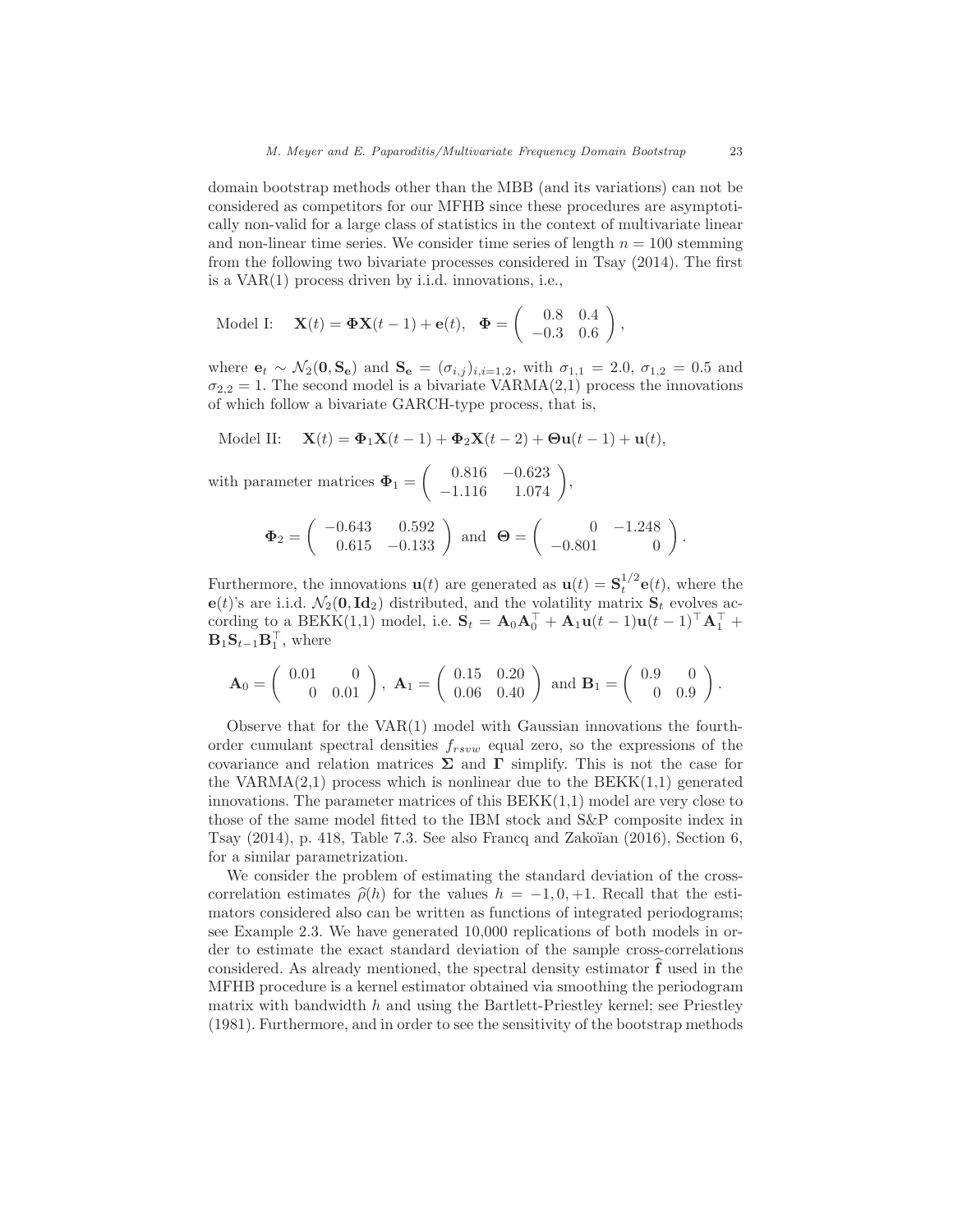compared with respect to the choice of the bootstrap parameters, the MFHB procedure has been applied using different choices of the bandwidth h and of the subsampling parameter b. The same values of b have also been used as block sizes in the MBB procedure. We also report results for  $b = 12$  which is the value of the subsampling parameter selected according to the rule proposed in Section [4.1.](#page-21-0)

Table 1 presents the results for both models considered. The results reported in this table are based on  $R = 500$  repetitions where  $B = 300$  bootstrap replications have been applied for each repetition. As this table shows, the MFHB procedure performs quite well for both models considered and outperforms the MBB. In particular, comparing the performance of both bootstrap procedures for the same subsampling parameter, respectively block size  $b$ , the MFHB mean square errors are in almost all cases considered, and independent of the choice of h, lower than those of the MBB procedure. Furthermore, the MFHB estimates seem to be less sensitive with respect to the choice of the subsampling parameter b than the MBB procedure is with respect to the choice of the block size b.

# 5. Appendix: Proofs

PROOF OF LEMMA [3.9](#page-20-0) (i): The  $(j, k)$ -th entry of the covariance matrix  $\mathrm{Cov}^*(\mathbf V_n^*)$  is given by

$$
Cov^{*}(V_{n,j}^{*}, V_{n,k}^{*}) = Cov^{*}\left(\frac{2\pi}{\sqrt{n}} \sum_{l_{1} \in \mathcal{G}(n)} \varphi_{j}(\lambda_{l_{1},n}) \left(I_{r_{j}s_{j}}^{*}(\lambda_{l_{1},n}) - \hat{f}_{r_{j}s_{j}}(\lambda_{l_{1},n})\right),\right)
$$

$$
\frac{2\pi}{\sqrt{n}} \sum_{l_{2} \in \mathcal{G}(n)} \varphi_{k}(\lambda_{l_{2},n}) \left(I_{r_{k}s_{k}}^{*}(\lambda_{l_{2},n}) - \hat{f}_{r_{k}s_{k}}(\lambda_{l_{2},n})\right)
$$

which equals

<span id="page-23-1"></span>
$$
\frac{4\pi^2}{n} \sum_{l_1, l_2 \in \mathcal{G}(n)} \varphi_j(\lambda_{l_1, n}) \overline{\varphi_k(\lambda_{l_2, n})} \operatorname{Cov}^*(I_{r_j s_j}^*(\lambda_{l_1, n}), I_{r_k s_k}^*(\lambda_{l_2, n})) . \tag{5.1}
$$

The last expression can be decomposed, using  $\lambda_{-l,n} = -\lambda_{l,n}$  and  $I_{rs}^*(-\lambda_{l,n}) =$  $I^*_{sr}(\lambda_{l,n}), \text{ into}$ 

<span id="page-23-0"></span>
$$
\frac{4\pi^{2}}{n} \sum_{l_{1},l_{2}=1}^{N} \left\{ \varphi_{j}(\lambda_{l_{1},n}) \overline{\varphi_{k}(\lambda_{l_{2},n})} \operatorname{Cov}^{*}\left(I_{r_{j}s_{j}}^{*}(\lambda_{l_{1},n}), I_{r_{k}s_{k}}^{*}(\lambda_{l_{2},n})\right) \right. \\ \left. + \varphi_{j}(-\lambda_{l_{1},n}) \overline{\varphi_{k}(-\lambda_{l_{2},n})} \operatorname{Cov}^{*}\left(I_{s_{j}r_{j}}^{*}(\lambda_{l_{1},n}), I_{s_{k}r_{k}}^{*}(\lambda_{l_{2},n})\right) \right. \\ \left. + \varphi_{j}(-\lambda_{l_{1},n}) \overline{\varphi_{k}(\lambda_{l_{2},n})} \operatorname{Cov}^{*}\left(I_{s_{j}r_{j}}^{*}(\lambda_{l_{1},n}), I_{r_{k}s_{k}}^{*}(\lambda_{l_{2},n})\right) \right. \\ \left. + \varphi_{j}(\lambda_{l_{1},n}) \overline{\varphi_{k}(-\lambda_{l_{2},n})} \operatorname{Cov}^{*}\left(I_{r_{j}s_{j}}^{*}(\lambda_{l_{1},n}), I_{s_{k}r_{k}}^{*}(\lambda_{l_{2},n})\right) \right\} .
$$
\n(5.2)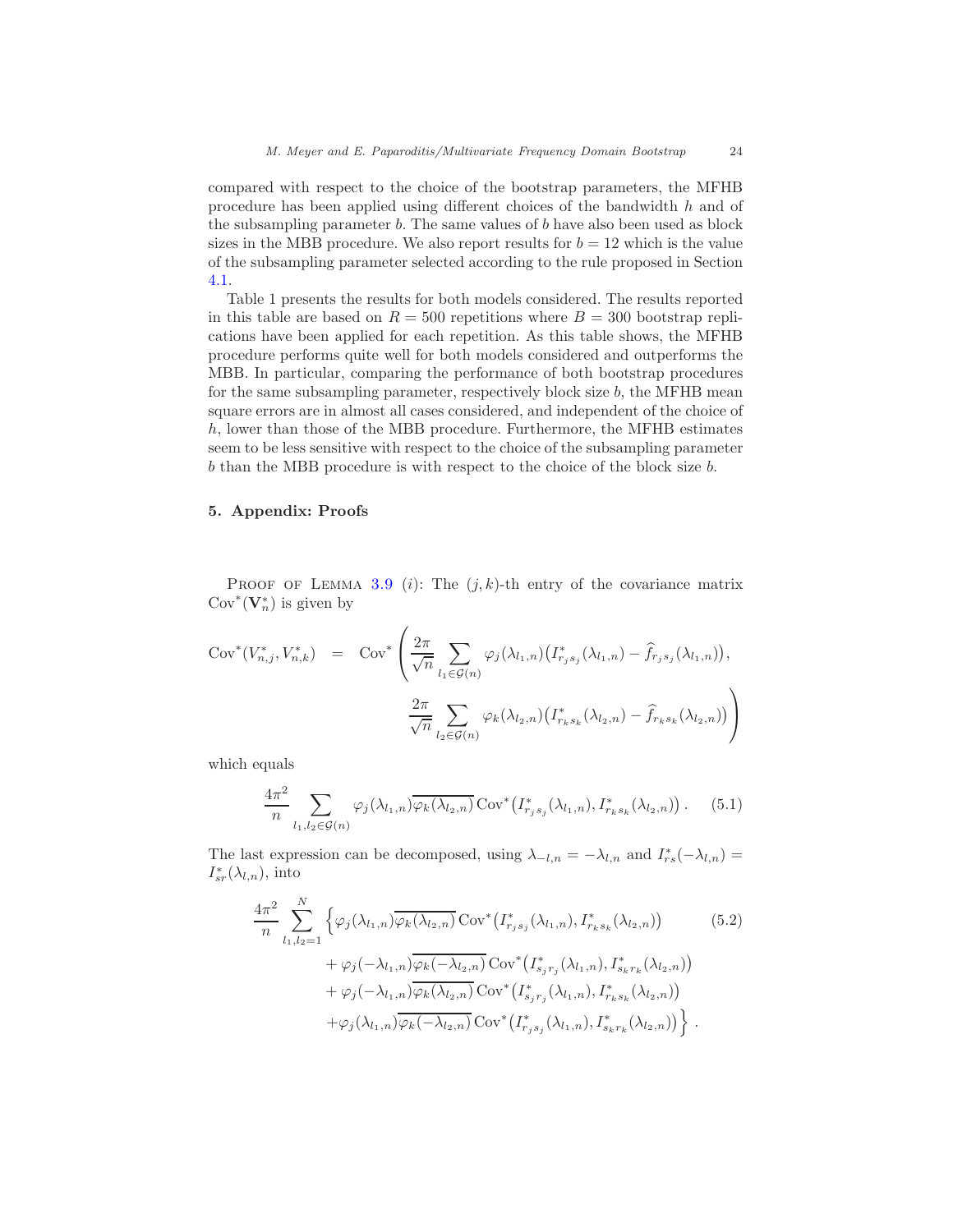For the first of the four similar summands in this expression we can calculate the following, where we used that  $\mathbf{I}^*(\lambda_{l_1,n})$  and  $\mathbf{I}^*(\lambda_{l_2,n})$  are independent for  $l_1 \neq l_2$  and  $1 \leq l_1, l_2 \leq N$ , and that  $\mathbf{I}^*(\lambda_{l_1,n})$  has a complex Wishart  $W_m^C(1,\hat{\mathbf{f}}(\lambda_{l_1,n}))$  distribution (the covariance structure of which can be obtained from, e.g., Brillinger (1981), Section 4.2):

$$
\frac{4\pi^2}{n} \sum_{l_1,l_2=1}^N \varphi_j(\lambda_{l_1,n}) \overline{\varphi_k(\lambda_{l_2,n})} \operatorname{Cov}^* (I_{r_js_j}^*(\lambda_{l_1,n}), I_{r_ks_k}^*(\lambda_{l_2,n}))
$$
\n
$$
= \frac{4\pi^2}{n} \sum_{l=1}^N \varphi_j(\lambda_{l,n}) \overline{\varphi_k(\lambda_{l,n})} \operatorname{Cov}^* (I_{r_js_j}^*(\lambda_{l,n}), I_{r_ks_k}^*(\lambda_{l,n}))
$$
\n
$$
= \frac{4\pi^2}{n} \sum_{l=1}^N \varphi_j(\lambda_{l,n}) \overline{\varphi_k(\lambda_{l,n})} \widehat{f}_{r_jr_k}(\lambda_{l,n}) \overline{\widehat{f}_{s_js_k}(\lambda_{l,n})}
$$
\n
$$
= \frac{4\pi^2}{n} \sum_{l=1}^N \varphi_j(\lambda_{l,n}) \overline{\varphi_k(\lambda_{l,n})} f_{r_jr_k}(\lambda_{l,n}) f_{s_js_k}(-\lambda_{l,n})
$$
\n
$$
+ \frac{4\pi^2}{n} \sum_{l=1}^N \varphi_j(\lambda_{l,n}) \overline{\varphi_k(\lambda_{l,n})} (\widehat{f}_{r_jr_k}(\lambda_{l,n}) \widehat{f}_{s_js_k}(-\lambda_{l,n}) - f_{r_jr_k}(\lambda_{l,n}) f_{s_js_k}(-\lambda_{l,n})).
$$

The second summand on the last right-hand side vanishes asymptotically due to Assumption [5](#page-19-1) and  $N = \mathcal{O}(n)$ . Since the first summand is a Riemann sum the last right-hand side converges in probability to

$$
2\pi \int_0^{\pi} \varphi_j(\lambda) \overline{\varphi_k(\lambda)} f_{r_jr_k}(\lambda) f_{s_js_k}(-\lambda) d\lambda.
$$

With analogous calculations the other three summands in [\(5.2\)](#page-23-0) yield

$$
2\pi \int_0^{\pi} \varphi_j(-\lambda) \overline{\varphi_k(-\lambda)} f_{s_j s_k}(\lambda) f_{r_j r_k}(-\lambda) d\lambda + 2\pi \int_0^{\pi} \varphi_j(-\lambda) \overline{\varphi_k(\lambda)} f_{s_j r_k}(\lambda) f_{r_j s_k}(-\lambda) d\lambda + 2\pi \int_0^{\pi} \varphi_j(\lambda) \overline{\varphi_k(-\lambda)} f_{r_j s_k}(\lambda) f_{s_j r_k}(-\lambda) d\lambda.
$$

Substituting  $\lambda$  with  $-\lambda$  in the first and second of these three terms shows that the limit in probability of  $(5.2)$  is given by  $\Sigma_{1;jk}$ .

As for the relation matrix, observe that the  $(j, k)$ -th entry of  $E^*(\mathbf{V}_n^*\mathbf{V}_n^{*\top})$  is given by

$$
Cov^{*}(V_{n,j}^{*}, \overline{V_{n,k}^{*}}) = \frac{4\pi^{2}}{n} \sum_{l_{1},l_{2} \in \mathcal{G}(n)} \varphi_{j}(\lambda_{l_{1},n}) \varphi_{k}(-\lambda_{l_{2},n}) \, Cov^{*}(I_{r_{j}s_{j}}^{*}(\lambda_{l_{1},n}), I_{r_{k}s_{k}}^{*}(\lambda_{l_{2},n})),
$$

which is [\(5.1\)](#page-23-1) if one replaces  $\varphi_k(\cdot)$  with  $\overline{\varphi_k(-\cdot)}$ . Therefore, one can follow along the lines of the calculation for  $\Sigma_{1;jk}$  above to see that the  $(j,k)$ -th entry of  $E^*(\mathbf{V}_n^*\mathbf{V}_n^{*\top})$  converges in probability to  $\Gamma_{1;jk}$ .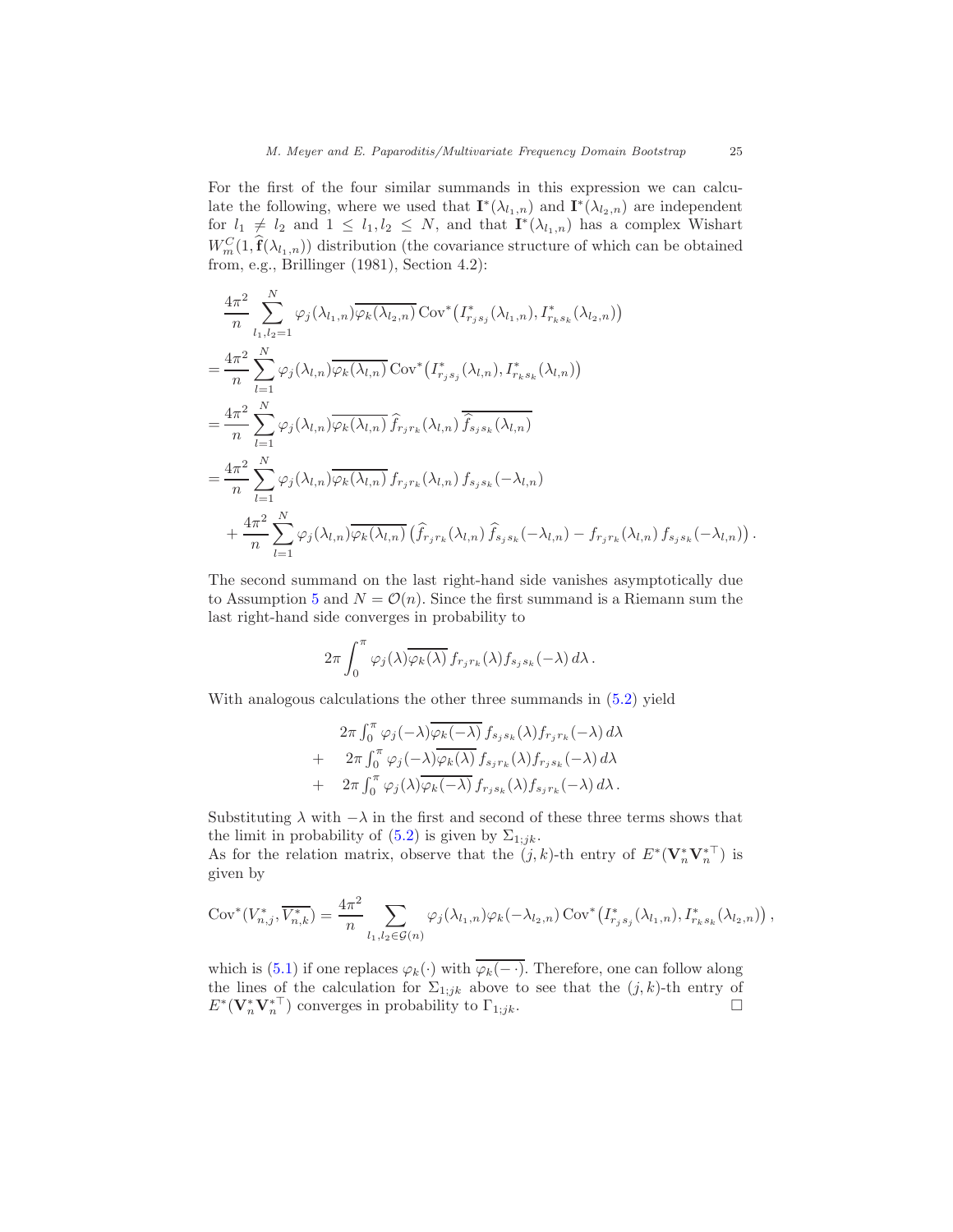PROOF OF LEMMA  $3.9$  (ii): We first establish the uniform (over the Fourier frequencies) consistency of  $f^{-1/2}$  and  $f^{1/2}$  as estimators of  $f^{-1/2}$  and  $f^{1/2}$ , respectively. We first show that

<span id="page-25-0"></span>
$$
\max_{\ell \in \mathcal{G}(b)} \|\widetilde{\mathbf{f}}^{-1}(\lambda_{\ell,b}) - \mathbf{f}^{-1}(\lambda_{\ell,b})\|_{F} \stackrel{P}{\to} 0. \tag{5.3}
$$

For this notice first that

<span id="page-25-1"></span>
$$
\max_{\ell \in \mathcal{G}(b)} \|\widetilde{\mathbf{f}}(\lambda_{\ell,b}) - \mathbf{f}(\lambda_{\ell,b})\|_{F} \stackrel{P}{\to} 0. \tag{5.4}
$$

This follows since  $E(I_{1,rs}(\lambda_{\ell,b})) = f_{rs}(\lambda_{\ell,b}) + \mathcal{O}(b^{-1})$  uniformly in r, s and

$$
\max_{\ell \in \mathcal{G}(b)} \|\widetilde{\mathbf{f}}(\lambda_{\ell,b}) - \mathbf{f}(\lambda_{\ell,b})\|_{F} \leq \max_{\ell \in \mathcal{G}(b)} \|\widetilde{\mathbf{f}}(\lambda_{\ell,b}) - E\widetilde{\mathbf{f}}(\lambda_{\ell,b})\|_{F}
$$
\n
$$
+ \max_{\ell \in \mathcal{G}(b)} \|\widetilde{\mathbf{E}}(\lambda_{\ell,b}) - \mathbf{f}(\lambda_{\ell,b})\|_{F}
$$
\n
$$
= \max_{\ell \in \mathcal{G}(b)} \left\{ \sum_{r=1}^{m} \sum_{s=1}^{m} |\widetilde{f}_{rs}(\lambda_{\ell,b}) - E\widetilde{f}_{rs}(\lambda_{\ell,b})|^2 \right\}^{1/2}
$$
\n
$$
+ \max_{\ell \in \mathcal{G}(b)} \left\{ \sum_{r=1}^{m} \sum_{s=1}^{m} |E(I_{1;rs}(\lambda_{\ell,b})) - f_{rs}(\lambda_{\ell,b})|^2 \right\}^{1/2}
$$
\n
$$
\leq \sum_{r=1}^{m} \sum_{s=1}^{m} \sum_{\ell \in \mathcal{G}(b)} |\widetilde{f}_{rs}(\lambda_{\ell,b}) - E\widetilde{f}_{rs}(\lambda_{\ell,b})| + \mathcal{O}(b^{-1})
$$
\n
$$
= \mathcal{O}_P(\sqrt{b^3/(n-b+1)}) + \mathcal{O}(b^{-1}) \to 0,
$$

where the last convergence holds true because of Lemma 3.8 (i) and Assumption 6. Now to see [\(5.3\)](#page-25-0) notice that  $\max_{\ell \in \mathcal{G}(b)} ||\mathbf{f}^{-1}(\lambda_{\ell,b})||_F^2 = \mathcal{O}(1)$  and that

$$
\max_{\ell \in \mathcal{G}(b)} \|\widetilde{\mathbf{f}}^{-1}(\lambda_{\ell,b}) - \mathbf{f}^{-1}(\lambda_{\ell,b})\|_{F} = \max_{\ell \in \mathcal{G}(b)} \|\widetilde{\mathbf{f}}^{-1}(\lambda_{\ell,b}) (\mathbf{f}(\lambda_{\ell,b}) - \widetilde{\mathbf{f}}(\lambda_{\ell,b})) \mathbf{f}^{-1}(\lambda_{\ell,b})\|_{F}
$$
\n
$$
\leq \max_{\ell \in \mathcal{G}(b)} \|\widetilde{\mathbf{f}}^{-1}(\lambda_{\ell,b})\|_{F} \max_{\ell \in \mathcal{G}(b)} \|\widetilde{\mathbf{f}}(\lambda_{\ell,b}) - \mathbf{f}(\lambda_{\ell,b})\|_{F} \max_{\ell \in \mathcal{G}(b)} \|\mathbf{f}^{-1}(\lambda_{\ell,b})\|_{F}
$$
\n
$$
\leq \left(\max_{\ell \in \mathcal{G}(b)} \|\mathbf{f}^{-1}(\lambda_{\ell,b})\|_{F} + \max_{\ell \in \mathcal{G}(b)} \|\widetilde{\mathbf{f}}^{-1}(\lambda_{\ell,b}) - \mathbf{f}^{-1}(\lambda_{\ell,b})\|_{F}\right)
$$
\n
$$
\times \max_{\ell \in \mathcal{G}(b)} \|\widetilde{\mathbf{f}}(\lambda_{\ell,b}) - \mathbf{f}(\lambda_{\ell,b})\|_{F} \max_{\ell \in \mathcal{G}(b)} \|\mathbf{f}^{-1}(\lambda_{\ell,b})\|_{F}
$$
\n(5.5)

By  $(5.4)$  and for *n* large enough such that

<span id="page-25-2"></span> $\mathcal{L}$ 

$$
\max_{\ell \in \mathcal{G}(b)} \|\widetilde{\mathbf{f}}(\lambda_{\ell,b}) - \mathbf{f}(\lambda_{\ell,b})\|_F \max_{\ell \in \mathcal{G}(b)} \|\mathbf{f}^{-1}(\lambda_{\ell,b})\|_F < 1,
$$

expression  $(5.5)$  leads to

$$
\max_{\ell \in \mathcal{G}(b)} \|\widetilde{\mathbf{f}}^{-1}(\lambda_{\ell,b}) - \mathbf{f}^{-1}(\lambda_{\ell,b})\|_{F}
$$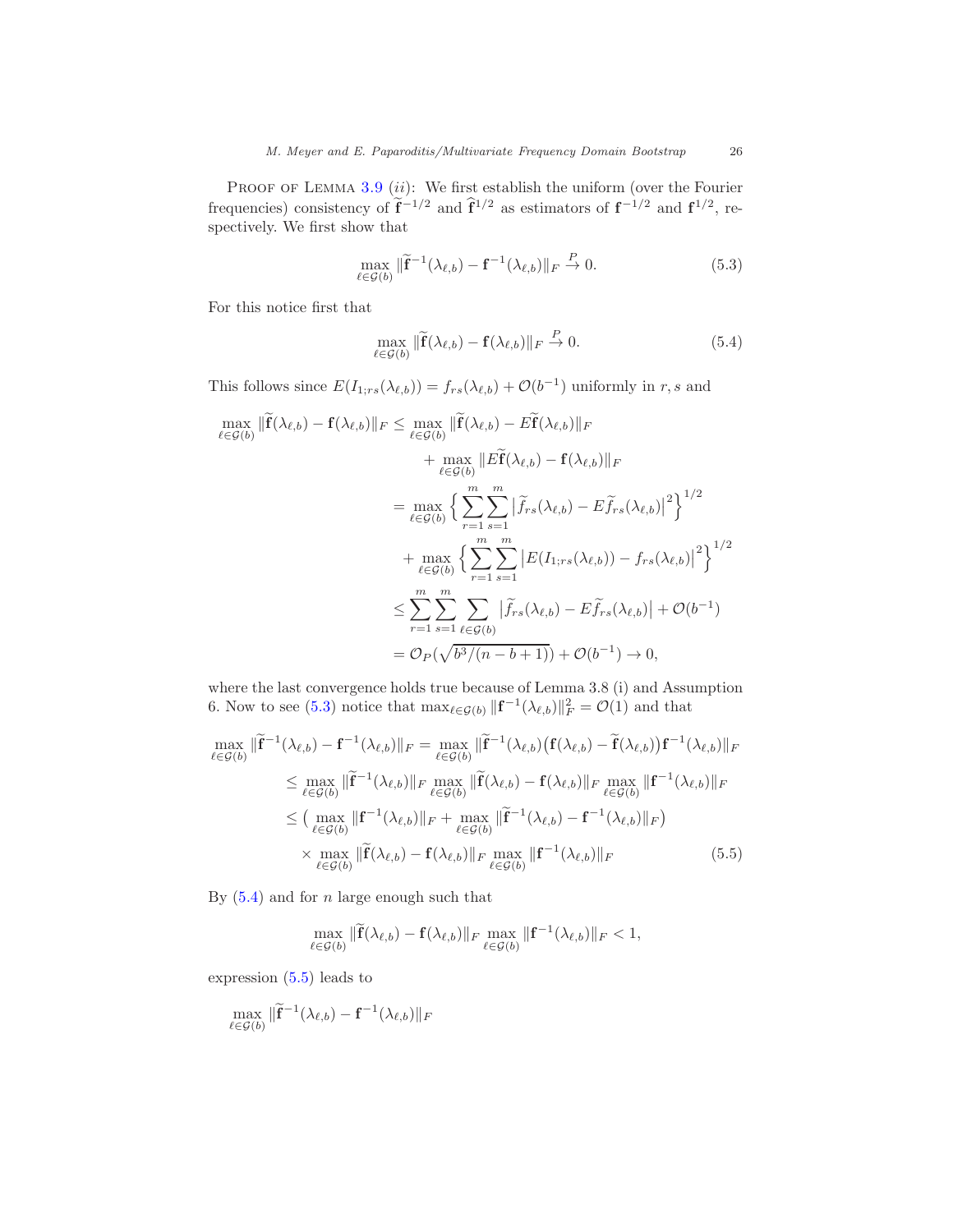$$
\leq \frac{\max\limits_{\ell\in\mathcal{G}(b)}\|\mathbf{f}^{-1}(\lambda_{\ell,b})\|_{F}^{2}\max\limits_{\ell\in\mathcal{G}(b)}\|\widetilde{\mathbf{f}}(\lambda_{\ell,b})-\mathbf{f}(\lambda_{\ell,b})\|_{F}}{1-\max\limits_{\ell\in\mathcal{G}(b)}\|\mathbf{f}^{-1}(\lambda_{\ell,b})\|_{F}\max\limits_{\ell\in\mathcal{G}(b)}\|\widetilde{\mathbf{f}}(\lambda_{\ell,b})-\mathbf{f}(\lambda_{\ell,b})\|_{F}}\overset{P}{\to} 0.
$$

Assumption [5](#page-19-1) together with [\(5.3\)](#page-25-0) implies that

<span id="page-26-0"></span>
$$
\max_{\ell \in \mathcal{G}(b)} \|\widehat{\mathbf{f}}^{1/2}(\lambda_{\ell,b}) - \mathbf{f}^{1/2}(\lambda_{\ell,b})\|_{F} \stackrel{P}{\to} 0 \tag{5.6}
$$

and

<span id="page-26-1"></span>
$$
\max_{\ell \in \mathcal{G}(b)} \|\widetilde{\mathbf{f}}^{-1/2}(\lambda_{\ell,b}) - \mathbf{f}^{-1/2}(\lambda_{\ell,b})\|_{F} \stackrel{P}{\to} 0. \tag{5.7}
$$

To see [\(5.6\)](#page-26-0) notice that since  $\hat{\mathbf{f}}$  is positive definite, we get by Assumption 2 and equation (1.3) in Schmitt (1992), that

$$
\max_{\ell \in \mathcal{G}(b)} \|\widehat{\mathbf{f}}^{1/2}(\lambda_{\ell,b}) - \mathbf{f}^{1/2}(\lambda_{\ell,b})\|_{F} \leq \frac{1}{\sqrt{\delta}} \max_{\ell \in \mathcal{G}(b)} \|\widehat{\mathbf{f}}(\lambda_{\ell,b}) - \mathbf{f}(\lambda_{\ell,b})\|_{F}.
$$

For [\(5.7\)](#page-26-1) we get by the same arguments as above and since  $\mathbf{A}^{-1/2} = (\mathbf{A}^{-1})^{1/2}$ , the bound

$$
\max_{\ell \in \mathcal{G}(b)} \|\widetilde{\mathbf{f}}^{-1/2}(\lambda_{\ell,b}) - \mathbf{f}^{-1/2}(\lambda_{\ell,b})\|_{F} \leq \sqrt{\sigma_{\max}} \max_{\ell \in \mathcal{G}(b)} \|\widetilde{\mathbf{f}}^{-1}(\lambda_{\ell,b}) - \mathbf{f}^{-1}(\lambda_{\ell,b})\|_{F},
$$

where  $\sigma_{\text{max}} = \max_{\lambda \in [0,\pi]} \max \sigma(f(\lambda))$ . Equation [\(5.7\)](#page-26-1) follows then by [\(5.3\)](#page-25-0). Assertions  $(5.6)$  and  $(5.7)$  imply that

<span id="page-26-2"></span>
$$
\max_{\ell \in \mathcal{G}(b)} \|\widehat{\mathbf{f}}^{1/2}(\lambda_{\ell,b})\widetilde{\mathbf{f}}^{-1/2}(\lambda_{\ell,b}) - \mathbf{Id}_m\|_F \stackrel{P}{\to} 0 \tag{5.8}
$$

and

<span id="page-26-3"></span>
$$
\max_{\ell \in \mathcal{G}(b)} \|\widetilde{\mathbf{f}}^{-1/2}(\lambda_{\ell,b})\widehat{\mathbf{f}}^{1/2}(\lambda_{\ell,b}) - \mathbf{Id}_m\|_F \stackrel{P}{\to} 0. \tag{5.9}
$$

Using [\(5.8\)](#page-26-2) and [\(5.9\)](#page-26-3) it follows by straightforward calculations that

$$
Cov^*\big(V_{n,j}^+, V_{n,k}^+\big) = Cov^*\big(\widetilde{V}_{n,j}, \widetilde{V}_{n,k}\big) + o_P(1),
$$

where

$$
\widetilde{V}_{n,j} = \sqrt{kb} \frac{2\pi}{b} \sum_{\ell \in \mathcal{G}(b)} \varphi_j(\lambda_{\ell,b}) \big( \widetilde{I}_{r_j s_j}(\lambda_{\ell,b}) - \widetilde{f}_{r_j s_j}(\lambda_{\ell,b}) \big)
$$

and  $\widetilde{I}_{rs}(\lambda_{\ell,b})$  denotes the (r,s)-th element of the matrix  $k^{-1}\sum_{m=1}^k \mathbf{I}_{i_m}(\lambda_{\ell,b})$ . Let  $I_{i_1,rs}(\lambda_{\ell,b})$  denote the  $(r, s)$ -th element of  $\mathbf{I}_{i_1}(\lambda_{\ell,b})$ . We then have

$$
Cov^*(\widetilde{V}_{n,j}, \widetilde{V}_{n,k}) = \frac{4\pi^2}{b} \sum_{\ell_1, \ell_2 \in \mathcal{G}(b)} \varphi_j(\lambda_{\ell_1,b}) \overline{\varphi_k(\lambda_{\ell_2,b})} Cov^*(I_{i_1,r_js_j}(\lambda_{\ell_1,b}), I_{i_1,r_ks_k}(\lambda_{\ell_2,b}))
$$
  

$$
= \frac{4\pi^2}{b} \sum_{\ell \in \mathcal{G}(b)} \varphi_j(\lambda_{\ell,b}) \overline{\varphi_k(\lambda_{\ell,b})} Cov^*(I_{i_1,r_js_j}(\lambda_{\ell,b}), I_{i_1,r_ks_k}(\lambda_{\ell,b}))
$$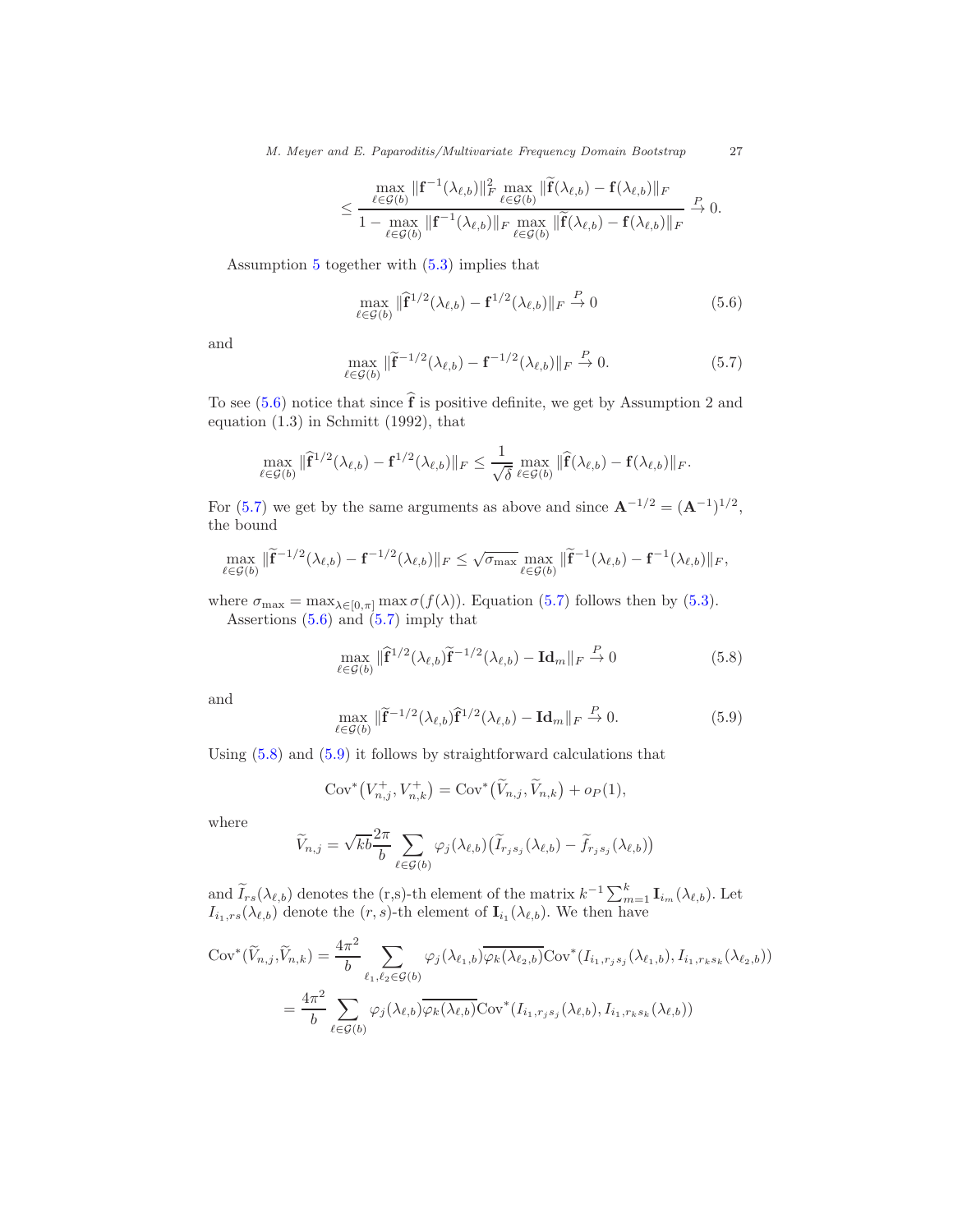*M. Meyer and E. Paparoditis/Multivariate Frequency Domain Bootstrap* 28

+ 
$$
\frac{4\pi^2}{b}
$$
  $\sum_{\ell \in \mathcal{G}(b)} \varphi_j(\lambda_{\ell,b}) \overline{\varphi_k(-\lambda_{\ell,b})} \text{Cov}^*(I_{i_1, r_j s_j}(\lambda_{\ell,b}), I_{i_1, r_k s_k}(-\lambda_{\ell,b}))$   
+  $\frac{4\pi^2}{b}$   $\sum_{|\ell_1| \neq |\ell_2| \in \mathcal{G}(b)} \varphi_j(\lambda_{\ell_1,b}) \overline{\varphi_k(\lambda_{\ell_2,b})} \text{Cov}^*(I_{i_1, r_j s_j}(\lambda_{\ell_1,b}), I_{i_1, r_k s_k}(\lambda_{\ell_2,b}))$   
 $\overset{P}{\to} \Sigma_{1;jk} + \Sigma_{2;jk},$ 

using

$$
Cov^{*}(I_{i_{1},r_{j}s_{j}}(\lambda_{\ell_{1},b}), I_{i_{1},r_{k}s_{k}}(\lambda_{\ell_{2},b}))
$$
  
= 
$$
\frac{1}{n-b+1} \sum_{t=1}^{n-b+1} (I_{t,r_{j}s_{j}}(\lambda_{\ell_{1},b}) - \widetilde{f}_{r_{j}s_{j}}(\lambda_{\ell_{1},b})) \overline{(I_{t,r_{k}s_{k}}(\lambda_{\ell_{2},b}) - \widetilde{f}_{r_{k}s_{k}}(\lambda_{\ell_{2},b}))},
$$

and Lemma [3.8.](#page-19-0) By the same arguments it follows that

$$
E^*\big(V_{n,j}^+V_{n,k}^+\big)=E^*\big(\widetilde{V}_{n,j}\widetilde{V}_{n,k}\big)+o_P(1),
$$

and that

$$
E^*(\widetilde{V}_{n,j}\widetilde{V}_{n,k}) \stackrel{P}{\to} \Gamma_{1;jk} + \Gamma_{2;jk}.
$$

The above results show that  $\mathbf{G}_n^+$  $\frac{P}{P}$  **G**. To conclude the proof we have to show that  $\Sigma_{1,n}^+$  $\stackrel{P}{\to} \Sigma_1$  and that  $\Gamma^+_{1,n}$  $\stackrel{P}{\rightarrow} \Gamma_1$ . Using [\(5.8\)](#page-26-2) and [\(5.9\)](#page-26-3) again, it follows that

$$
\sigma_{jk}^{+} = \frac{4\pi^{2}}{b} \sum_{\ell \in \mathcal{G}(b)} \varphi_{j}(\lambda_{\ell,b}) \overline{\varphi_{k}(\lambda_{\ell,b})} \mathring{S}_{r_{j}s_{j}s_{k}r_{k}}(\lambda_{\ell,b}) + \frac{4\pi^{2}}{b} \sum_{\ell \in \mathcal{G}(b)} \varphi_{j}(\lambda_{\ell,b}) \overline{\varphi_{k}(-\lambda_{\ell,b})} \mathring{S}_{r_{j}s_{j}r_{k}s_{k}}(\lambda_{\ell,b}) + o_{P}(1).
$$

and

$$
c_{jk}^{+} = \frac{4\pi^{2}}{b} \sum_{\ell \in \mathcal{G}(b)} \varphi_{j}(\lambda_{\ell,b}) \varphi_{k}(-\lambda_{\ell,b}) \dot{S}_{r_{j}s_{j}s_{k}r_{k}}(\lambda_{\ell,b}) + \frac{4\pi^{2}}{b} \sum_{\ell \in \mathcal{G}(b)} \varphi_{j}(\lambda_{\ell,b}) \varphi_{k}(\lambda_{\ell,b}) \dot{S}_{r_{j}s_{j}r_{k}s_{k}}(\lambda_{\ell,b}) + op(1),
$$

where

$$
\mathring{S}_{rsuw}(\lambda) = \frac{1}{n-b+1} \sum_{t=1}^{n-b+1} (I_{t,rs}(\lambda) - \widetilde{f}_{rs}(\lambda)) (I_{t,uw}(\lambda) - \widetilde{f}_{uw}(\lambda)).
$$

From Lemma [3.8](#page-19-0) we then conclude that  $\sigma_{jk}^+$  $\stackrel{P}{\to} \Sigma_{1;jk}$  and that  $c_{jk}^+$  $\stackrel{P}{\to} \Gamma_{1;jk}$ .  $\Box$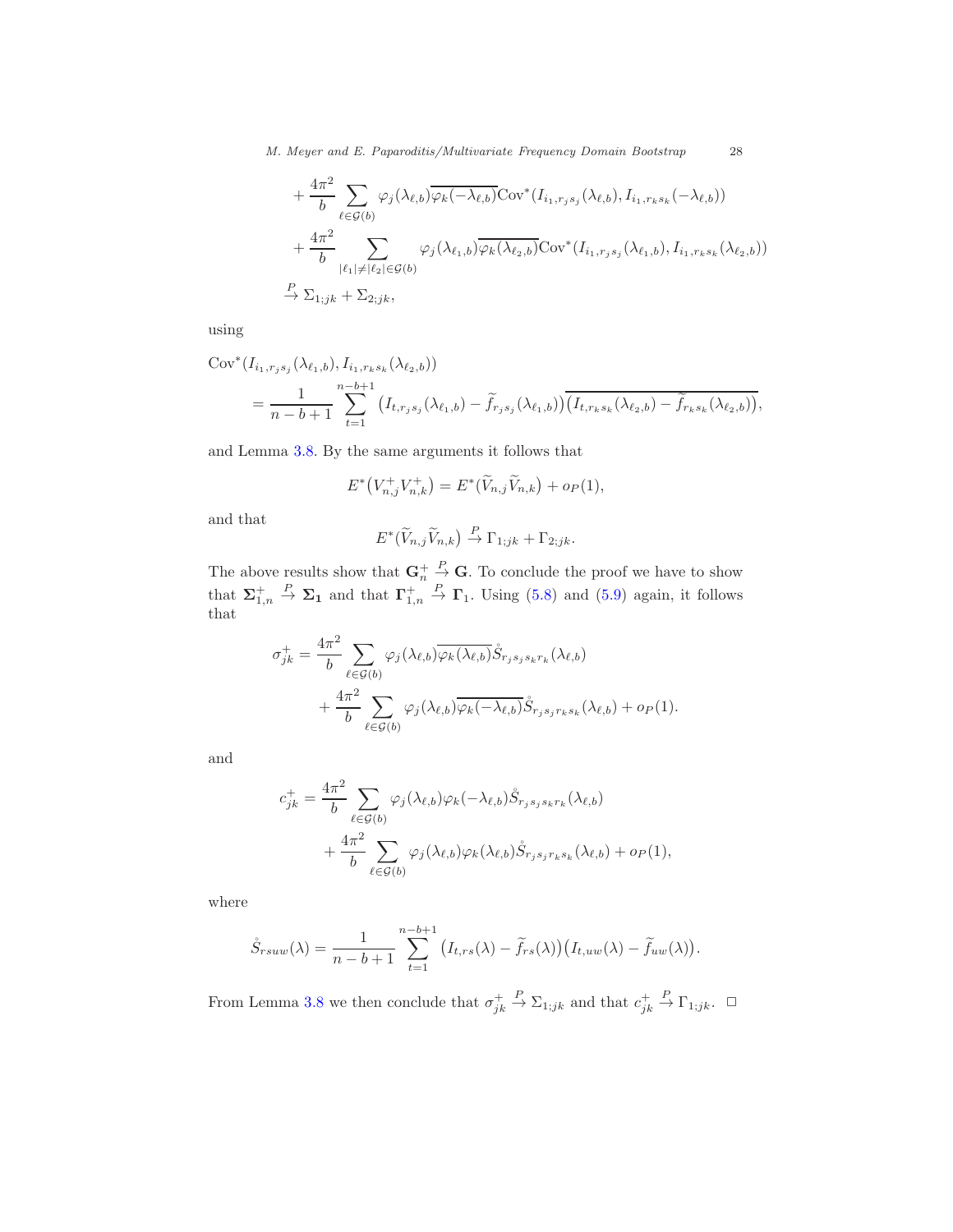PROOF OF LEMMA [3.9](#page-20-0) (iii): We use the notation  $D_{rs}^*(\lambda) = I_{rs}^*(\lambda) - \widehat{f}_{rs}(\lambda)$ . To show that the J-dimensional complex vector

$$
\mathbf{V}_n^* = \left(\frac{2\pi}{\sqrt{n}} \sum_{l \in \mathcal{G}(n)} \varphi_j(\lambda_{l,n}) D_{r_j s_j}^*(\lambda_{l,n}), j = 1, 2, \dots, J\right)^\top,
$$

converges weakly to the complex normal variable  $\mathcal{N}_{J}^{c}(\mathbf{0}, \Sigma_1, \Gamma_1)$ , it suffices to show that the 2J-dimensional real vector

$$
\mathbf{V}_{n,T}^* = \frac{2\pi}{\sqrt{n}} \sum_{l \in \mathcal{G}(n)} \begin{pmatrix} \text{Re}\{\varphi_1(\lambda_{l,n})D_{r_1s_1}^*(\lambda_{l,n})\} \\ \vdots \\ \text{Re}\{\varphi_J(\lambda_{l,n})D_{r_js_J}^*(\lambda_{l,n})\} \\ \text{Im}\{\varphi_1(\lambda_{l,n})D_{r_1s_1}^*(\lambda_{l,n})\} \\ \vdots \\ \text{Im}\{\varphi_J(\lambda_{l,n})D_{r_js_J}^*(\lambda_{l,n})\}\end{pmatrix}
$$

converges to the 2J dimensional, real normal distribution  $\mathcal{N}_{2J}(\mathbf{0}, \mathbf{\Sigma}_V)$ , where  $\Sigma_V$  denotes the limit of  $E^*(\mathbf{V}_{n,T}^*\mathbf{V}_{n,T}^{*\top})$ , which in view of assertion (i) is well defined. Notice that the covariance matrix  $\Sigma_1$  and the relation matrix  $\Gamma_1$  together specify  $\Sigma_V$  and vice versa. To simplify the presentation we give only the proof for the case where the functions  $\varphi_i$  are real-valued. The case of complex-valued  $\varphi_j$  can be proved along the same lines but with a much more complicated notation. Write  $\mathbf{V}_{n,T}^* = \sum_{l=1}^N \mathbf{Z}_l^*$ , where the j-th component of  $\mathbf{Z}_l^*$  is given for  $j = 1, 2, \ldots, J$ , by

$$
\frac{2\pi}{\sqrt{n}}\Big(\mathrm{Re}\{\varphi_j(\lambda_{l,n})D_{r_js_j}^*(\lambda_{l,n})\}+\mathrm{Re}\{\varphi_j(-\lambda_{l,n})D_{r_js_j}^*(-\lambda_{l,n})\}\Big)
$$

and for  $j = J + 1, \ldots, 2J$ , by

$$
\frac{2\pi}{\sqrt{n}}\Big(\operatorname{Im}\{\varphi_{j-J}(\lambda_{l,n})D_{r_{j-J}s_{j-J}}^*(\lambda_{l,n})\}+\operatorname{Im}\{\varphi_{j-J}(-\lambda_{l,n})D_{r_{j-J}s_{j-J}}^*(-\lambda_{l,n})\}\Big).
$$

Observe that the random vectors  $\mathbf{Z}_{l}^{*}$  are independent. Thus in view of assertion (i), to establish the desired weak convergence, it suffices to show that Lyapunov's condition is satisfied, that is, that  $\sum_{l=1}^{N} E^* ||\mathbf{Z}_l^*||^{2+\delta} \to 0$  for some  $\delta > 0$ . Choose  $\delta = 2$ . Using  $(a+b)^2 \leq 2a^2 + 2b^2$  and  $\varphi(\lambda) \text{Re}\{D_{rs}^*(\lambda)\}^2 + \varphi(\lambda) \text{Im}\{D_{rs}^*(\lambda)\}^2 =$  $\varphi(\lambda)|D_{rs}^*(\lambda)|^2$  we have

$$
\sum_{l=1}^{N} E^* ||\mathbf{Z}_l^*||^4 \le \frac{(2\pi)^4}{n^2} \sum_{l=1}^{N} E^* \Big( 2 \sum_{j=1}^{J} \varphi_j^2(\lambda_{l,n}) |D^*_{r_js_j}(\lambda_{l,n})|^2 + 2 \sum_{j=1}^{J} \varphi_j^2(-\lambda_{l,n}) |D^*_{r_js_j}(-\lambda_{l,n})|^2 \Big)^2 \le \frac{4(2\pi)^4}{n^2} \max_{1 \le j \le J} \sup_{\lambda \in [-\pi,\pi]} \varphi_j^2(\lambda) \sum_{l=1}^{N} E^* \Big( \sum_{j=1}^{J} |D^*_{r_js_j}(\lambda_{l,n})|^2
$$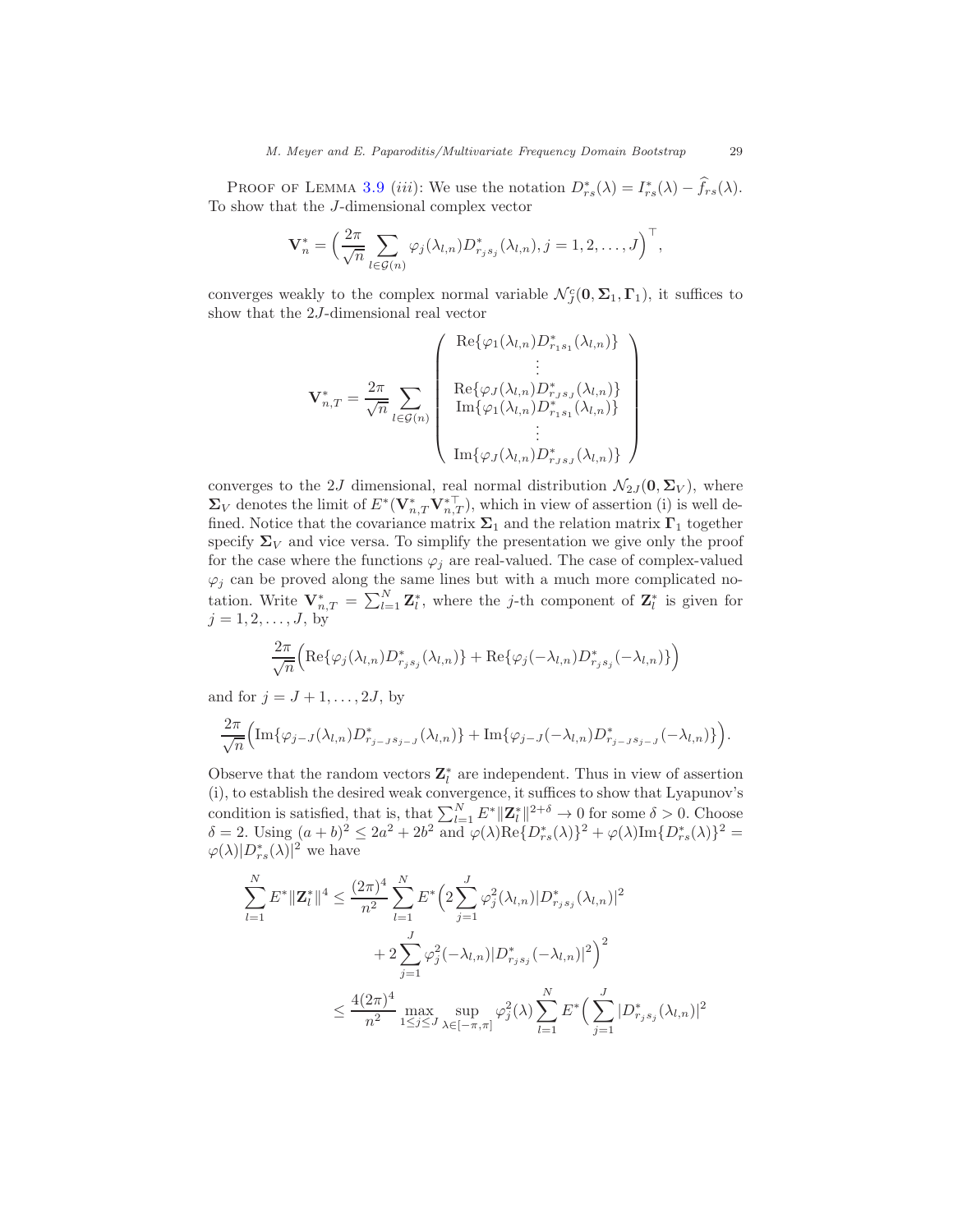+
$$
\sum_{j=1}^{J} |D_{r_j s_j}^* (-\lambda_{l,n})|^2 \Big)^2
$$
  
\n
$$
\leq \frac{8(2\pi)^4}{n^2} \max_{1 \leq j \leq J} \sup_{\lambda \in [-\pi,\pi]} \varphi_j^2(\lambda) \Big( \sum_{l=1}^{N} \sum_{j=1}^{J} E^* | D_{r_j s_j}^* (\lambda_{l,n})|^4
$$
  
\n+
$$
\sum_{l=1}^{N} \sum_{j=1}^{J} E^* | D_{r_j s_j}^* (-\lambda_{l,n})|^4 \Big).
$$

Now, recall the definition of  $D^*_{r_js_j}(\lambda)$  and verify by staightforward calculations that

$$
E^*|I_{rs}^*(\lambda) - \hat{f}_{rs}(\lambda)|^4 = E^*[I_{rs}^*(\lambda)^2 I_{sr}^*(\lambda)^2] + \hat{f}_{rs}(\lambda)^2 \hat{f}_{sr}(\lambda)^2
$$
  
\n
$$
- 2\hat{f}_{rs}(\lambda)E^*[I_{rs}^*(\lambda)I_{sr}^*(\lambda)^2] - 2\hat{f}_{sr}(\lambda)E^*[I_{rs}^*(\lambda)^2 I_{sr}^*(\lambda)]
$$
  
\n
$$
+ \hat{f}_{rs}(\lambda)^2 E^*[I_{sr}^*(\lambda)^2] + \hat{f}_{sr}(\lambda)^2 E^*[I_{rs}^*(\lambda)^2]
$$
  
\n
$$
+ 4\hat{f}_{rs}(\lambda)\hat{f}_{sr}(\lambda)E^*[I_{rs}^*(\lambda)I_{sr}^*(\lambda)]
$$
  
\n
$$
- 2\hat{f}_{rs}(\lambda)\hat{f}_{sr}(\lambda)^2 E^*[I_{rs}^*(\lambda)] - 2\hat{f}_{rs}(\lambda)^2 \hat{f}_{sr}(\lambda)E^*[I_{sr}^*(\lambda)].
$$

Now since  $\mathbf{I}^*(\lambda_{l,n})$  has for every  $l=1,2,\ldots,N$  a complex Wishart distribution with parameters 1 and  $\hat{\mathbf{f}}(\lambda_{l,n})$ , for short,  $\mathbf{I}^*(\lambda_{l,n}) \sim \text{Wishart}(\mathbf{1}, \hat{\mathbf{f}}(\lambda_{l,n}))$ , we get using Assumption [5](#page-19-1) and expressions for the moments of the complex Wishart distribution, see Withers and Nadarajah (2012), that  $E^* | I_{rs}^*(\lambda) - \widehat{f}_{rs}(\lambda)|^4 \stackrel{P}{\to}$  $E|S_{rs}(\lambda) - f_{rs}(\lambda)|^4 = \mathcal{O}(1)$ , for all  $r, s \in \{1, 2, ..., m\}$ , where the random variable  $\mathbf{S}(\lambda) = (S_{rs}(\lambda))_{r,s=1,2,...,m}$  has the Wishart $(1,\mathbf{f}(\lambda))$  distribution. Therefore,

$$
\sum_{l=1}^{N} E^* ||\mathbf{Z}_l^*||^4 \le \frac{8(2\pi)^4}{n^2} \max_{1 \le j \le J} \sup_{\lambda \in [-\pi,\pi]} \varphi_j^2(\lambda) \cdot N \cdot \mathcal{O}_P(1) = \mathcal{O}_P(n^{-1}) \to 0.
$$

PROOF OF THEOREM [3.10:](#page-20-3) For assertion  $(i)$ , note that  $E^*(\mathbf{V}_n^{\circ}) = E^*(\mathbf{V}_n^*) =$ **0** which implies  $\text{Cov}^*((\text{Re}(\mathbf{V}_n^*)^\top, \text{Im}(\mathbf{V}_n^*)^\top)^\top) = \mathbf{G}_n^*$ . From the definition of  $\mathbf{C}_n^+$  one can see that  $\mathbf{C}_n^+$ , and thus also  $\mathbf{G}_n^{\circ}$ , are symmetric. It follows from [\(3.1\)](#page-14-1) that

$$
\mathrm{Cov}^*\left[\begin{pmatrix}\mathrm{Re}(\mathbf{V}_n^\circ) \\ \mathrm{Im}(\mathbf{V}_n^\circ)\end{pmatrix}\right] = \left(\mathbf{G}_n^\circ\right)^{1/2} \left(\mathbf{G}_n^*\right)^{-1/2} \mathbf{G}_n^* \left(\mathbf{G}_n^*\right)^{-1/2} \left(\mathbf{G}_n^\circ\right)^{1/2} = \mathbf{G}_n^\circ \stackrel{P}{\to} \mathbf{G},
$$

due to Lemma [3.9,](#page-20-0)  $(2.5)$  and  $(2.14)$ . Again using  $(2.5)$  yields assertion  $(i)$ . Since  $(\text{Re}(\mathbf{V}_n^*)^\top, \text{Im}(\mathbf{V}_n^*)^\top)^\top$  is asymptotically normal due to Lemma [3.9](#page-20-0) (*iii*),  $(\text{Re}(\mathbf{V}_n^{\circ})^{\top}, \text{Im}(\mathbf{V}_n^{\circ})^{\top})^{\top}$  is asymptotically normal with covariance matrix  $\mathbf{G}$  which gives assertion  $(ii)$ .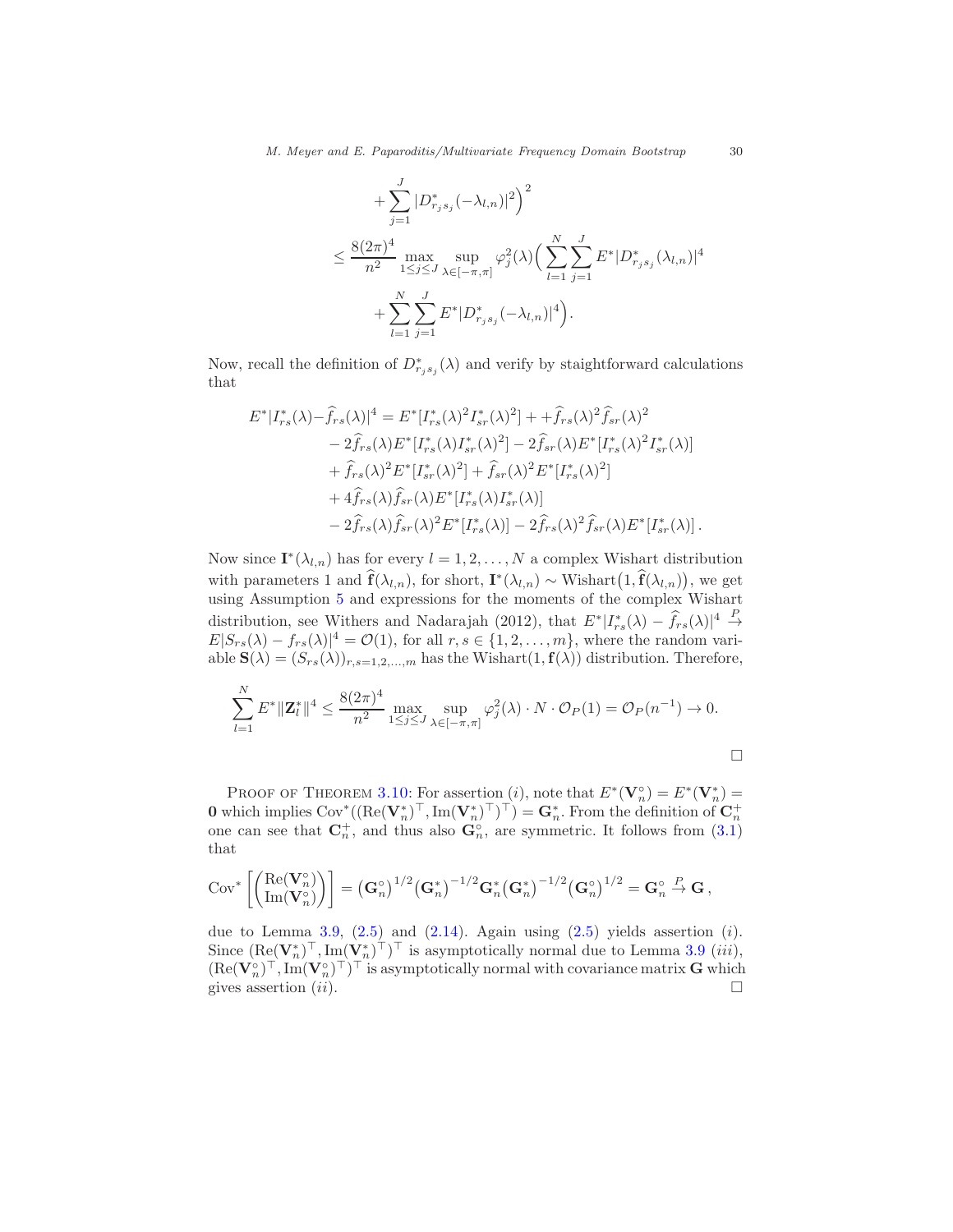PROOF OF THEOREM [3.11:](#page-20-1) First note that  $\sqrt{n}(\mathbf{M}_n^* - \widehat{\mathbf{M}}_n)$  equals  $\mathbf{V}_n^*$  from Step I.3. Hence, Lemma  $3.9$  (iii) together with  $(2.5)$  yields

<span id="page-30-2"></span><span id="page-30-1"></span>
$$
\sqrt{n}\left[\begin{pmatrix}\text{Re}(\mathbf{M}_n^*)\\ \text{Im}(\mathbf{M}_n^*)\end{pmatrix} - \begin{pmatrix}\text{Re}(\widehat{\mathbf{M}}_n)\\ \text{Im}(\widehat{\mathbf{M}}_n)\end{pmatrix}\right] \stackrel{d}{\longrightarrow} \mathcal{N}_{2J}(\mathbf{0}, \mathbf{G}_1)
$$
(5.10)

in P-probability, where  $G_1$  is defined analogous to G in [\(2.14\)](#page-10-1) but with  $\Sigma$ replaced by  $\Sigma_1$  and  $\Gamma$  replaced by  $\Gamma_1$ . We next apply the delta method to [\(5.10\)](#page-30-1). Invoking the mean value theorem for all 2L component functions of  $\tilde{g}$ leads to

$$
\begin{pmatrix}\n\text{Re}(\mathbf{W}_n^*) \\
\text{Im}(\mathbf{W}_n^*)\n\end{pmatrix} = (\nabla \tilde{g}_i(\xi_i))_{i=1,\dots,2L} \times \sqrt{n} \left[ \begin{pmatrix}\n\text{Re}(\mathbf{M}_n^*) \\
\text{Im}(\mathbf{M}_n^*)\n\end{pmatrix} - \begin{pmatrix}\n\text{Re}(\widehat{\mathbf{M}}_n) \\
\text{Im}(\widehat{\mathbf{M}}_n)\n\end{pmatrix} \right], \quad (5.11)
$$

where  $\nabla \tilde{g}_i(\cdot)$  denotes the gradient (as a row vector) of the *i*-th component function of  $\tilde{g}$ , and  $\xi_i \in \mathbb{R}^{2J}$  denotes a vector on the line segment between  $(\text{Re}(\mathbf{M}_n^*)^\top, \text{Im}(\mathbf{M}_n^*)^\top)^\top$  and  $(\text{Re}(\mathbf{M}_n)^\top, \text{Im}(\mathbf{M}_n)^\top)^\top$ . We now have from  $(5.10)$ that  $\|\xi_i-(\text{Re}(\hat{\mathbf{M}}_n)^{\top},\text{Im}(\hat{\mathbf{M}}_n)^{\top})^{\top}\| \to 0$  in  $P^*$ -probability for all  $i \in \{1,\ldots,2L\},$ and Assumption [5](#page-19-1) together with convergence of Riemann sums yields  $\|\widehat{{\mathbf M}}_n \mathbf{M} \parallel \stackrel{P}{\rightarrow} 0$ . Therefore [\(5.11\)](#page-30-2) and [\(5.10\)](#page-30-1) imply

$$
\begin{pmatrix} \text{Re}(\mathbf{W}_n^*) \\ \text{Im}(\mathbf{W}_n^*) \end{pmatrix} \stackrel{d}{\longrightarrow} \mathbf{J}_{\tilde{g}}((\text{Re}(\mathbf{M})^\top, \text{Im}(\mathbf{M})^\top)^\top) \mathcal{N}_{2J}(\mathbf{0}, \mathbf{G}_1) \tag{5.12}
$$

in P-probability. We only need the asymptotic normality from this statement. Note that  $\mathbf{G}_n^*$  is the covariance matrix of the last left-hand side and therefore

<span id="page-30-0"></span>
$$
\left(\widetilde{\mathbf{G}}_{n}^{*}\right)^{-1/2} \begin{pmatrix} \text{Re}(\mathbf{W}_{n}^{*})\\ \text{Im}(\mathbf{W}_{n}^{*}) \end{pmatrix} \stackrel{d}{\longrightarrow} \mathcal{N}_{2J}(\mathbf{0}, \mathbf{Id}_{2J})
$$
\n(5.13)

in probability. From the proof of Theorem [3.10](#page-20-3) we have  $\mathbf{G}_n^{\circ}$  $\stackrel{P}{\to}$  **G**. Also, the above considerations together with continuity of  $J_{\tilde{g}}$  yield  $J_{\tilde{g}}((\text{Re}(\widehat{\mathbf{M}}_n)^{\top}, \text{Im}(\widehat{\mathbf{M}}_n)^{\top})^{\top}) \stackrel{P}{\rightarrow}$  $\mathbf{J}_{\tilde{g}}((\text{Re}(\mathbf{M})^{\top}, \text{Im}(\mathbf{M})^{\top})^{\top}).$  Thus,

$$
\widetilde{\mathbf{G}}_n^{\circ} \stackrel{P}{\longrightarrow} \mathbf{J}_{\tilde{g}}\left(\frac{\mathrm{Re}(\mathbf{M})}{\mathrm{Im}(\mathbf{M})}\right) \times \mathbf{G} \times \mathbf{J}_{\tilde{g}}\left(\frac{\mathrm{Re}(\mathbf{M})}{\mathrm{Im}(\mathbf{M})}\right)^{\top} \,.
$$

Therefore we have

$$
\begin{pmatrix} \text{Re}(\mathbf{W}_n^{\circ}) \\ \text{Im}(\mathbf{W}_n^{\circ}) \end{pmatrix} \stackrel{d}{\longrightarrow} \mathbf{J}_{\tilde{g}}((\text{Re}(\mathbf{M})^{\top}, \text{Im}(\mathbf{M})^{\top})^{\top}) \mathcal{N}_{2J}(\mathbf{0}, \mathbf{G}) \tag{5.14}
$$

in probability. Applying the continuous mapping theorem with  $h(x_1, x_2) :=$  $x_1 + i \cdot x_2$ , for  $x_1, x_2 \in \mathbb{R}^L$ , it follows

$$
\mathbf{W}_n^{\circ} \stackrel{d}{\longrightarrow} \mathbf{W} \sim \mathcal{N}_L^c(\mathbf{0}, \Sigma_\mathbf{R}, \Gamma_\mathbf{R})
$$
\n(5.15)

in probability, for the matrices  $\Sigma_R$ ,  $\Gamma_R$  stated in [\(3.5\)](#page-17-1) (the exact form of which does not need to be specified for the desired assertion to hold).  $\Box$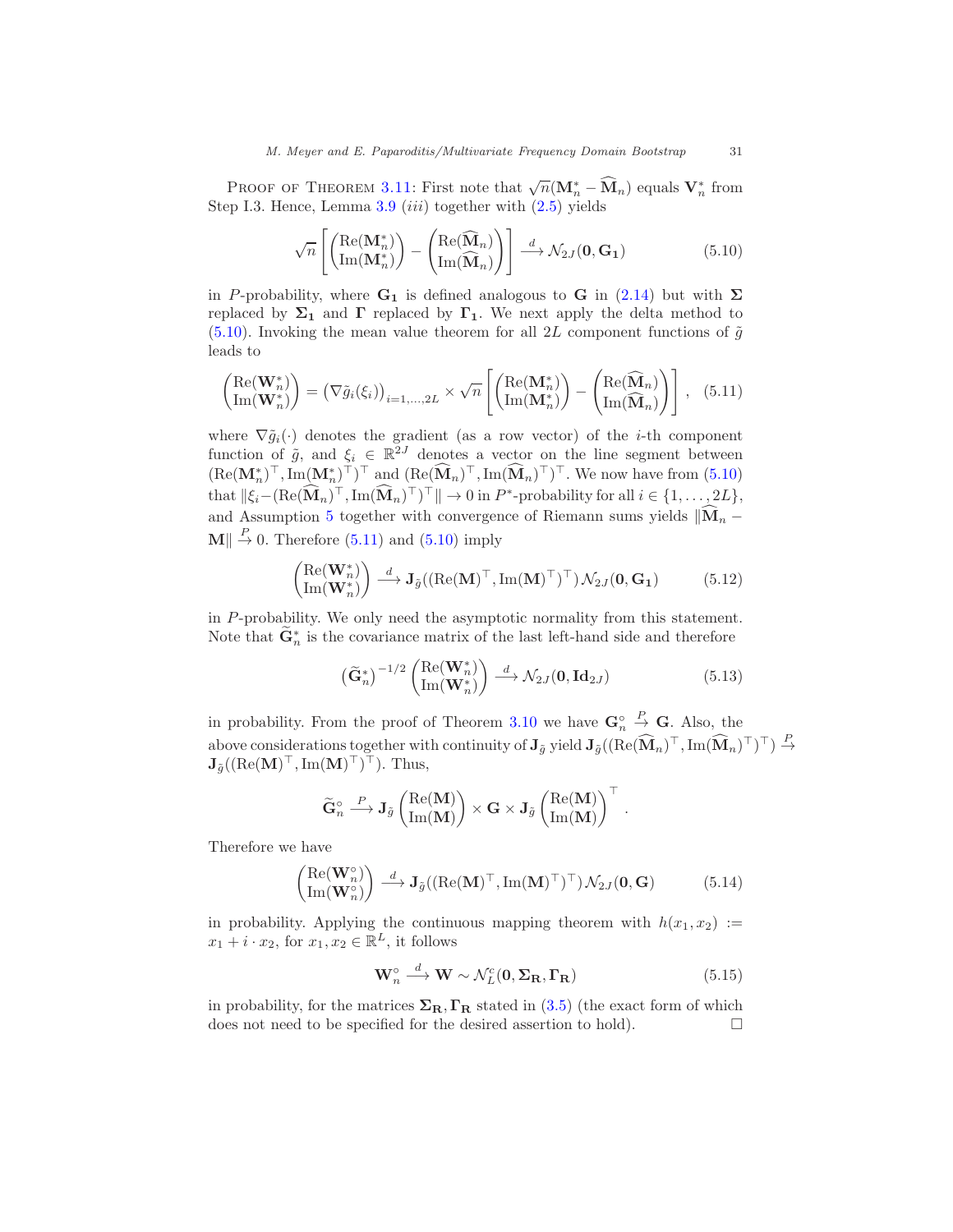# References

- [1] Brillinger, D.R. (1981). *Time Series: Data Analysis and Theory*, Holden-Day, San Francisco.
- [2] Brockwell, P.J. and Davis, R.A. (1991): *Time Series: Theory and Methods (2nd Ed.)*. Springer, New York.
- [3] Dahlhaus, R. (1985): On a spectral density estimate obtained by averaging periodograms. *Journal of Applied Probability*, 22, 598–610.
- [4] Dahlhaus, R. and Janas, D. (1996): A Frequency Domain Bootstrap for Ratio Statistics in Time Series Analysis. *The Annals of Statistics*, 24, No. 5, 1934–1963.
- [5] Efron, B. (1979). Bootstrap methods: Another look at the jackknife. *The Annals of Statistics* 7, 1–26.
- [6] Fragkeskou, M. and Paparoditis, E. (2019). Extending the range of validity of the autoregressive (sieve) bootstrap. Journal of Time Series Analysis, 39, 356–379.
- [7] Francq, C. and Zakoïan, J.-M. (2016). Estimating multivariate volatility models equation by equation. Journ. of the Royal Stat. Society, Series B, 78, 613-635.
- [8] Franke, J. and Härdle, W. (1992). On bootstrapping kernel spectral estimates. The Annals of Statistics, Vol. 20, 121-145.
- [9] Hurvich, C.M. and Zeger, S.L. (1987). Frequency domain bootstrap methods for time series. Preprint, Department of Stat. and Operations Research, New York University.
- [10] Jentsch, C. and Kreiss, J.-P. (2010): The Multiple Hybrid Bootstrap Resampling Multivariate Linear Processes. *J. Mult. Analysis*, 101, 2320– 2345.
- [11] Kreiss, J.-P. and Paparoditis, E. (2012). The Hybrid Wild Bootstrap for Time Series. *Journal of the American Statistical Association*, 107, 1073– 1084.
- [12] Kreiss, J.-P., Paparoditis, E. and Politis, D. (2011): On the Range of Validity of the Autoregressive Sieve Bootstrap. *The Annals of Statistics*, 39, 2103–2130.
- [13] Krogstad, H.E. (1982): On the Covariance of the Periodogram. *Journal of Time Series Analysis*, 3, No. 3, 195–207.
- [14] Meyer, M. and Kreiss, J.-P. (2015): On the vector autoregressive sieve bootstrap. *Journal of Time Series Analysis*, 36, 377–397.
- [15] Meyer, M., Paparoditis, E. and Kreiss, J.-P. (2020): Extending the validity of frequency domain bootstrap methods to general stationary processes. *The Annals of Statistics*, 48, 2402–2427.
- [16] Priestley, M. B. (1981): *Spectral Analysis and Time Series*. Academic Press, London.
- [17] Robinson, P.M. (1991). Automatic frequency domain inference on semiparametric and nonparametric models. Econometrica, 59, 1329–1363
- [18] Rosenblatt, M. (1985): *Stationary sequences and random fields*. Birkhäuser, Boston.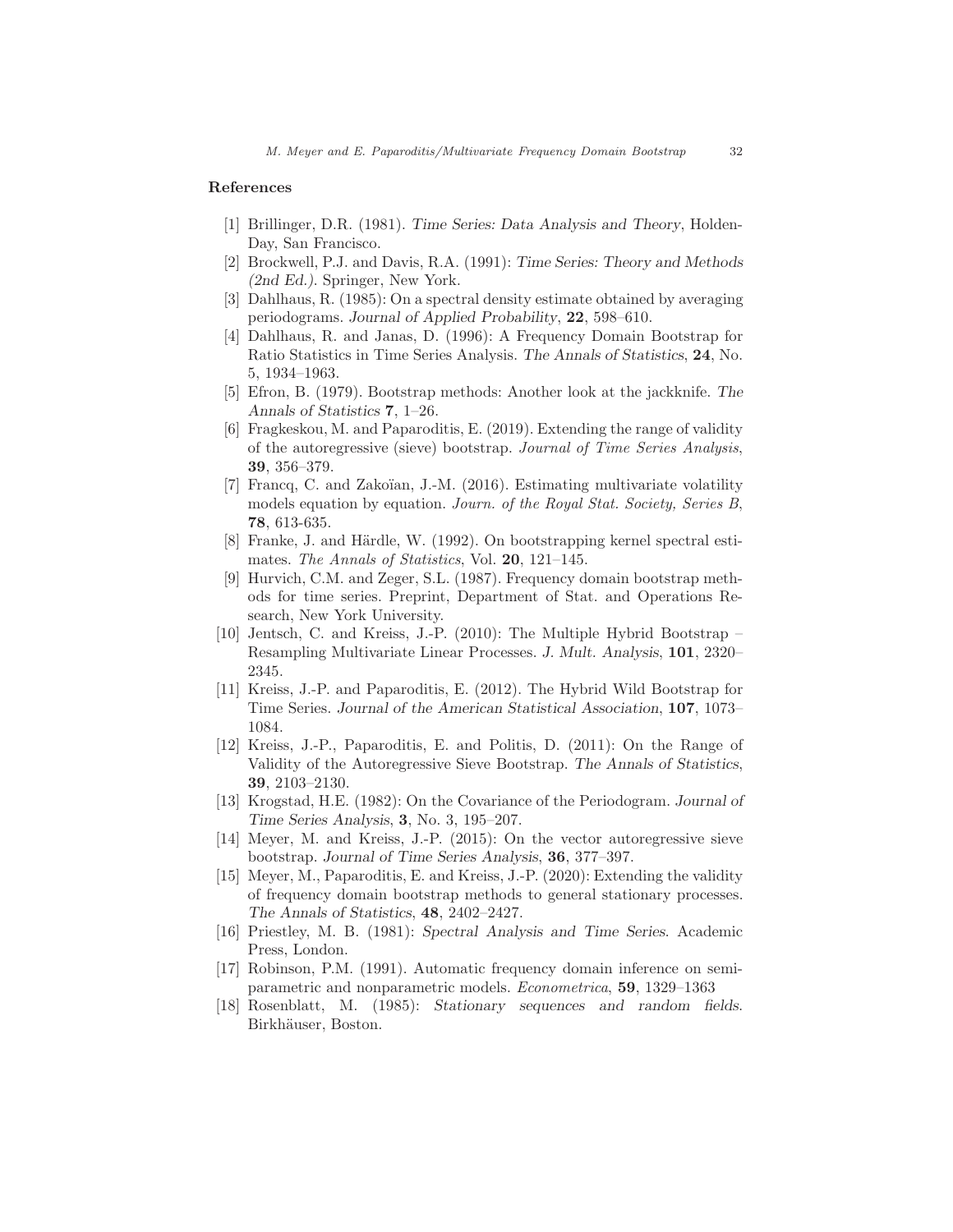- [19] Schmitt, B. A. (1992): Perturbation bounds for matrix square roots and pythagorean sums. *Linear Algebra and its Applications*, 174, 215–227.
- [20] Taniguchi, M. and Kakizawa Y. (2000): *Asymptotic Theory of Statistical Inference for Time Series*. Springer.
- [21] Tewes, J., Nordman, D.J. and Politis, D.N. (2019). Convolved subsampling estimation with applications to block bootstrap. *Annals of Stat.*, 47, No. 1, 468–496.
- [22] Withers, C. S. and Nadarajah, S. (2012). Moments and cumulants for the complex Wishart. *Journal of Multivariate Analysis*, 112, 242–247.
- [23] Wu, W. B. and P. Zaffaroni (2018). Asymptotic Theory for Spectral Density Estimates of General Multivariate Time Series. *Econometric Theory*, 34, 1–22.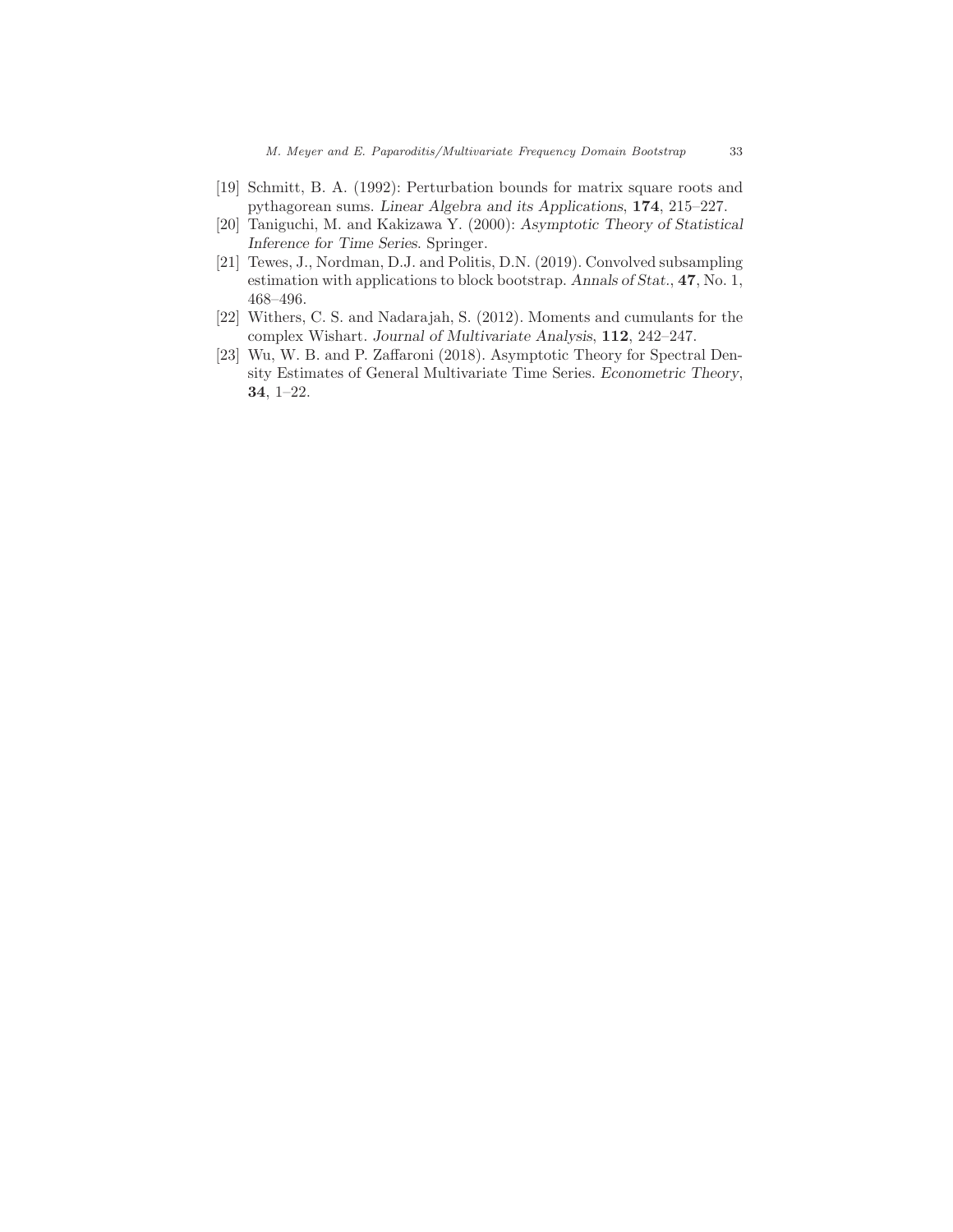|             |                   | $\widehat{\rho}(-1)$<br>Mean | Std       | $MSE \times 10$              | $\widehat{\rho}(0)$<br>Mean | Std   | $MSE \times 10$   | $\hat{\rho}(+1)$<br>Mean | Std       | $MSE \times 10$ |
|-------------|-------------------|------------------------------|-----------|------------------------------|-----------------------------|-------|-------------------|--------------------------|-----------|-----------------|
|             |                   |                              |           |                              |                             |       |                   |                          |           |                 |
| <b>MFHB</b> | Est. Exact: 0.766 |                              |           | MODEL I<br>Est. Exact: 0.992 |                             |       | Est. Exact: 1.131 |                          |           |                 |
| $h=0.10$    | $b=6$             | 0.794                        | 0.123     | 0.158                        | 1.014                       | 0.129 | 0.176             | 1.142                    | 0.167     | 0.283           |
|             | $b=8$             | 0.788                        | $0.130\,$ | 0.172                        | 1.024                       | 0.140 | 0.206             | $1.153\,$                | 0.188     | 0.358           |
|             | $b=10$            | 0.787                        | 0.129     | 0.168                        | 1.011                       | 0.146 | 0.214             | 1.143                    | 0.192     | 0.368           |
|             | $b=12$            | 0.788                        | 0.136     | 0.188                        | 1.000                       | 0.160 | 0.256             | 1.130                    | 0.192     | 0.367           |
|             | $b=16$            | 0.771                        | 0.142     | 0.203                        | 0.958                       | 0.171 | 0.300             | 1.104                    | 0.212     | 0.456           |
| $h=0.12$    | $b=6$             | 0.824                        | 0.124     | 0.187                        | 1.027                       | 0.140 | 0.207             | 1.159                    | 0.172     | 0.308           |
|             | $b=8$             | 0.828                        | 0.122     | 0.178                        | 1.045                       | 0.126 | 0.181             | 1.171                    | 0.170     | 0.300           |
|             | $b=10$            | 0.821                        | 0.117     | 0.162                        | 1.030                       | 0.129 | 0.181             | 1.152                    | 0.171     | 0.297           |
|             | $b=12$            | 0.815                        | 0.127     | 0.179                        | 1.023                       | 0.147 | 0.226             | 1.156                    | 0.170     | 0.295           |
|             | $b=16$            | 0.799                        | 0.145     | 0.243                        | 1.005                       | 0.167 | 0.283             | 1.140                    | 0.191     | 0.365           |
| <b>MBB</b>  |                   |                              |           |                              |                             |       |                   |                          |           |                 |
|             | $b=6$             | 0.906                        | 0.112     | 0.323                        | 1.016                       | 0.162 | 0.273             | 1.092                    | 0.152     | 0.248           |
|             | $b=8$             | 0.849                        | 0.122     | 0.201                        | 0.977                       | 0.181 | 0.332             | 1.055                    | 0.185     | 0.406           |
|             | $b=10$            | 0.832                        | 0.143     | 0.237                        | 0.955                       | 0.198 | 0.414             | 1.048                    | 0.199     | 0.475           |
|             | $b=12$            | 0.795                        | 0.145     | 0.217                        | 0.933                       | 0.208 | 0.477             | 1.020                    | 0.205     | 0.548           |
|             | $b=16$            | 0.750                        | 0.164     | 0.271                        | 0.875                       | 0.208 | 0.559             | 0.966                    | 0.217     | 0.743           |
|             |                   |                              |           |                              | MODEL II                    |       |                   |                          |           |                 |
| <b>MFHB</b> |                   | Est. Exact: 1.154            |           |                              | Est. Exact: 1.135           |       |                   | Est. Exact: 1.217        |           |                 |
| $h=0.10$    | $b=6$             | 1.164                        | 0.232     | 0.570                        | 1.160                       | 0.166 | 0.300             | 1.195                    | 0.196     | 0.424           |
|             | $b=8$             | 1.153                        | 0.263     | 0.620                        | 1.168                       | 0.168 | 0.301             | 1.196                    | 0.195     | 0.409           |
|             | $b=10$            | 1.140                        | 0.235     | 0.633                        | 1.148                       | 0.181 | 0.331             | 1.193                    | 0.183     | 0.353           |
|             | $b=12$            | 1.113                        | 0.240     | 0.785                        | 1.115                       | 0.205 | 0.428             | 1.193                    | 0.216     | 0.491           |
|             | $b=16$            | 1.113                        | 0.248     | 0.742                        | 1.084                       | 0.229 | 0.536             | 1.144                    | 0.245     | 0.601           |
| $h=0.12$    | $b=6$             | 1.167                        | 0.224     | 0.544                        | 1.195                       | 0.173 | 0.337             | 1.222                    | 0.195     | 0.431           |
|             | $b=8$             | 1.158                        | 0.222     | 0.547                        | 1.193                       | 0.160 | 0.311             | 1.216                    | 0.185     | 0.399           |
|             | $b=10$            | 1.184                        | 0.230     | 0.538                        | $1.200\,$                   | 0.176 | 0.357             | 1.227                    | 0.186     | 0.387           |
|             | $b=12$            | 1.149                        | 0.227     | 0.578                        | 1.159                       | 0.194 | 0.394             | 1.221                    | $0.203\,$ | 0.498           |
|             | $b=16$            | 1.134                        | 0.235     | 0.661                        | 1.111                       | 0.208 | 0.437             | 1.168                    | 0.232     | 0.538           |
| <b>MBB</b>  |                   |                              |           |                              |                             |       |                   |                          |           |                 |
|             | $b=6$             | 1.176                        | 0.208     | 0.454                        | 1.229                       | 0.255 | 0.784             | 1.191                    | 0.221     | 0.524           |
|             | $b=8$             | 1.157                        | 0.245     | 0.655                        | 1.189                       | 0.273 | 0.782             | 1.187                    | 0.246     | 0.623           |
|             | $b=10$            | 1.096                        | 0.235     | 0.730                        | 1.131                       | 0.268 | 0.718             | 1.162                    | 0.263     | 0.695           |
|             | $b=12$            | 1.048                        | 0.238     | 0.999                        | 1.090                       | 0.271 | 0.766             | 1.116                    | 0.269     | 0.735           |
|             | $b=16$            | 1.024                        | 0.245     | 1.002                        | 1.057                       | 0.289 | 0.870             | 1.080                    | 0.290     | 0.888           |

TABLE 1: Bootstrap estimates of the standard deviation of the sample cross-correlations  $\hat{\rho}(h)$  for lags  $h \in \{-1, 0, +1\}$  for time series of length  $n = 100$  stemming from Model I and Model II. MFHB refers to the estimates of the multivariate frequency domain hybrid bootstrap and MBB to those of the moving block bootstrap.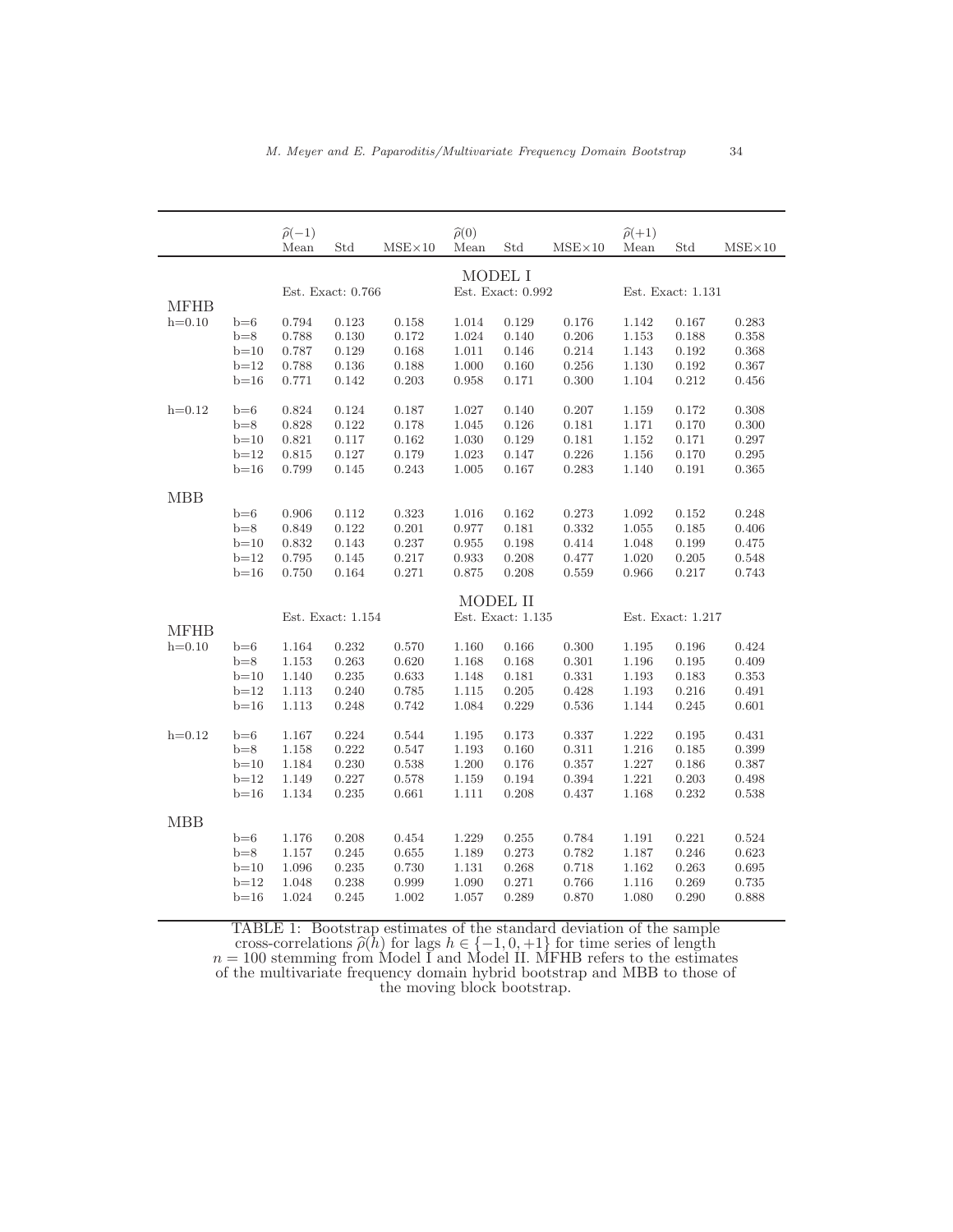# A FREQUENCY DOMAIN BOOTSTRAP FOR GENERAL MULTIVARIATE STATIONARY PROCESSES

# – SUPPLEMENTARY MATERIAL –

PROOF OF LEMMA [2.1:](#page-6-0) The proof generalizes calculations from Rosenblatt (1985) and Krogstad (1982) regarding the covariance structure of univariate periodogram ordinates. The assertion of Lemma [2.1](#page-6-0) remains true if one switches from Fourier frequencies  $\lambda_{j,n}, \lambda_{k,n}$  to two fixed frequencies  $\lambda_1, \lambda_2 \in [0, \pi]$ ; we will state at the end of this proof which arguments have to be adapted in this situation.

A direct calculation yields the decomposition of the covariance into three major components:

$$
\begin{split}\n& \text{Cov}(I_{rs}(\lambda_{j,n}), I_{vw}(\lambda_{k,n})) \\
&= \frac{1}{4\pi^2 n^2} \sum_{t_1, t_2, t_3, t_4=1}^n \text{cum}(X_r(t_1), X_s(t_2), X_v(t_3), X_w(t_4)) \, e^{-i(t_1 - t_2)\lambda_{j,n} + i(t_3 - t_4)\lambda_{k,n}} \\
& + \frac{1}{4\pi^2 n^2} \sum_{t_1, t_2, t_3, t_4=1}^n \gamma_{rv}(t_1 - t_3) \gamma_{sw}(t_2 - t_4) \, e^{-i(t_1 - t_2)\lambda_{j,n} + i(t_3 - t_4)\lambda_{k,n}} \\
& + \frac{1}{4\pi^2 n^2} \sum_{t_1, t_2, t_3, t_4=1}^n \gamma_{rw}(t_1 - t_4) \gamma_{sv}(t_2 - t_3) \, e^{-i(t_1 - t_2)\lambda_{j,n} + i(t_3 - t_4)\lambda_{k,n}} \\
& =: S_1 + S_2 + S_3 \, .\n\end{split}
$$

For  $S_1$  we obtain with an index shift for three summands

$$
\frac{n}{2\pi}S_1 = \frac{1}{(2\pi)^3 n} \sum_{t_1, t_2, t_3, t_4=1}^n c_{rsvw}(t_1 - t_4, t_2 - t_4, t_3 - t_4) e^{-i(t_1 - t_2)\lambda_{j,n} + i(t_3 - t_4)\lambda_{k,n}} \n= \frac{1}{(2\pi)^3 n} \sum_{t_4=1}^n \sum_{t_1, t_2, t_3=1-t_4}^{n-t_4} c_{rsvw}(t_1, t_2, t_3) e^{-i(t_1 - t_2)\lambda_{j,n} + it_3\lambda_{k,n}}.
$$

By merging like summands the last expression can be seen to be equal to

<span id="page-34-0"></span>
$$
\frac{1}{(2\pi)^3 n} \sum_{h_1, h_2, h_3 = -(n-1)}^{n-1} q_n(h_1, h_2, h_3) c_{rsvw}(h_1, h_2, h_3) e^{-i(h_1 - h_2)\lambda_{j,n} + ih_3\lambda_{k,n}},
$$
\n(5.16)

where  $q_n(h_1, h_2, h_3)$  counts the number of times the respective summand appears in  $(n/2\pi)S_1$ . It holds

$$
q_n(h_1, h_2, h_3) = \left(n - \max\{|h_1|, |h_2|, |h_3|, |h_1 - h_2|, |h_1 - h_3|, |h_2 - h_3|\}\right)_+.
$$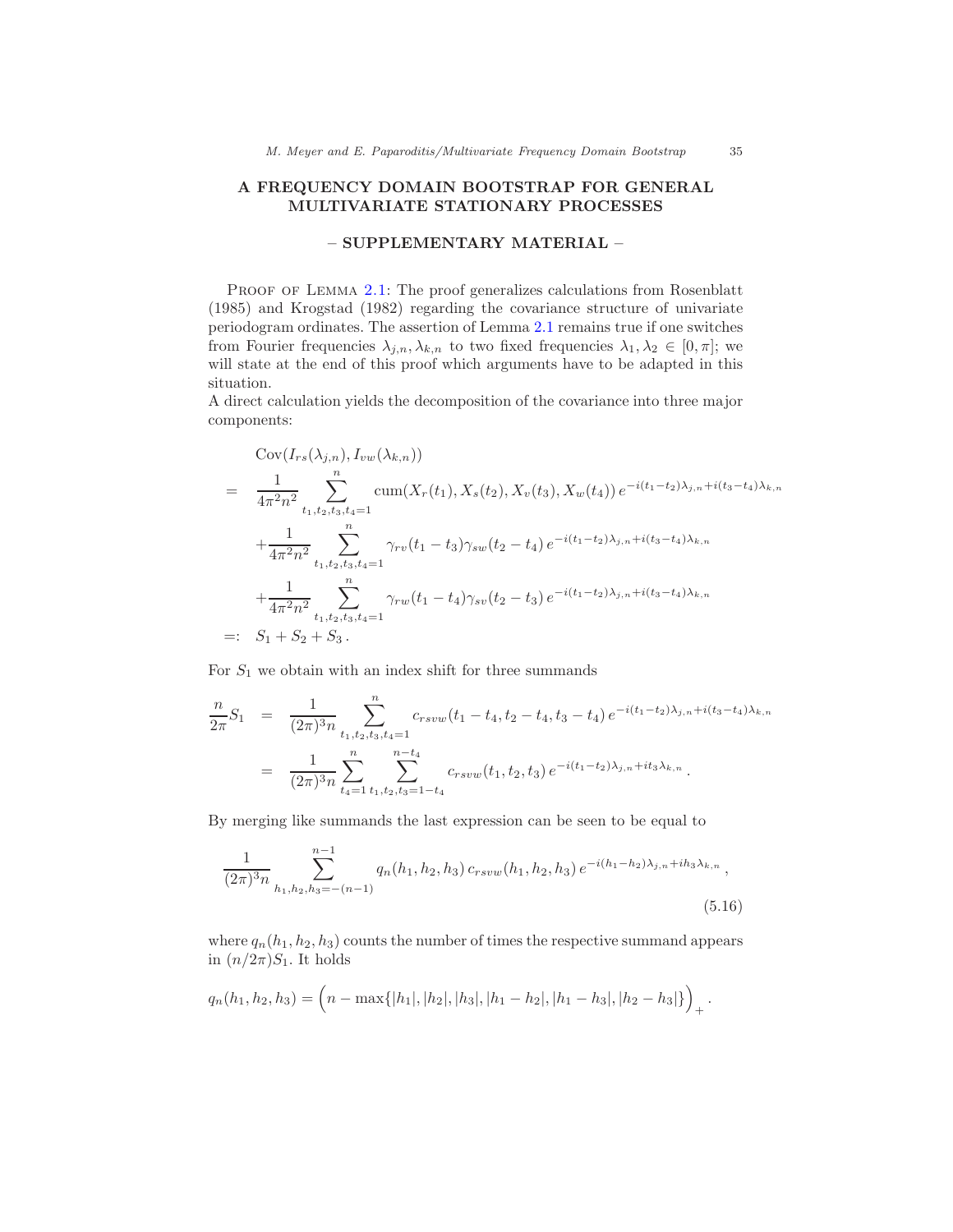We can replace the  $q_n(\cdot)$  term in [\(5.16\)](#page-34-0) by n since the resulting remainder term vanishes with rate  $\mathcal{O}(n^{-1})$  as the following bound shows:

$$
\frac{1}{(2\pi)^3 n} \sum_{h_1, h_2, h_3 = -(n-1)}^{n-1} (q_n(h_1, h_2, h_3) - n) c_{rsvw}(h_1, h_2, h_3) e^{-i...}
$$
  
\n
$$
\leq \frac{1}{(2\pi)^3 n} \sum_{h_1, h_2, h_3 = -\infty}^{\infty} 2 \max\{|h_1|, |h_2|, |h_3|\} |c_{rsvw}(h_1, h_2, h_3)|
$$
  
\n
$$
\leq \frac{1}{(2\pi)^3 n} \sum_{h_1, h_2, h_3 = -\infty}^{\infty} 2 (1 + |h_1| + |h_2| + |h_3|) |c_{rsvw}(h_1, h_2, h_3)|,
$$

which is of order  $\mathcal{O}(n^{-1})$ . Now, after replacing  $q_n(\cdot)$  with n in [\(5.16\)](#page-34-0), the difference of the remaining term and  $f_{rsvw}(\lambda_{j,n}, -\lambda_{j,n}, -\lambda_{k,n})$  can be bounded by

$$
\frac{1}{(2\pi)^3} \sum_{h_1, h_2, h_3 = -\infty}^{\infty} \mathbb{1}_{\{\max\{|h_1|, |h_2|, |h_3|\} \ge n\}} |c_{rsvw}(h_1, h_2, h_3)|,
$$

which also vanishes with rate  $\mathcal{O}(n^{-1})$  under the imposed summability assumption on  $|c_{rsvw}(h_1, h_2, h_3)|$ . This yields the desired assertion for  $S_1$ .

To handle  $S_2$  and  $S_3$  we have to introduce some notation and preliminaries. We define the functions  $g_n(\lambda) := \sum_{k=1}^n e^{ik\lambda}$ . For all  $\lambda \notin 2\pi\mathbb{Z}$ , we can use the geometric sum formula to express  $g_n$  as

$$
g_n(\lambda) = e^{i\lambda} \frac{e^{in\lambda} - 1}{e^{i\lambda} - 1} = e^{i(n+1)\lambda/2} \frac{\sin(n\lambda/2)}{\sin(\lambda/2)}.
$$

Note that for all  $\lambda \in \mathbb{R}$  we have  $g_n(\lambda) g_n(-\lambda) = 2\pi n F_n(\lambda)$ , where  $F_n$  is the (continuously extended) Fejér kernel:

$$
F_n(\lambda) := \begin{cases} \frac{1}{2\pi n} \frac{\sin^2(n\lambda/2)}{\sin^2(\lambda/2)}, & \lambda \notin 2\pi\mathbb{Z} \\ \frac{n}{2\pi}, & \lambda \in 2\pi\mathbb{Z} \end{cases}.
$$

Integrals over these functions can be handled in an elegant way by determining their Fourier coefficients. For arbitrary  $\lambda_1, \lambda_2$  define

$$
z_{n,\lambda_1,\lambda_2}(\alpha) := g_n(\alpha - \lambda_1) g_n(-(\alpha - \lambda_2)).
$$

The  $\ell$ -th Fourier coefficient of this function is given by

<span id="page-35-0"></span>
$$
\widehat{z}_{n,\lambda_1,\lambda_2}[\ell] = \frac{1}{2\pi} \int_{-\pi}^{\pi} g_n(\alpha - \lambda_1) g_n(-\alpha + \lambda_2) e^{-i\ell\alpha} d\alpha
$$

$$
= \frac{1}{2\pi} \sum_{p,q=1}^n e^{-ip\lambda_1} e^{iq\lambda_2} \int_{-\pi}^{\pi} e^{i(p-q-\ell)\alpha} d\alpha
$$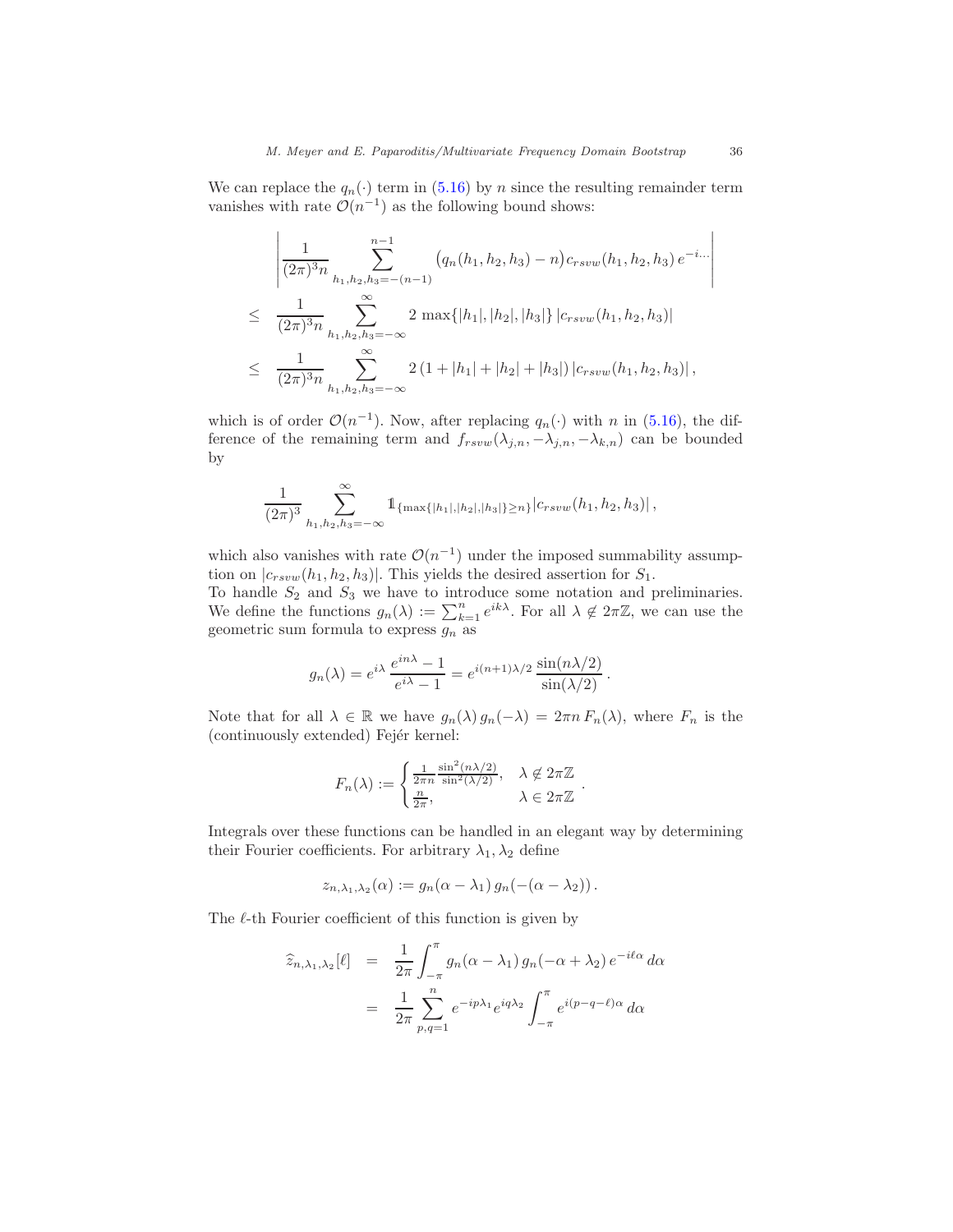*M. Meyer and E. Paparoditis/Multivariate Frequency Domain Bootstrap* 37

$$
= \sum_{p,q=1}^{n} e^{-ip\lambda_1} e^{iq\lambda_2} 1\!\!1_{\{p-q=\ell\}}.
$$
\n(5.17)

In particular it holds  $\widehat{z}_{n,\lambda_1,\lambda_2}[\ell] = 0$  for all  $|\ell| \geq n$ . With this notation, and using the fact that  $\gamma_{rs}(h) = \int_{-\pi}^{\pi} e^{ih\alpha} f_{rs}(\alpha) d\alpha$ , we can write

$$
S_2 = \frac{1}{4\pi^2 n^2} \int_{-\pi}^{\pi} z_{n,\lambda_{j,n},\lambda_{k,n}}(\alpha) f_{rv}(\alpha) d\alpha \cdot \int_{-\pi}^{\pi} z_{n,-\lambda_{j,n},-\lambda_{k,n}}(\alpha) f_{sw}(\alpha) d\alpha.
$$
\n(5.18)

Consider first the case with  $j = k$ , that is, with  $\lambda_{j,n} = \lambda_{k,n}$ . Then the last expression simplifies to

$$
S_2 = \int_{-\pi}^{\pi} F_n(\alpha - \lambda_{j,n}) f_{rv}(\alpha) d\alpha \cdot \int_{-\pi}^{\pi} F_n(\alpha + \lambda_{j,n}) f_{sw}(\alpha) d\alpha.
$$

Since  $F_n(\cdot - \lambda_{j,n}) = z_{n,\lambda_{j,n},\lambda_{j,n}}(\cdot)/(2\pi n)$ , its  $\ell$ -th Fourier coefficient can be obtained from [\(5.17\)](#page-35-0), it is

$$
\widehat{F}_n(\cdot - \lambda_{j,n})[\ell] = \frac{(n - |\ell|)e^{-i\ell\lambda_{j,n}}}{2\pi n} 1_{\{|\ell| < n\}}.
$$

The Fourier coefficients of  $f_{rv}$  are given by

=

$$
\widehat{f}_{rv}[\ell] = \frac{1}{2\pi} \int_{-\pi}^{\pi} f_{rv}(\alpha) e^{i(-\ell)\alpha} d\alpha = \frac{\gamma_{rv}(-\ell)}{2\pi}.
$$

Then we can apply Parseval's Theorem to calculate the first integral in  $S_2$  as

$$
\int_{-\pi}^{\pi} F_n(\alpha - \lambda_{j,n}) f_{rv}(\alpha) d\alpha = 2\pi \sum_{\ell=-\infty}^{\infty} \widehat{f}_{rv}[\ell] \widehat{F}_n(\cdot - \lambda_{j,n})[\ell]
$$

$$
= \frac{1}{2\pi} \sum_{\ell=-(n-1)}^{n-1} \gamma_{rv}(\ell) \left(1 - \frac{|\ell|}{n}\right) e^{-i\ell\lambda_{j,n}}.
$$

Of course, the last result could have been obtained by direct calculations for the expression  $S_2$  as well. The calculation via Fourier coefficients presented here serves as the basis for the upcoming other cases to consider. In those cases the proposed way via Fourier coefficients seems much more elegant and shorter than a direct calculation.

The difference between the right-hand side of the last equation and  $f_{rv}(\lambda_{j,n})$  can be shown to be of the order  $\mathcal{O}(n^{-1})$  with standard arguments, using  $\sum_{h\in\mathbb{Z}}(1+h)$  $|h|/|\gamma_{rv}(h)| < \infty$ . The second integral in S<sub>2</sub> behaves as  $f_{sw}(-\lambda_{j,n})$  by analogous arguments. Together we have

$$
\left|S_2 - f_{rv}(\lambda_{j,n}) \cdot f_{sw}(-\lambda_{j,n})\right| = \mathcal{O}(n^{-1})
$$

<span id="page-36-0"></span>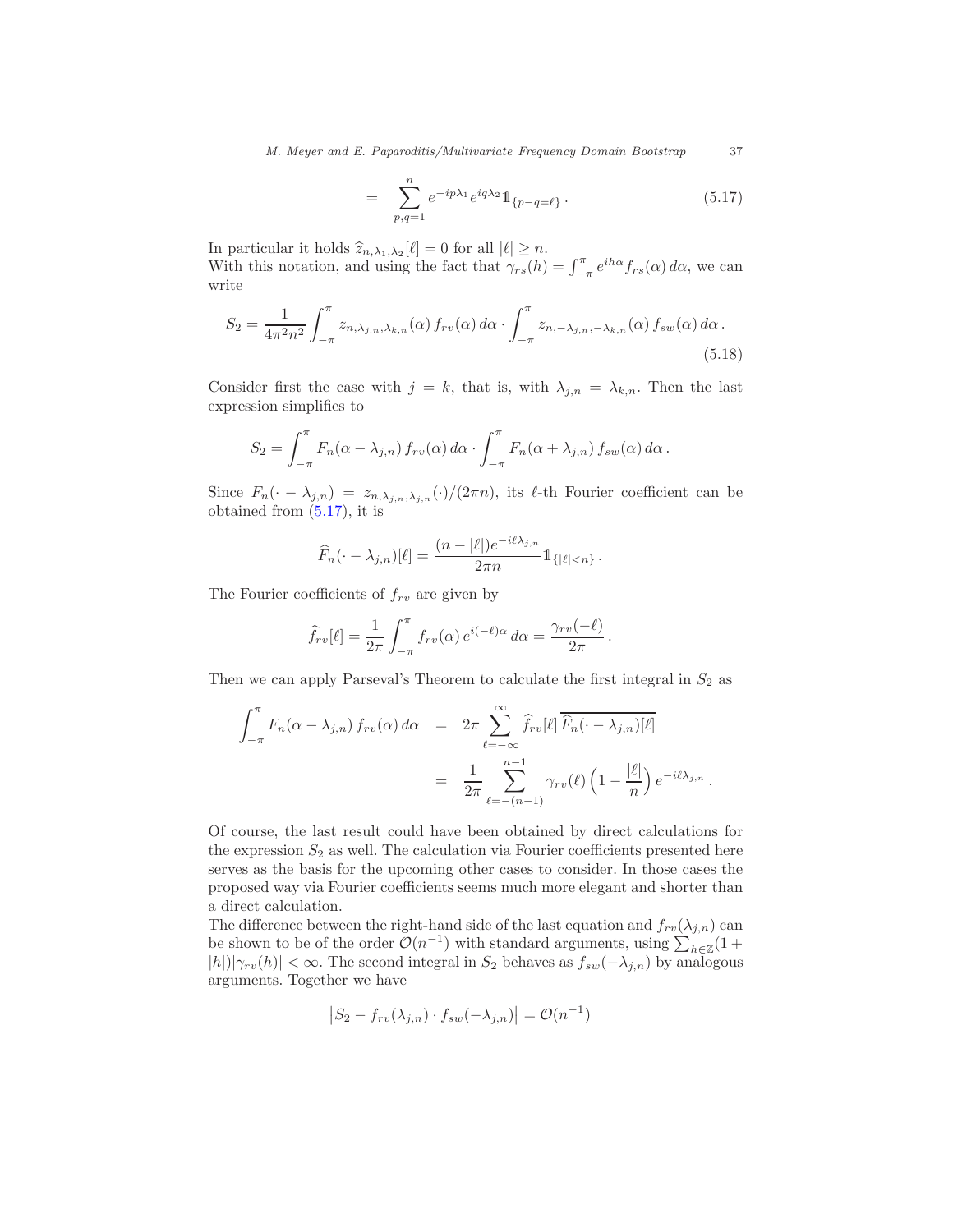for the case  $\lambda_{j,n} = \lambda_{k,n}$ .

Next we consider the case with  $j \neq k$ , that is, with  $\lambda_{j,n} \neq \lambda_{k,n}$  different Fourier frequencies within [0,  $\pi$ ]. In this case  $\lambda_{k,n} - \lambda_{j,n} = 2\pi (k-j)/n$  is a Fourier frequency with  $\lambda_{k,n} - \lambda_{j,n} \notin 2\pi\mathbb{Z}$ , and thus  $\sum_{q=1}^{n} e^{iq(\lambda_{k,n}-\lambda_{j,n})} = 0$ . We can use this fact together with [\(5.17\)](#page-35-0) to obtain a bound for the Fourier coefficients of  $z_{n,\lambda_{j,n},\lambda_{k,n}}$  for all  $|\ell| < n$  (all other coefficients are zero anyway):

$$
\left|\widehat{z}_{n,\lambda_{j,n},\lambda_{k,n}}[\ell]\right| = \left|\sum_{q=1}^{n-|\ell|} e^{iq(\lambda_{k,n}-\lambda_{j,n})}\right| = \left|-\sum_{q=n-|\ell|+1}^{n} e^{iq(\lambda_{k,n}-\lambda_{j,n})}\right| \leq |\ell|.
$$
\n(5.19)

With this bound the first integral in [\(5.18\)](#page-36-0) can be bounded via Parseval's Theorem by

<span id="page-37-2"></span>
$$
\left| \int_{-\pi}^{\pi} z_{n,\lambda_{j,n},\lambda_{k,n}}(\alpha) \overline{f_{vr}(\alpha)} d\alpha \right| = \left| 2\pi \sum_{\ell=-\infty}^{\infty} \widehat{z}_{n,\lambda_{j,n},\lambda_{k,n}}[\ell] \overline{\widehat{f}_{vr}[\ell]} \right|
$$
  

$$
\leq \sum_{\ell=-\infty}^{\infty} (1+|\ell|) |\gamma_{rv}(\ell)| < \infty.
$$

The second integral in  $(5.18)$  can be bounded analogously. Therefore,  $S_2$  vanishes with rate  $\mathcal{O}(n^{-2})$  in this case.

The  $S_3$  term can be treated similar – but not completely analogous – to the  $S_2$ term. It holds

$$
S_3 = \frac{1}{4\pi^2 n^2} \int_{-\pi}^{\pi} z_{n,\lambda_{j,n},-\lambda_{k,n}}(\alpha) f_{rw}(\alpha) d\alpha \cdot \int_{-\pi}^{\pi} z_{n,-\lambda_{j,n},\lambda_{k,n}}(\alpha) f_{sv}(\alpha) d\alpha.
$$
\n(5.20)

In the case  $\lambda_{j,n} = \lambda_{k,n} = 0$ , one can proceed anologously to the  $S_2$  case and see that  $S_3$  simplifies to

$$
S_3 = \int_{-\pi}^{\pi} F_n(\alpha) f_{rw}(\alpha) d\alpha \cdot \int_{-\pi}^{\pi} F_n(\alpha) f_{sv}(\alpha) d\alpha,
$$

for which we have

<span id="page-37-1"></span><span id="page-37-0"></span>
$$
|S_3 - f_{rw}(0) \cdot f_{sv}(0)| = \mathcal{O}(n^{-1}).
$$

Now let  $\lambda_{j,n} = \lambda_{k,n} = \pi$ . This case is slightly more subtle because both integrals in [\(5.20\)](#page-37-0) have to be treated together to see that certain terms cancel out. We then get

$$
S_3 = \int_{-\pi}^{\pi} \frac{1}{2\pi n} \frac{\sin\left(-\frac{n\pi}{2} + \frac{n\alpha}{2}\right) \sin\left(-\frac{n\pi}{2} - \frac{n\alpha}{2}\right)}{\sin\left(-\frac{\pi}{2} + \frac{\alpha}{2}\right) \sin\left(-\frac{\pi}{2} - \frac{\alpha}{2}\right)} f_{rw}(\alpha) d\alpha \qquad (5.21)
$$

$$
\times \int_{-\pi}^{\pi} \frac{1}{2\pi n} \frac{\sin\left(-\frac{n\pi}{2} + \frac{n\alpha}{2}\right) \sin\left(-\frac{n\pi}{2} - \frac{n\alpha}{2}\right)}{\sin\left(-\frac{\pi}{2} + \frac{\alpha}{2}\right) \sin\left(-\frac{\pi}{2} - \frac{\alpha}{2}\right)} f_{sv}(\alpha) d\alpha.
$$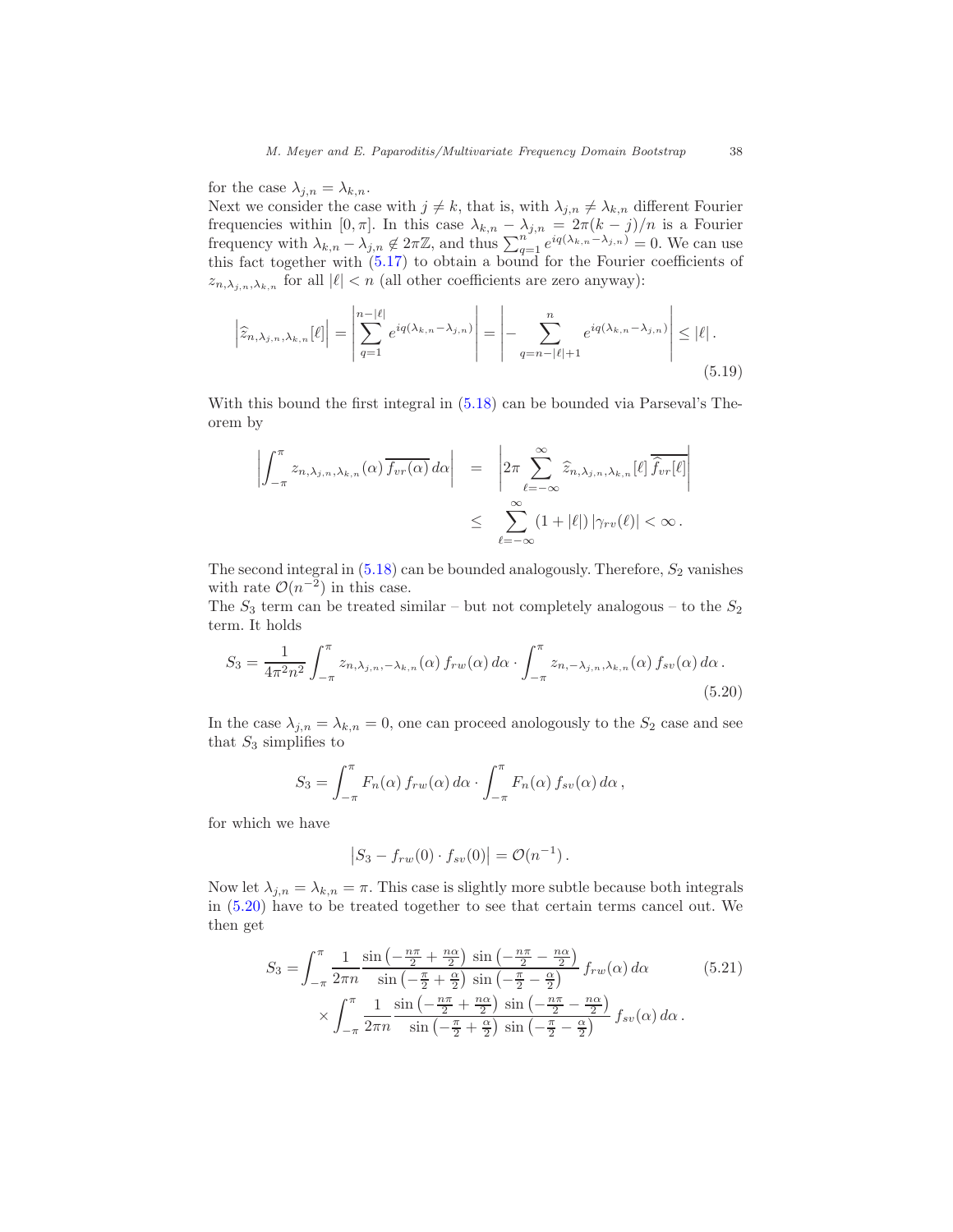Observe that the function  $sin(-n\pi/2+\cdot)$  is even if n is odd and odd if n is even. Therefore it holds

$$
\sin\left(-\frac{n\pi}{2} + \frac{n\alpha}{2}\right)\sin\left(-\frac{n\pi}{2} - \frac{n\alpha}{2}\right) = \sin^2\left(\frac{n(\alpha - \pi)}{2}\right)s(n),
$$

where  $s(n) = -1$  if n is even and  $s(n) = 1$  if n is odd. Thus [\(5.21\)](#page-37-1) simplifies to

$$
S_3 = \int_{-\pi}^{\pi} \frac{s(n)}{2\pi n} \frac{\sin^2\left(\frac{n(\alpha-\pi)}{2}\right)}{\sin^2\left(\frac{\alpha-\pi}{2}\right)} f_{rw}(\alpha) d\alpha \cdot \int_{-\pi}^{\pi} \frac{s(n)}{2\pi n} \frac{\sin^2\left(\frac{n(\alpha-\pi)}{2}\right)}{\sin^2\left(\frac{\alpha-\pi}{2}\right)} f_{sv}(\alpha) d\alpha
$$

$$
= \int_{-\pi}^{\pi} F_n(\alpha-\pi) f_{rw}(\alpha) d\alpha \cdot \int_{-\pi}^{\pi} F_n(\alpha-\pi) f_{sv}(\alpha) d\alpha,
$$

which implies

$$
|S_3 - f_{rw}(\pi) \cdot f_{sv}(\pi)| = \mathcal{O}(n^{-1}),
$$

for the case  $\lambda_{j,n} = \lambda_{k,n} = \pi$ .

For all other cases, that is, for  $\lambda_{j,n} = \lambda_{k,n} \notin \{0, \pi\}$  or  $\lambda_{j,n} \neq \lambda_{k,n}$  we have  $\pm(\lambda_{j,n} + \lambda_{k,n}) \notin 2\pi\mathbb{Z}$  and we get

$$
\left|\widehat{z}_{n,\lambda_{j,n},-\lambda_{k,n}}[\ell]\right|\leq |\ell|\quad\text{and}\quad\left|\widehat{z}_{n,-\lambda_{j,n},\lambda_{k,n}}[\ell]\right|\leq |\ell|\,,
$$

which implies  $|S_3| = \mathcal{O}(n^{-2})$ , analog.ous to the calculations for  $S_2$  before. Moreover, an inspection of this proof shows that in all cases the  $\mathcal{O}(\cdot)$  bounds are uniform over all frequencies. Also, if one is interested in  $Cov(I_{rs}(\lambda_1), I_{vw}(\lambda_2))$  for two fixed frequencies  $\lambda_1, \lambda_2 \in [0, \pi]$  instead of Fourier frequencies  $\lambda_{j,n}, \lambda_{k,n}$ , one can in large parts use the same arguments presented here. The only argument that changes is [\(5.19\)](#page-37-2). For fixed frequencies  $\lambda_1 \neq \lambda_2$  one gets instead of (5.19)

$$
\left|\hat{z}_{n,\lambda_1,\lambda_2}[\ell]\right| = \left|\sum_{q=1}^{n-|\ell|} e^{iq(\lambda_2-\lambda_1)}\right| = \left|e^{i(\lambda_2-\lambda_1)\frac{n-|\ell|+1}{2}} \frac{\sin\left(\frac{(n-|\ell|)(\lambda_2-\lambda_1)}{2}\right)}{\sin\left(\frac{\lambda_2-\lambda_1}{2}\right)}\right| \leq C_{\lambda_1,\lambda_2},\tag{5.22}
$$

where the finite constant  $C_{\lambda_1,\lambda_2}$  depends only on  $\lambda_1,\lambda_2$  but not on n. With this bound one can proceed as in the case of Fourier frequencies.  $\Box$ 

PROOF OF LEMMA [3.8](#page-19-0) (i): For the variance of  $\widetilde{f}_{rs}(\lambda_{\ell,b})$  we have

$$
Var(\widetilde{f}_{rs}(\lambda_{\ell,b})) = \frac{1}{(n-b+1)^2} \sum_{t_1,t_2=1}^{n-b+1} Cov(I_{t_1;rs}(\lambda_{\ell,b}), I_{t_2;rs}(\lambda_{\ell,b}))
$$
  

$$
\leq \frac{1}{(n-b+1)^2} \frac{1}{4\pi^2 b^2} \sum_{t_1,t_2=1}^{n-b+1} \sum_{g_1,g_2,g_3,g_4=1}^{b} \{\Big|\gamma_{rr}((t_1-t_2)+(g_1-g_3))\Big|\Big|\gamma_{ss}((t_1-t_2)+(g_2-g_4))\Big|
$$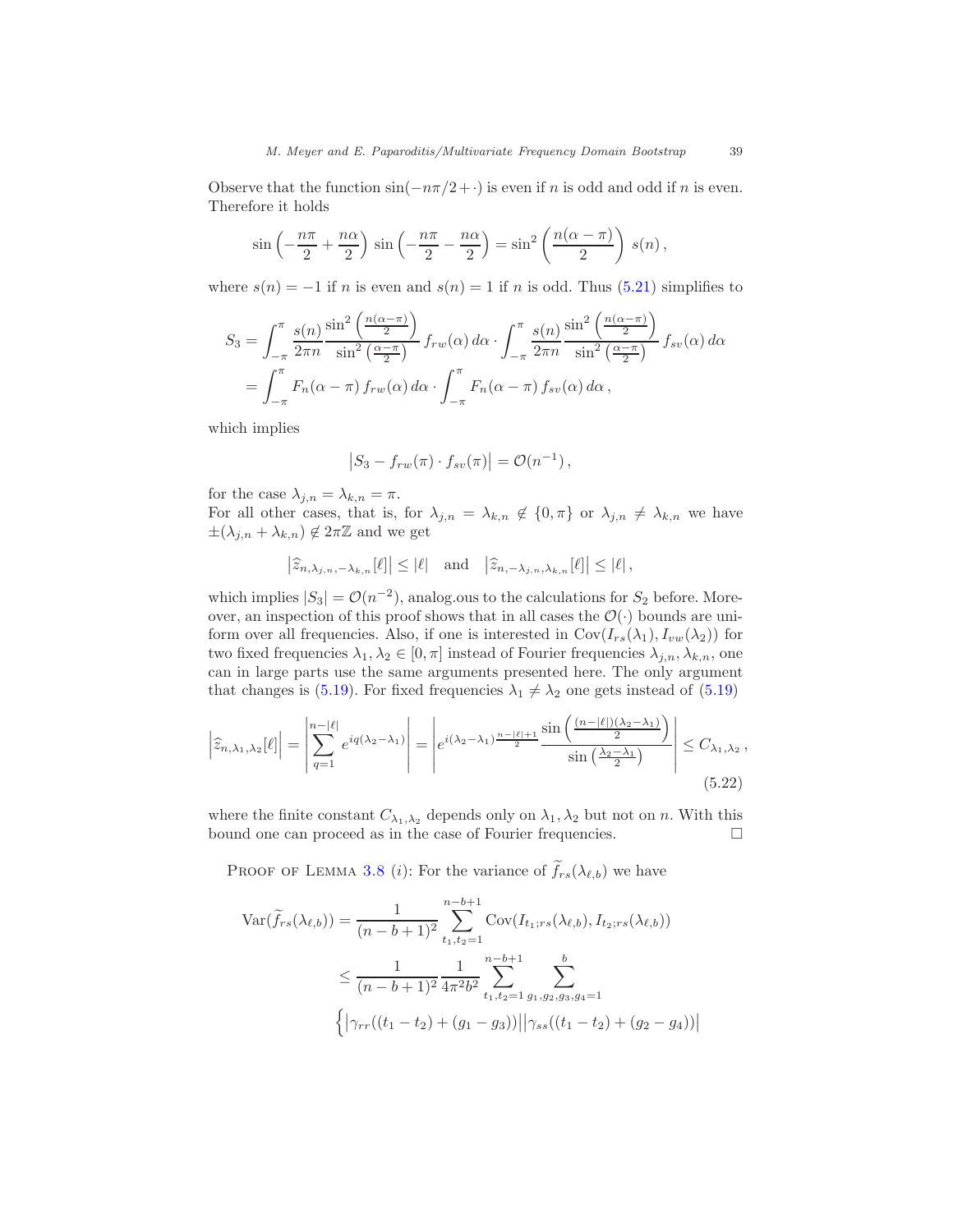*M. Meyer and E. Paparoditis/Multivariate Frequency Domain Bootstrap* 40

+ 
$$
|\gamma_{rs}((t_1-t_2)+(g_1-g_4))||\gamma_{sr}((t_1-t_2)+(g_2-g_3))|
$$
  
+  $|c_{rsrs}(t_1-t_2+g_1-g_4,t_1-t_2+g_2-g_4,g_3-g_4)|$ .

For the first term on the right hand side of the last expression, we get by first summing over  $g_4$  and then over  $t_1$  that this term is  $\mathcal{O}(b/(n-b+1))$ . The  $\mathcal{O}(b/(n-b+1))$  bound is obtained for the second term by the same arguments while for the last term we get by summing first over  $g_1$ , then over  $g_3$  and then over  $t_1$  that this term is  $\mathcal{O}(1/(n-b+1))$ . Now, since  $E(\tilde{f}_{rs}(\lambda_{\ell,b}))$  =  $E(I_{1;rs}(\lambda_{\ell,b}))$ , we get that

$$
E\left(\sum_{\ell \in \mathcal{G}(b)} |\widetilde{f}_{rs}(\lambda_{\ell,b}) - E(I_{1;rs}(\lambda_{\ell,b}))| \right) \le \sum_{\ell \in \mathcal{G}(b)} \sqrt{\text{Var}(\widetilde{f}_{r,s}(\lambda_{\ell,b}))}
$$
  
=  $\mathcal{O}(\sqrt{b^3/(n-b+1)}),$ 

which completes the proof.  $\Box$ 

PROOF OF LEMMA  $3.8$  (ii): Notice that

$$
\frac{1}{n-b+1} \sum_{t=1}^{n-b+1} \left( I_{t;r_js_j}(\lambda_{\ell_1,b}) I_{t;r_ks_k}(\lambda_{\ell_2,b}) - E(I_{t;r_js_j}(\lambda_{\ell_1,b}) I_{t;r_ks_k}(\lambda_{\ell_2,b}) \right) \right)
$$
\n
$$
= E\left( I_{1;r_ks_k}(\lambda_{\ell_2,b}) \right) \frac{1}{n-b+1} \sum_{t=1}^{n-b+1} \left( I_{t;r_js_j}(\lambda_{\ell_1,b}) - E\left( I_{t;r_js_j}(\lambda_{\ell_1,b}) \right) \right)
$$
\n
$$
+ E\left( I_{1;r_js_j}(\lambda_{\ell_1,b}) \right) \frac{1}{n-b+1} \sum_{t=1}^{n-b+1} \left( I_{t;r_ks_k}(\lambda_{\ell_2,b}) - E\left( I_{t;r_ks_k}(\lambda_{\ell_2,b}) \right) \right)
$$
\n
$$
+ \frac{1}{n-b+1} \sum_{t=1}^{n-b+1} \left( \left( I_{t;r_js_j}(\lambda_{\ell_1,b}) - E\left( I_{t;r_js_j}(\lambda_{\ell_1,b}) \right) \right) \left( I_{t;r_ks_k}(\lambda_{\ell_2,b}) - E\left( I_{t;r_ks_k}(\lambda_{\ell_2,b}) \right) \right) \right)
$$
\n
$$
- E\left( \left( I_{t;r_js_j}(\lambda_{\ell_1,b}) - E\left( I_{t;r_js_j}(\lambda_{\ell_1,b}) \right) \right) \left( I_{t;r_ks_k}(\lambda_{\ell_2,b}) - E\left( I_{t;r_ks_k}(\lambda_{\ell_2,b}) \right) \right) \right)
$$
\n
$$
=: T_{1,n}(\ell_1,\ell_2) + T_{2,n}(\ell_1,\ell_2) + T_{3,n}(\ell_1,\ell_2)
$$

with an obvious notation for  $T_{j,n}(\ell_1,\ell_2), j = 1,2,3$ . Using  $E(I_{1;rs}(\lambda_{\ell,b})) =$  $f_{rs}(\lambda_{\ell,b}) + \mathcal{O}(1/b)$  and assertion (i) of the lemma, we get

$$
\sum_{\ell_1,\ell_2 \in \mathcal{G}(b)} |T_{1,n}(\ell_1,\ell_2)| \leq \sum_{m_2 \in \mathcal{G}(b)} \left| E(I_{1;r_ks_k}(\lambda_{\ell_2,b})) \right|
$$
  
 
$$
\times \sum_{\ell_1 \in \mathcal{G}(b)} \left| \frac{1}{n-b+1} \sum_{t=1}^{n-b+1} \left( I_{t;r_js_j}(\lambda_{\ell_1,b}) - E(I_{t;r_js_j}(\lambda_{\ell_1,b})) \right) \right|
$$
  
=  $\mathcal{O}_P(\sqrt{b^5/(n-b+1)}).$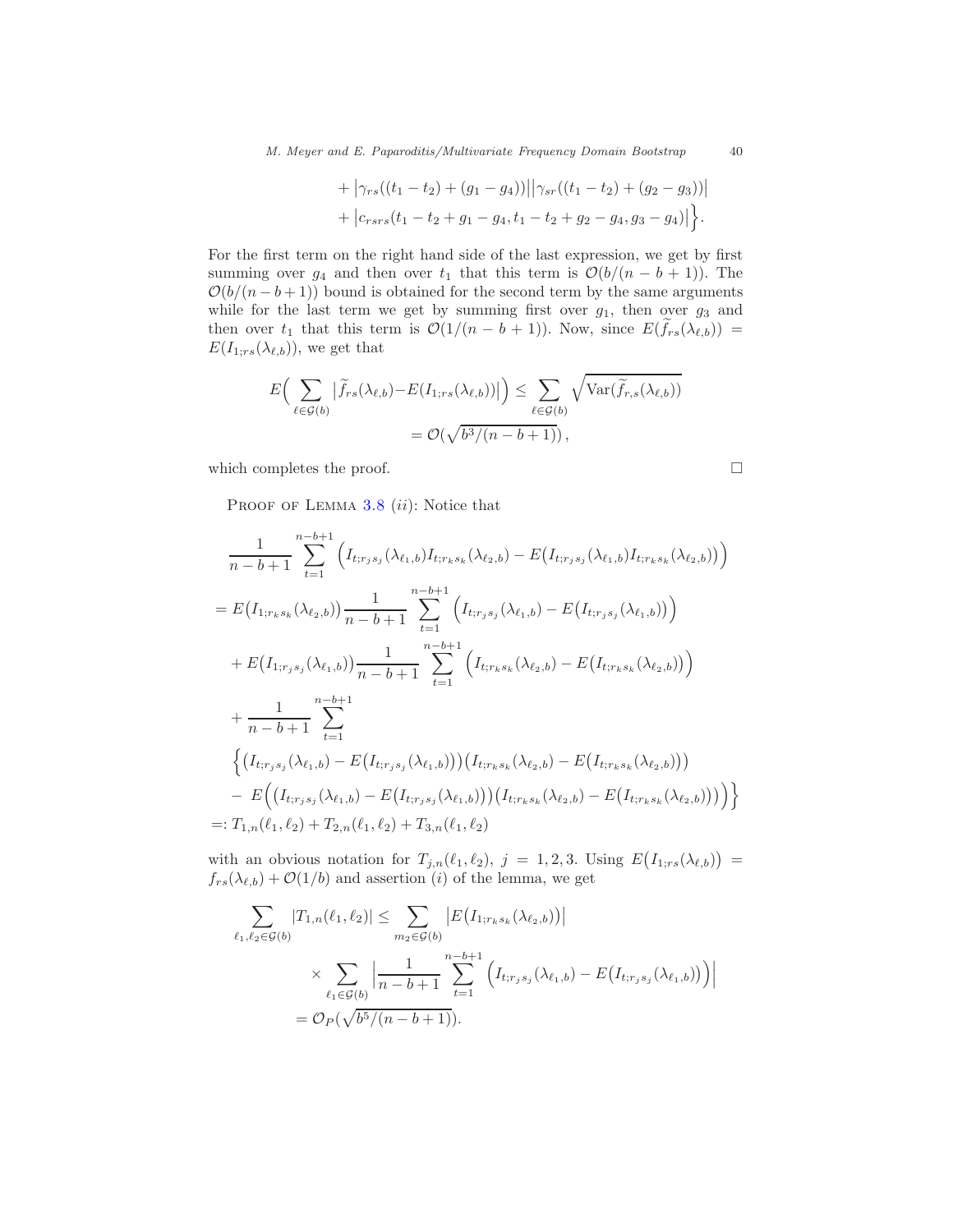#### *M. Meyer and E. Paparoditis/Multivariate Frequency Domain Bootstrap* 41

By analogous arguments, the same bound is obtained for the term  $T_{2,n}(\ell_1,\ell_2)$ . For the term  $T_{3,n}(\ell_1,\ell_2)$  observe that  $E(T_{3,n}(\ell_1,\ell_2))=0$  and that  $\sum_{\ell_1,\ell_2\in\mathcal{G}(b)}E|T_{3,n}(\ell_1,\ell_2)|\leq$  $\sum_{\ell_1,\ell_2\in\mathcal{G}(b)}\sqrt{\text{Var}(T_{3,n}(\ell_1,\ell_2))}$ . Using the notation  $I_{t;rs}^c(\lambda) = I_{t;rs}(\lambda) - E(I_{t;rs}(\lambda))$ we get for the variance

$$
\begin{split}\n\text{Var}(T_{3,n}(\ell_1,\ell_2)) &= \frac{1}{(n-b+1)^2} \sum_{t_1,t_2=1}^{n-b+1} \\
& \Big\{ E(I_{t_1;r_js_j}^c(\lambda_{\ell_1,b}) \overline{I}_{t_2;r_js_j}^c(\lambda_{\ell_1,b}) \Big) E(I_{t_1;r_ks_k}^c(\lambda_{\ell_2,b}) \overline{I}_{t_2;r_ks_k}^c(\lambda_{\ell_2,b}) \Big) \\
&+ E(I_{t_1;r_js_j}^c(\lambda_{\ell_1,b}) \overline{I}_{t_2;r_ks_k}^c(\lambda_{\ell_2,b}) \Big) E\big(\overline{I}_{t_2;r_js_j}^c(\lambda_{\ell_1,b}) \overline{I}_{t_1;r_ks_k}^c(\lambda_{\ell_2,b}) \big) \\
&+ \text{cum}\big(I_{t_1;r_js_j}^c(\lambda_{\ell_1,b}), I_{t_1;r_ks_k}^c(\lambda_{\ell_2,b}), \overline{I}_{t_2;r_js_j}^c(\lambda_{\ell_1,b}), \overline{I}_{t_2;r_ks_k}^c(\lambda_{\ell_2,b}) \big) \Big\} \\
&=: V_{1,n}(\ell_1,\ell_2) + V_{2,n}(\ell_1,\ell_2) + V_{3,n}(\ell_1,\ell_2),\n\end{split}
$$

with an obvious notation for  $V_{1,n}(\ell_1, \ell_2)$ ,  $j = 1, 2, 3$ . We show that each one of the terms  $V_{j,n}(\ell_1, \ell_2)$  is of the order  $\mathcal{O}(b/(n-b+1))$ . This implies that

$$
\sum_{\ell_1,\ell_2 \in \mathcal{G}(b)} \sqrt{V_{1,n}(\ell_1,\ell_2) + V_{2,n}(\ell_1,\ell_2) + V_{3,n}(\ell_1,\ell_2)} = \mathcal{O}(\sqrt{b^5/(n-b+1)}).
$$

The terms  $V_{1,n}(\ell_1, \ell_2)$  and  $V_{2,n}(\ell_1, \ell_2)$  can be treated similarly, so we only consider  $V_{1,n}(\ell_1,\ell_2)$ . For this term we have using

$$
\left| E(I_{t_1; r_j s_j}^c(\lambda_{\ell_1, b}) \overline{I}_{t_2; r_j s_j}^c(\lambda_{\ell_1, b}) ) \right| \leq \frac{1}{4\pi^2 b^2} \sum_{g_1, g_2, g_3, g_4 = 1}^b \left\{ \frac{|\gamma_{r_j r_j}((t_1 - t_2) + (g_1 - g_3)) \gamma_{s_j s_j}((t_1 - t_2) + (g_2 - g_4))|}{+ |\gamma_{r_j s_j}((t_1 - t_2) + (g_1 - g_4)) \gamma_{s_j r_j}((t_1 - t_2) + (g_2 - g_3))|} + |c_{r_j s_j r_j s_j}(t_1 - t_2 + g_1 - g_4, t_1 - t_2 + g_2 - g_4, g_3 - g_4)| \right\}
$$

that

<span id="page-40-0"></span>
$$
\left|V_{1,n}(\ell_1,\ell_2)\right| \le \frac{1}{16\pi^4 b^4} \frac{1}{(n-b+1)^2} \sum_{t_1,t_2=1}^{n-b+1} C_j(t_1,t_2) C_k(t_1,t_2),\tag{5.23}
$$

where

$$
C_j(t_1, t_2) := \sum_{g_1, g_2, g_3, g_4=1}^{b} \left\{ |\gamma_{r_j r_j}((t_1 - t_2) + (g_1 - g_3)) \gamma_{s_j s_j}((t_1 - t_2) + (g_2 - g_4))| + |\gamma_{r_j s_j}((t_1 - t_2) + (g_1 - g_4)) \gamma_{s_j r_j}((t_1 - t_2) + (g_2 - g_3))| + |c_{r_j s_j r_j s_j}(t_1 - t_2 + g_1 - g_4, t_1 - t_2 + g_2 - g_4, g_3 - g_4)| \right\}.
$$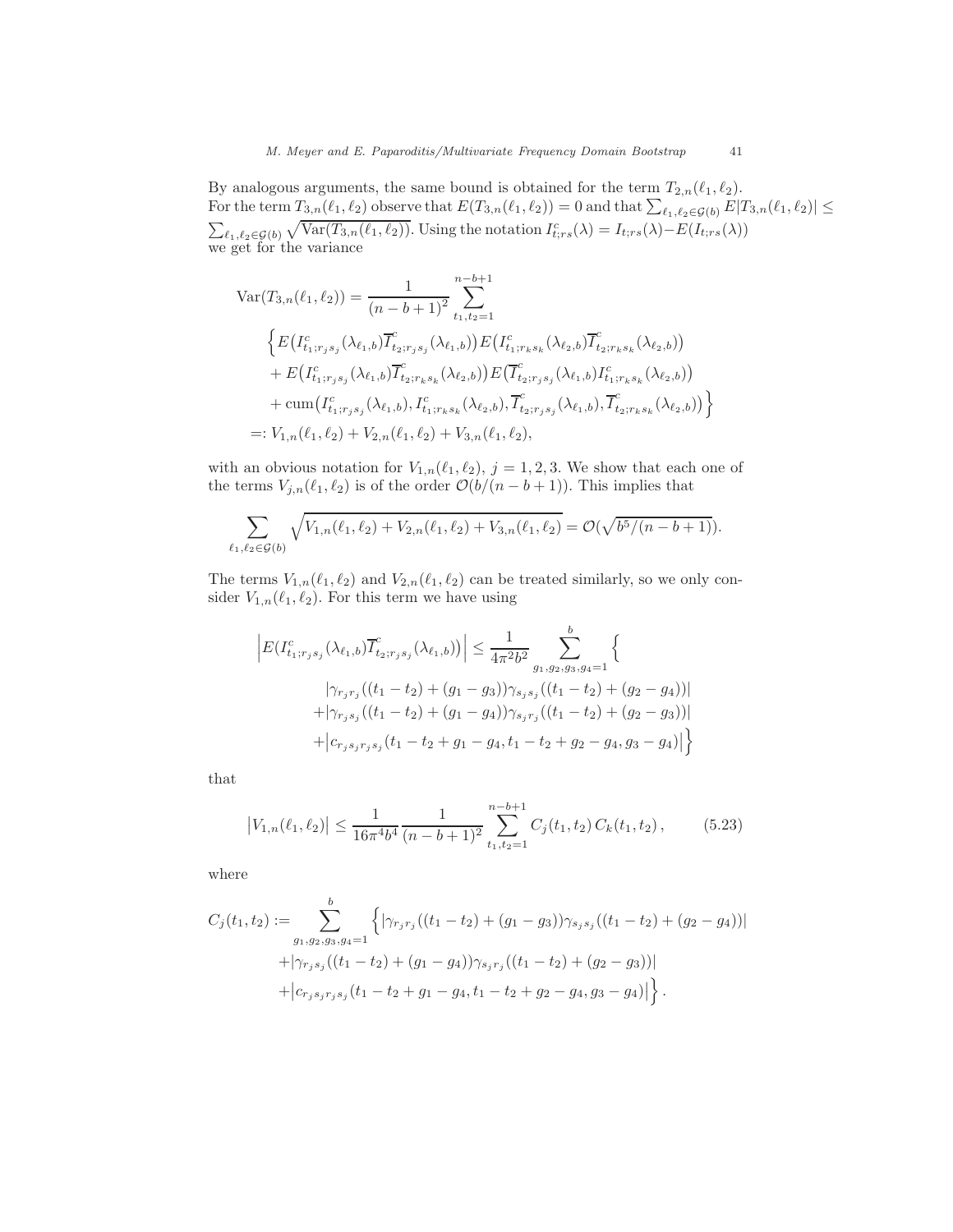Evaluating the  $C_j(t_1, t_2) C_k(t_1, t_2)$  term in [\(5.23\)](#page-40-0) leads to the consideration of terms which are similar to the following three:

$$
I_{1,n} = \frac{1}{16\pi^4 b^4} \frac{1}{(n-b+1)^2} \sum_{t_1,t_2=1}^{n-b+1} \sum_{g_1,g_2,g_3,g_4=1}^{b} \sum_{v_1,v_2,v_3,v_4=1}^{b}
$$
  

$$
\left| \gamma_{r_jr_j}((t_1-t_2)+(g_1-g_3)) \right| \left| \gamma_{s_js_j}((t_1-t_2)+(g_2-g_4)) \right|
$$
  

$$
\times \left| \gamma_{r_ks_k}((t_1-t_2)+(v_1-v_4)) \right| \left| \gamma_{s_kr_k}((t_1-t_2)+(v_2-v_3)) \right|,
$$

$$
I_{2,n} = \frac{1}{16\pi^4 b^4} \frac{1}{(n-b+1)^2} \sum_{t_1,t_2=1}^{n-b+1} \sum_{g_1,g_2,g_3,g_4=1}^{b} \sum_{v_1,v_2,v_3,v_4=1}^{b}
$$
  

$$
|\gamma_{r_jr_j}((t_1-t_2)+(g_1-g_3))||\gamma_{s_js_j}((t_1-t_2)+(g_2-g_4))|
$$
  

$$
\times |c_{r_ks_kr_ks_k}(t_1-t_2+v_1-v_4,t_1-t_2+v_2-v_4,v_3-v_4)|
$$

and

$$
I_{3,n} = \frac{1}{16\pi^4 b^4} \frac{1}{(n-b+1)^2} \sum_{t_1,t_2=1}^{n-b+1} \sum_{g_1,g_2,g_3,g_4=1}^{b} \sum_{v_1,v_2,v_3,v_4=1}^{b}
$$
  

$$
\left| c_{r_js_jr_js_j}(t_1-t_2+g_1-g_4,t_1-t_2+g_2-g_4,g_3-g_4) \right|
$$
  

$$
\times \left| c_{r_ks_kr_ks_k}(t_1-t_2+v_1-v_4,t_1-t_2+v_2-v_4,v_3-v_4) \right|.
$$

For  $I_{1,n}$  we get summing first over  $v_2$ , then over  $v_1$ , then over  $g_2$  and finally over t<sub>1</sub>, that this term is  $\mathcal{O}(b/(n-b+1))$ . For the term  $I_{2,n}$  we get by summing first over  $v_3$ , then over  $v_2$ , then over  $v_1$ , then over  $g_2$  and finally over  $t_1$  that this term is  $\mathcal{O}(1/(n-b+1))$ . For  $I_{3,n}$  we get summing first over  $v_3$ , then over  $v_2$ , then over  $v_1$ , then over  $g_3$ , then over  $g_2$  and finally over  $t_1$ , that  $I_{3,n} = \mathcal{O}(1/(b(n-b+1))).$ From this we conclude that  $V_{1,n}(\ell_1, \ell_2) = \mathcal{O}(b/(n-b+1)).$ 

It remains to show that  $V_{3,n}(\ell_1,\ell_2) = \mathcal{O}(b/(n-b+1))$ . For this we get

$$
\begin{split} \left|V_{3,n}(\ell_1,\ell_2)\right| &\leq \frac{1}{16\pi^4 b^4} \frac{1}{(n-b+1)^2} \sum_{t_1,t_2=1}^{n-b+1} \sum_{g_1,g_2,\cdots,g_8=1}^{b} \\ & \left|\text{cum}\left(X_{r_j}(t_1+g_1-1)\cdot X_{s_j}(t_1+g_2-1), X_{r_k}(t_1+g_3-1)\cdot X_{s_k}(t_1+g_4-1),\right.\right. \\ &\left.X_{r_j}(t_2+g_5-1)\cdot X_{s_j}(t_2+g_6-1), X_{r_k}(t_2+g_7-1)\cdot X_{s_k}(t_2+g_8-1)\right)\right|.\end{split}
$$

The above cumulant term can be expressed as the sum of products of cumulants over all indecomposable partitions of the two dimensional table

$$
t_1 + g_1 - 1 \t t_1 + g_2 - 1\n t_1 + g_3 - 1 \t t_1 + g_4 - 1\n t_2 + g_5 - 1 \t t_2 + g_6 - 1\n t_2 + g_7 - 1 \t t_2 + g_8 - 1;
$$